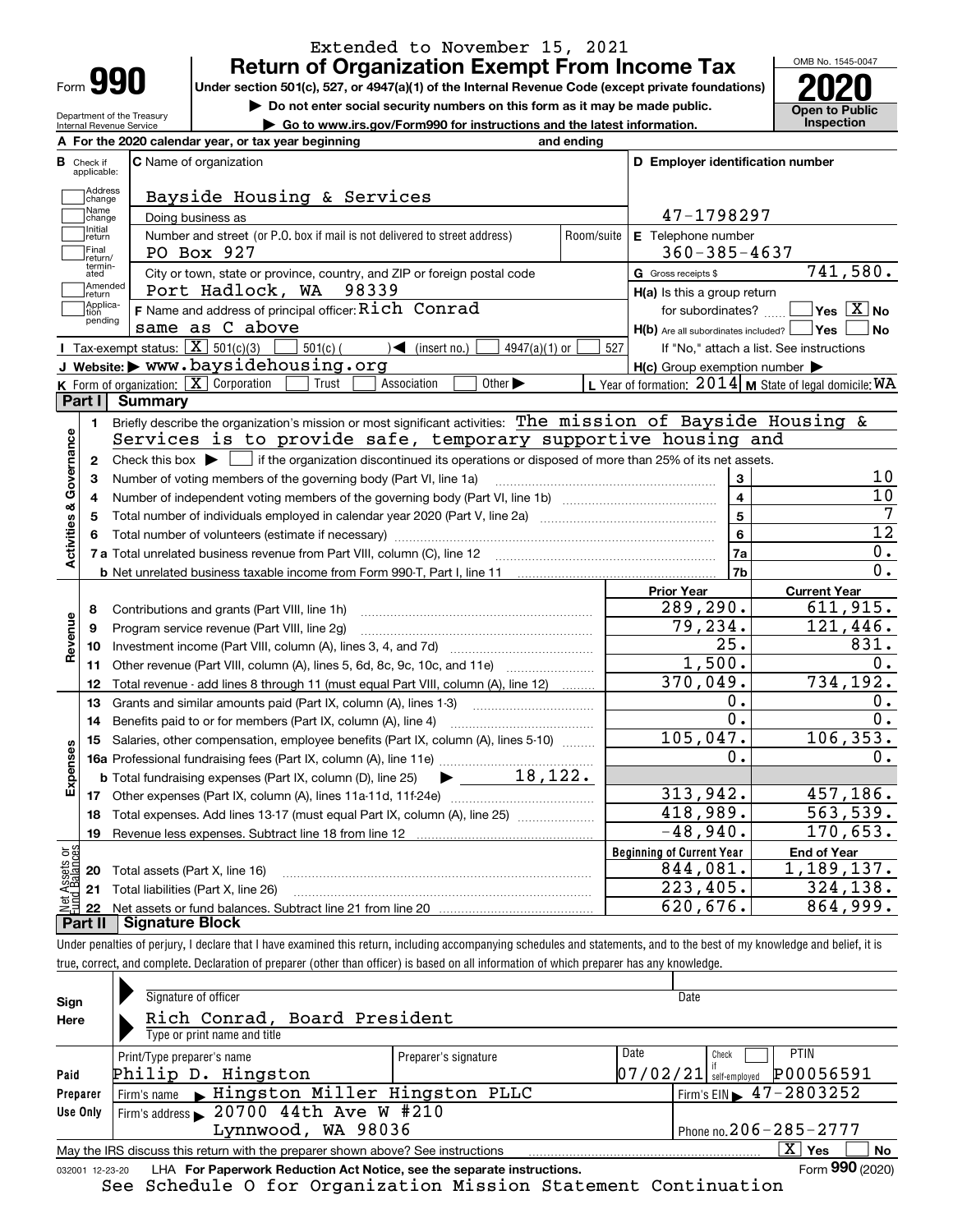|    | Bayside Housing & Services<br>Form 990 (2020)                                                                                                | 47-1798297    |                        | Page 2             |
|----|----------------------------------------------------------------------------------------------------------------------------------------------|---------------|------------------------|--------------------|
|    | Part III   Statement of Program Service Accomplishments                                                                                      |               |                        |                    |
|    |                                                                                                                                              |               |                        | $\boxed{\text{X}}$ |
| 1  | Briefly describe the organization's mission:                                                                                                 |               |                        |                    |
|    | The mission of Bayside Housing & Services is to provide safe,                                                                                |               |                        |                    |
|    | temporary supportive housing and services so people in need can secure                                                                       |               |                        |                    |
|    | permanent housing.                                                                                                                           |               |                        |                    |
|    |                                                                                                                                              |               |                        |                    |
| 2  | Did the organization undertake any significant program services during the year which were not listed on the                                 |               |                        |                    |
|    |                                                                                                                                              |               | $\Box$ Yes $\Box X$ No |                    |
|    | prior Form 990 or 990-EZ?                                                                                                                    |               |                        |                    |
|    | If "Yes," describe these new services on Schedule O.                                                                                         |               |                        |                    |
| 3  | Did the organization cease conducting, or make significant changes in how it conducts, any program services?                                 |               | $\Box$ Yes $\Box$ No   |                    |
|    | If "Yes," describe these changes on Schedule O.                                                                                              |               |                        |                    |
| 4  | Describe the organization's program service accomplishments for each of its three largest program services, as measured by expenses.         |               |                        |                    |
|    | Section 501(c)(3) and 501(c)(4) organizations are required to report the amount of grants and allocations to others, the total expenses, and |               |                        |                    |
|    | revenue, if any, for each program service reported.                                                                                          |               |                        |                    |
| 4a |                                                                                                                                              |               | 121,446.               |                    |
|    | Bayside employs a unique partnership with the Old Alcohol Plant to                                                                           |               |                        |                    |
|    | master lease hotel rooms that we then offer on an extended-stay basis                                                                        |               |                        |                    |
|    | to low-income individuals and couples facing homelessness.                                                                                   |               |                        |                    |
|    | Bayside guests sign lodging agreements for up to 28 days at a time, and                                                                      |               |                        |                    |
|    | can renew as many times as needed at the discretion of BHS staff                                                                             |               |                        |                    |
|    | depending on a number of factors, including engagement level of the                                                                          |               |                        |                    |
|    | guest in finding a permanent housing solution.                                                                                               |               |                        |                    |
|    | Units consist of a private bedroom/living space and bathroom, as well                                                                        |               |                        |                    |
|    | as in-unit mini-fridges and microwaves. Guests have access to shared                                                                         |               |                        |                    |
|    | amenities for meal preparation and storage, and a community room for                                                                         |               |                        |                    |
|    | projects and research.                                                                                                                       |               |                        |                    |
|    | Priority is given to seniors, veterans, and underemployed or low-wage                                                                        |               |                        |                    |
|    |                                                                                                                                              |               |                        |                    |
| 4b |                                                                                                                                              |               |                        |                    |
|    |                                                                                                                                              |               |                        |                    |
|    |                                                                                                                                              |               |                        |                    |
|    |                                                                                                                                              |               |                        |                    |
|    |                                                                                                                                              |               |                        |                    |
|    |                                                                                                                                              |               |                        |                    |
|    |                                                                                                                                              |               |                        |                    |
|    |                                                                                                                                              |               |                        |                    |
|    |                                                                                                                                              |               |                        |                    |
|    |                                                                                                                                              |               |                        |                    |
|    |                                                                                                                                              |               |                        |                    |
|    |                                                                                                                                              |               |                        |                    |
|    |                                                                                                                                              |               |                        |                    |
| 4с |                                                                                                                                              | ) (Revenue \$ |                        |                    |
|    |                                                                                                                                              |               |                        |                    |
|    |                                                                                                                                              |               |                        |                    |
|    |                                                                                                                                              |               |                        |                    |
|    |                                                                                                                                              |               |                        |                    |
|    |                                                                                                                                              |               |                        |                    |
|    |                                                                                                                                              |               |                        |                    |
|    |                                                                                                                                              |               |                        |                    |
|    |                                                                                                                                              |               |                        |                    |
|    |                                                                                                                                              |               |                        |                    |
|    |                                                                                                                                              |               |                        |                    |
|    |                                                                                                                                              |               |                        |                    |
|    |                                                                                                                                              |               |                        |                    |
|    |                                                                                                                                              |               |                        |                    |
| 4d | Other program services (Describe on Schedule O.)                                                                                             |               |                        |                    |
|    | (Expenses \$<br>) (Revenue \$<br>including grants of \$                                                                                      |               |                        |                    |
| 4e | 456,025.<br>Total program service expenses                                                                                                   |               |                        |                    |
|    |                                                                                                                                              |               | Form 990 (2020)        |                    |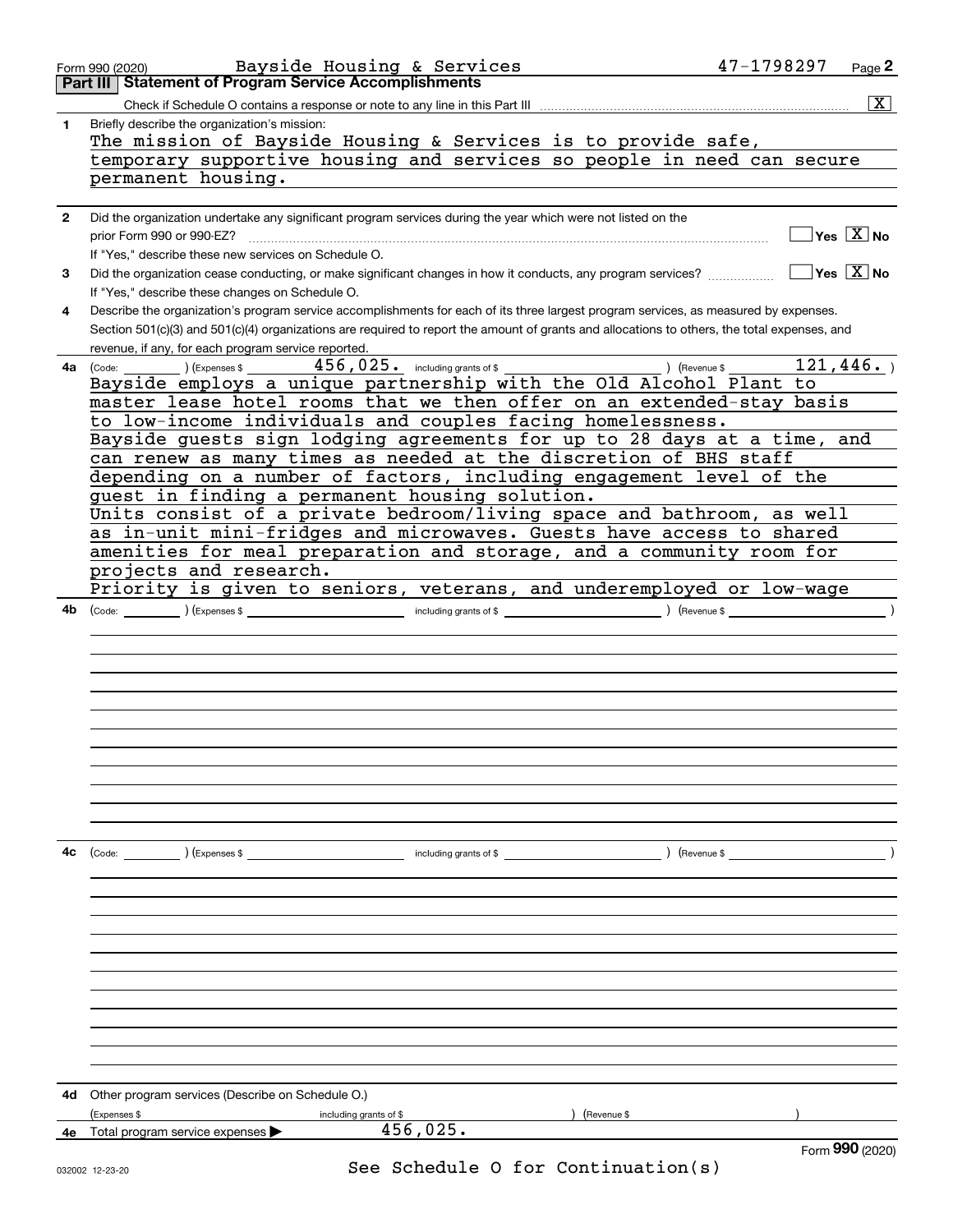|  | Form 990 (2020) |
|--|-----------------|

# Form 990 (2020) Bayside Housing & Services 47-1798297 <sub>Page</sub> 3<br>**Part IV | Checklist of Required Schedules**

| Is the organization described in section $501(c)(3)$ or $4947(a)(1)$ (other than a private foundation)?<br>1.<br>х<br>1<br>X<br>$\mathbf{2}$<br>2<br>Did the organization engage in direct or indirect political campaign activities on behalf of or in opposition to candidates for<br>3<br>3<br>Section 501(c)(3) organizations. Did the organization engage in lobbying activities, or have a section 501(h) election in effect<br>4<br>4<br>Is the organization a section 501(c)(4), 501(c)(5), or 501(c)(6) organization that receives membership dues, assessments, or<br>5<br>5<br>Did the organization maintain any donor advised funds or any similar funds or accounts for which donors have the right to<br>6<br>provide advice on the distribution or investment of amounts in such funds or accounts? If "Yes," complete Schedule D, Part I<br>6<br>Did the organization receive or hold a conservation easement, including easements to preserve open space,<br>7<br>7<br>Did the organization maintain collections of works of art, historical treasures, or other similar assets? If "Yes," complete<br>8<br>8<br>Did the organization report an amount in Part X, line 21, for escrow or custodial account liability, serve as a custodian for<br>9<br>amounts not listed in Part X; or provide credit counseling, debt management, credit repair, or debt negotiation services?<br>9<br>Did the organization, directly or through a related organization, hold assets in donor-restricted endowments<br>10<br>10<br>If the organization's answer to any of the following questions is "Yes," then complete Schedule D, Parts VI, VIII, VIII, IX, or X<br>11<br>as applicable.<br>Did the organization report an amount for land, buildings, and equipment in Part X, line 10? If "Yes," complete Schedule D,<br>a<br>х<br>11a<br>Did the organization report an amount for investments - other securities in Part X, line 12, that is 5% or more of its total<br>b<br>11b<br>c Did the organization report an amount for investments - program related in Part X, line 13, that is 5% or more of its total<br>11c<br>d Did the organization report an amount for other assets in Part X, line 15, that is 5% or more of its total assets reported in<br>11d<br><b>11e</b><br>Did the organization's separate or consolidated financial statements for the tax year include a footnote that addresses<br>f<br>х<br>the organization's liability for uncertain tax positions under FIN 48 (ASC 740)? If "Yes," complete Schedule D, Part X<br>11f<br>12a Did the organization obtain separate, independent audited financial statements for the tax year? If "Yes," complete<br>x<br>12a<br>Was the organization included in consolidated, independent audited financial statements for the tax year?<br>12 <sub>b</sub><br>If "Yes," and if the organization answered "No" to line 12a, then completing Schedule D, Parts XI and XII is optional<br>Is the organization a school described in section 170(b)(1)(A)(ii)? If "Yes," complete Schedule E<br>13<br>13<br>Did the organization maintain an office, employees, or agents outside of the United States?<br>14a<br>14a | X.<br>x<br>X.<br>X.<br>X.<br>x<br>X.<br>x |
|-------------------------------------------------------------------------------------------------------------------------------------------------------------------------------------------------------------------------------------------------------------------------------------------------------------------------------------------------------------------------------------------------------------------------------------------------------------------------------------------------------------------------------------------------------------------------------------------------------------------------------------------------------------------------------------------------------------------------------------------------------------------------------------------------------------------------------------------------------------------------------------------------------------------------------------------------------------------------------------------------------------------------------------------------------------------------------------------------------------------------------------------------------------------------------------------------------------------------------------------------------------------------------------------------------------------------------------------------------------------------------------------------------------------------------------------------------------------------------------------------------------------------------------------------------------------------------------------------------------------------------------------------------------------------------------------------------------------------------------------------------------------------------------------------------------------------------------------------------------------------------------------------------------------------------------------------------------------------------------------------------------------------------------------------------------------------------------------------------------------------------------------------------------------------------------------------------------------------------------------------------------------------------------------------------------------------------------------------------------------------------------------------------------------------------------------------------------------------------------------------------------------------------------------------------------------------------------------------------------------------------------------------------------------------------------------------------------------------------------------------------------------------------------------------------------------------------------------------------------------------------------------------------------------------------------------------------------------------------------------------------------------------------------------------------------------------------------------------------------------------------------------------------------------------------------------------|-------------------------------------------|
|                                                                                                                                                                                                                                                                                                                                                                                                                                                                                                                                                                                                                                                                                                                                                                                                                                                                                                                                                                                                                                                                                                                                                                                                                                                                                                                                                                                                                                                                                                                                                                                                                                                                                                                                                                                                                                                                                                                                                                                                                                                                                                                                                                                                                                                                                                                                                                                                                                                                                                                                                                                                                                                                                                                                                                                                                                                                                                                                                                                                                                                                                                                                                                                                 |                                           |
|                                                                                                                                                                                                                                                                                                                                                                                                                                                                                                                                                                                                                                                                                                                                                                                                                                                                                                                                                                                                                                                                                                                                                                                                                                                                                                                                                                                                                                                                                                                                                                                                                                                                                                                                                                                                                                                                                                                                                                                                                                                                                                                                                                                                                                                                                                                                                                                                                                                                                                                                                                                                                                                                                                                                                                                                                                                                                                                                                                                                                                                                                                                                                                                                 |                                           |
|                                                                                                                                                                                                                                                                                                                                                                                                                                                                                                                                                                                                                                                                                                                                                                                                                                                                                                                                                                                                                                                                                                                                                                                                                                                                                                                                                                                                                                                                                                                                                                                                                                                                                                                                                                                                                                                                                                                                                                                                                                                                                                                                                                                                                                                                                                                                                                                                                                                                                                                                                                                                                                                                                                                                                                                                                                                                                                                                                                                                                                                                                                                                                                                                 |                                           |
|                                                                                                                                                                                                                                                                                                                                                                                                                                                                                                                                                                                                                                                                                                                                                                                                                                                                                                                                                                                                                                                                                                                                                                                                                                                                                                                                                                                                                                                                                                                                                                                                                                                                                                                                                                                                                                                                                                                                                                                                                                                                                                                                                                                                                                                                                                                                                                                                                                                                                                                                                                                                                                                                                                                                                                                                                                                                                                                                                                                                                                                                                                                                                                                                 |                                           |
|                                                                                                                                                                                                                                                                                                                                                                                                                                                                                                                                                                                                                                                                                                                                                                                                                                                                                                                                                                                                                                                                                                                                                                                                                                                                                                                                                                                                                                                                                                                                                                                                                                                                                                                                                                                                                                                                                                                                                                                                                                                                                                                                                                                                                                                                                                                                                                                                                                                                                                                                                                                                                                                                                                                                                                                                                                                                                                                                                                                                                                                                                                                                                                                                 |                                           |
|                                                                                                                                                                                                                                                                                                                                                                                                                                                                                                                                                                                                                                                                                                                                                                                                                                                                                                                                                                                                                                                                                                                                                                                                                                                                                                                                                                                                                                                                                                                                                                                                                                                                                                                                                                                                                                                                                                                                                                                                                                                                                                                                                                                                                                                                                                                                                                                                                                                                                                                                                                                                                                                                                                                                                                                                                                                                                                                                                                                                                                                                                                                                                                                                 |                                           |
|                                                                                                                                                                                                                                                                                                                                                                                                                                                                                                                                                                                                                                                                                                                                                                                                                                                                                                                                                                                                                                                                                                                                                                                                                                                                                                                                                                                                                                                                                                                                                                                                                                                                                                                                                                                                                                                                                                                                                                                                                                                                                                                                                                                                                                                                                                                                                                                                                                                                                                                                                                                                                                                                                                                                                                                                                                                                                                                                                                                                                                                                                                                                                                                                 |                                           |
|                                                                                                                                                                                                                                                                                                                                                                                                                                                                                                                                                                                                                                                                                                                                                                                                                                                                                                                                                                                                                                                                                                                                                                                                                                                                                                                                                                                                                                                                                                                                                                                                                                                                                                                                                                                                                                                                                                                                                                                                                                                                                                                                                                                                                                                                                                                                                                                                                                                                                                                                                                                                                                                                                                                                                                                                                                                                                                                                                                                                                                                                                                                                                                                                 |                                           |
|                                                                                                                                                                                                                                                                                                                                                                                                                                                                                                                                                                                                                                                                                                                                                                                                                                                                                                                                                                                                                                                                                                                                                                                                                                                                                                                                                                                                                                                                                                                                                                                                                                                                                                                                                                                                                                                                                                                                                                                                                                                                                                                                                                                                                                                                                                                                                                                                                                                                                                                                                                                                                                                                                                                                                                                                                                                                                                                                                                                                                                                                                                                                                                                                 |                                           |
|                                                                                                                                                                                                                                                                                                                                                                                                                                                                                                                                                                                                                                                                                                                                                                                                                                                                                                                                                                                                                                                                                                                                                                                                                                                                                                                                                                                                                                                                                                                                                                                                                                                                                                                                                                                                                                                                                                                                                                                                                                                                                                                                                                                                                                                                                                                                                                                                                                                                                                                                                                                                                                                                                                                                                                                                                                                                                                                                                                                                                                                                                                                                                                                                 |                                           |
|                                                                                                                                                                                                                                                                                                                                                                                                                                                                                                                                                                                                                                                                                                                                                                                                                                                                                                                                                                                                                                                                                                                                                                                                                                                                                                                                                                                                                                                                                                                                                                                                                                                                                                                                                                                                                                                                                                                                                                                                                                                                                                                                                                                                                                                                                                                                                                                                                                                                                                                                                                                                                                                                                                                                                                                                                                                                                                                                                                                                                                                                                                                                                                                                 |                                           |
|                                                                                                                                                                                                                                                                                                                                                                                                                                                                                                                                                                                                                                                                                                                                                                                                                                                                                                                                                                                                                                                                                                                                                                                                                                                                                                                                                                                                                                                                                                                                                                                                                                                                                                                                                                                                                                                                                                                                                                                                                                                                                                                                                                                                                                                                                                                                                                                                                                                                                                                                                                                                                                                                                                                                                                                                                                                                                                                                                                                                                                                                                                                                                                                                 |                                           |
|                                                                                                                                                                                                                                                                                                                                                                                                                                                                                                                                                                                                                                                                                                                                                                                                                                                                                                                                                                                                                                                                                                                                                                                                                                                                                                                                                                                                                                                                                                                                                                                                                                                                                                                                                                                                                                                                                                                                                                                                                                                                                                                                                                                                                                                                                                                                                                                                                                                                                                                                                                                                                                                                                                                                                                                                                                                                                                                                                                                                                                                                                                                                                                                                 |                                           |
|                                                                                                                                                                                                                                                                                                                                                                                                                                                                                                                                                                                                                                                                                                                                                                                                                                                                                                                                                                                                                                                                                                                                                                                                                                                                                                                                                                                                                                                                                                                                                                                                                                                                                                                                                                                                                                                                                                                                                                                                                                                                                                                                                                                                                                                                                                                                                                                                                                                                                                                                                                                                                                                                                                                                                                                                                                                                                                                                                                                                                                                                                                                                                                                                 |                                           |
|                                                                                                                                                                                                                                                                                                                                                                                                                                                                                                                                                                                                                                                                                                                                                                                                                                                                                                                                                                                                                                                                                                                                                                                                                                                                                                                                                                                                                                                                                                                                                                                                                                                                                                                                                                                                                                                                                                                                                                                                                                                                                                                                                                                                                                                                                                                                                                                                                                                                                                                                                                                                                                                                                                                                                                                                                                                                                                                                                                                                                                                                                                                                                                                                 |                                           |
|                                                                                                                                                                                                                                                                                                                                                                                                                                                                                                                                                                                                                                                                                                                                                                                                                                                                                                                                                                                                                                                                                                                                                                                                                                                                                                                                                                                                                                                                                                                                                                                                                                                                                                                                                                                                                                                                                                                                                                                                                                                                                                                                                                                                                                                                                                                                                                                                                                                                                                                                                                                                                                                                                                                                                                                                                                                                                                                                                                                                                                                                                                                                                                                                 |                                           |
|                                                                                                                                                                                                                                                                                                                                                                                                                                                                                                                                                                                                                                                                                                                                                                                                                                                                                                                                                                                                                                                                                                                                                                                                                                                                                                                                                                                                                                                                                                                                                                                                                                                                                                                                                                                                                                                                                                                                                                                                                                                                                                                                                                                                                                                                                                                                                                                                                                                                                                                                                                                                                                                                                                                                                                                                                                                                                                                                                                                                                                                                                                                                                                                                 |                                           |
|                                                                                                                                                                                                                                                                                                                                                                                                                                                                                                                                                                                                                                                                                                                                                                                                                                                                                                                                                                                                                                                                                                                                                                                                                                                                                                                                                                                                                                                                                                                                                                                                                                                                                                                                                                                                                                                                                                                                                                                                                                                                                                                                                                                                                                                                                                                                                                                                                                                                                                                                                                                                                                                                                                                                                                                                                                                                                                                                                                                                                                                                                                                                                                                                 |                                           |
|                                                                                                                                                                                                                                                                                                                                                                                                                                                                                                                                                                                                                                                                                                                                                                                                                                                                                                                                                                                                                                                                                                                                                                                                                                                                                                                                                                                                                                                                                                                                                                                                                                                                                                                                                                                                                                                                                                                                                                                                                                                                                                                                                                                                                                                                                                                                                                                                                                                                                                                                                                                                                                                                                                                                                                                                                                                                                                                                                                                                                                                                                                                                                                                                 |                                           |
|                                                                                                                                                                                                                                                                                                                                                                                                                                                                                                                                                                                                                                                                                                                                                                                                                                                                                                                                                                                                                                                                                                                                                                                                                                                                                                                                                                                                                                                                                                                                                                                                                                                                                                                                                                                                                                                                                                                                                                                                                                                                                                                                                                                                                                                                                                                                                                                                                                                                                                                                                                                                                                                                                                                                                                                                                                                                                                                                                                                                                                                                                                                                                                                                 |                                           |
|                                                                                                                                                                                                                                                                                                                                                                                                                                                                                                                                                                                                                                                                                                                                                                                                                                                                                                                                                                                                                                                                                                                                                                                                                                                                                                                                                                                                                                                                                                                                                                                                                                                                                                                                                                                                                                                                                                                                                                                                                                                                                                                                                                                                                                                                                                                                                                                                                                                                                                                                                                                                                                                                                                                                                                                                                                                                                                                                                                                                                                                                                                                                                                                                 |                                           |
|                                                                                                                                                                                                                                                                                                                                                                                                                                                                                                                                                                                                                                                                                                                                                                                                                                                                                                                                                                                                                                                                                                                                                                                                                                                                                                                                                                                                                                                                                                                                                                                                                                                                                                                                                                                                                                                                                                                                                                                                                                                                                                                                                                                                                                                                                                                                                                                                                                                                                                                                                                                                                                                                                                                                                                                                                                                                                                                                                                                                                                                                                                                                                                                                 |                                           |
|                                                                                                                                                                                                                                                                                                                                                                                                                                                                                                                                                                                                                                                                                                                                                                                                                                                                                                                                                                                                                                                                                                                                                                                                                                                                                                                                                                                                                                                                                                                                                                                                                                                                                                                                                                                                                                                                                                                                                                                                                                                                                                                                                                                                                                                                                                                                                                                                                                                                                                                                                                                                                                                                                                                                                                                                                                                                                                                                                                                                                                                                                                                                                                                                 |                                           |
|                                                                                                                                                                                                                                                                                                                                                                                                                                                                                                                                                                                                                                                                                                                                                                                                                                                                                                                                                                                                                                                                                                                                                                                                                                                                                                                                                                                                                                                                                                                                                                                                                                                                                                                                                                                                                                                                                                                                                                                                                                                                                                                                                                                                                                                                                                                                                                                                                                                                                                                                                                                                                                                                                                                                                                                                                                                                                                                                                                                                                                                                                                                                                                                                 |                                           |
|                                                                                                                                                                                                                                                                                                                                                                                                                                                                                                                                                                                                                                                                                                                                                                                                                                                                                                                                                                                                                                                                                                                                                                                                                                                                                                                                                                                                                                                                                                                                                                                                                                                                                                                                                                                                                                                                                                                                                                                                                                                                                                                                                                                                                                                                                                                                                                                                                                                                                                                                                                                                                                                                                                                                                                                                                                                                                                                                                                                                                                                                                                                                                                                                 |                                           |
|                                                                                                                                                                                                                                                                                                                                                                                                                                                                                                                                                                                                                                                                                                                                                                                                                                                                                                                                                                                                                                                                                                                                                                                                                                                                                                                                                                                                                                                                                                                                                                                                                                                                                                                                                                                                                                                                                                                                                                                                                                                                                                                                                                                                                                                                                                                                                                                                                                                                                                                                                                                                                                                                                                                                                                                                                                                                                                                                                                                                                                                                                                                                                                                                 | x                                         |
|                                                                                                                                                                                                                                                                                                                                                                                                                                                                                                                                                                                                                                                                                                                                                                                                                                                                                                                                                                                                                                                                                                                                                                                                                                                                                                                                                                                                                                                                                                                                                                                                                                                                                                                                                                                                                                                                                                                                                                                                                                                                                                                                                                                                                                                                                                                                                                                                                                                                                                                                                                                                                                                                                                                                                                                                                                                                                                                                                                                                                                                                                                                                                                                                 |                                           |
|                                                                                                                                                                                                                                                                                                                                                                                                                                                                                                                                                                                                                                                                                                                                                                                                                                                                                                                                                                                                                                                                                                                                                                                                                                                                                                                                                                                                                                                                                                                                                                                                                                                                                                                                                                                                                                                                                                                                                                                                                                                                                                                                                                                                                                                                                                                                                                                                                                                                                                                                                                                                                                                                                                                                                                                                                                                                                                                                                                                                                                                                                                                                                                                                 | X.                                        |
|                                                                                                                                                                                                                                                                                                                                                                                                                                                                                                                                                                                                                                                                                                                                                                                                                                                                                                                                                                                                                                                                                                                                                                                                                                                                                                                                                                                                                                                                                                                                                                                                                                                                                                                                                                                                                                                                                                                                                                                                                                                                                                                                                                                                                                                                                                                                                                                                                                                                                                                                                                                                                                                                                                                                                                                                                                                                                                                                                                                                                                                                                                                                                                                                 |                                           |
|                                                                                                                                                                                                                                                                                                                                                                                                                                                                                                                                                                                                                                                                                                                                                                                                                                                                                                                                                                                                                                                                                                                                                                                                                                                                                                                                                                                                                                                                                                                                                                                                                                                                                                                                                                                                                                                                                                                                                                                                                                                                                                                                                                                                                                                                                                                                                                                                                                                                                                                                                                                                                                                                                                                                                                                                                                                                                                                                                                                                                                                                                                                                                                                                 | X<br>$\overline{\mathbf{x}}$              |
|                                                                                                                                                                                                                                                                                                                                                                                                                                                                                                                                                                                                                                                                                                                                                                                                                                                                                                                                                                                                                                                                                                                                                                                                                                                                                                                                                                                                                                                                                                                                                                                                                                                                                                                                                                                                                                                                                                                                                                                                                                                                                                                                                                                                                                                                                                                                                                                                                                                                                                                                                                                                                                                                                                                                                                                                                                                                                                                                                                                                                                                                                                                                                                                                 |                                           |
|                                                                                                                                                                                                                                                                                                                                                                                                                                                                                                                                                                                                                                                                                                                                                                                                                                                                                                                                                                                                                                                                                                                                                                                                                                                                                                                                                                                                                                                                                                                                                                                                                                                                                                                                                                                                                                                                                                                                                                                                                                                                                                                                                                                                                                                                                                                                                                                                                                                                                                                                                                                                                                                                                                                                                                                                                                                                                                                                                                                                                                                                                                                                                                                                 |                                           |
|                                                                                                                                                                                                                                                                                                                                                                                                                                                                                                                                                                                                                                                                                                                                                                                                                                                                                                                                                                                                                                                                                                                                                                                                                                                                                                                                                                                                                                                                                                                                                                                                                                                                                                                                                                                                                                                                                                                                                                                                                                                                                                                                                                                                                                                                                                                                                                                                                                                                                                                                                                                                                                                                                                                                                                                                                                                                                                                                                                                                                                                                                                                                                                                                 |                                           |
|                                                                                                                                                                                                                                                                                                                                                                                                                                                                                                                                                                                                                                                                                                                                                                                                                                                                                                                                                                                                                                                                                                                                                                                                                                                                                                                                                                                                                                                                                                                                                                                                                                                                                                                                                                                                                                                                                                                                                                                                                                                                                                                                                                                                                                                                                                                                                                                                                                                                                                                                                                                                                                                                                                                                                                                                                                                                                                                                                                                                                                                                                                                                                                                                 |                                           |
|                                                                                                                                                                                                                                                                                                                                                                                                                                                                                                                                                                                                                                                                                                                                                                                                                                                                                                                                                                                                                                                                                                                                                                                                                                                                                                                                                                                                                                                                                                                                                                                                                                                                                                                                                                                                                                                                                                                                                                                                                                                                                                                                                                                                                                                                                                                                                                                                                                                                                                                                                                                                                                                                                                                                                                                                                                                                                                                                                                                                                                                                                                                                                                                                 |                                           |
|                                                                                                                                                                                                                                                                                                                                                                                                                                                                                                                                                                                                                                                                                                                                                                                                                                                                                                                                                                                                                                                                                                                                                                                                                                                                                                                                                                                                                                                                                                                                                                                                                                                                                                                                                                                                                                                                                                                                                                                                                                                                                                                                                                                                                                                                                                                                                                                                                                                                                                                                                                                                                                                                                                                                                                                                                                                                                                                                                                                                                                                                                                                                                                                                 |                                           |
|                                                                                                                                                                                                                                                                                                                                                                                                                                                                                                                                                                                                                                                                                                                                                                                                                                                                                                                                                                                                                                                                                                                                                                                                                                                                                                                                                                                                                                                                                                                                                                                                                                                                                                                                                                                                                                                                                                                                                                                                                                                                                                                                                                                                                                                                                                                                                                                                                                                                                                                                                                                                                                                                                                                                                                                                                                                                                                                                                                                                                                                                                                                                                                                                 | X                                         |
|                                                                                                                                                                                                                                                                                                                                                                                                                                                                                                                                                                                                                                                                                                                                                                                                                                                                                                                                                                                                                                                                                                                                                                                                                                                                                                                                                                                                                                                                                                                                                                                                                                                                                                                                                                                                                                                                                                                                                                                                                                                                                                                                                                                                                                                                                                                                                                                                                                                                                                                                                                                                                                                                                                                                                                                                                                                                                                                                                                                                                                                                                                                                                                                                 | x                                         |
|                                                                                                                                                                                                                                                                                                                                                                                                                                                                                                                                                                                                                                                                                                                                                                                                                                                                                                                                                                                                                                                                                                                                                                                                                                                                                                                                                                                                                                                                                                                                                                                                                                                                                                                                                                                                                                                                                                                                                                                                                                                                                                                                                                                                                                                                                                                                                                                                                                                                                                                                                                                                                                                                                                                                                                                                                                                                                                                                                                                                                                                                                                                                                                                                 |                                           |
| Did the organization have aggregate revenues or expenses of more than \$10,000 from grantmaking, fundraising, business,<br>b                                                                                                                                                                                                                                                                                                                                                                                                                                                                                                                                                                                                                                                                                                                                                                                                                                                                                                                                                                                                                                                                                                                                                                                                                                                                                                                                                                                                                                                                                                                                                                                                                                                                                                                                                                                                                                                                                                                                                                                                                                                                                                                                                                                                                                                                                                                                                                                                                                                                                                                                                                                                                                                                                                                                                                                                                                                                                                                                                                                                                                                                    |                                           |
| investment, and program service activities outside the United States, or aggregate foreign investments valued at \$100,000<br>14b                                                                                                                                                                                                                                                                                                                                                                                                                                                                                                                                                                                                                                                                                                                                                                                                                                                                                                                                                                                                                                                                                                                                                                                                                                                                                                                                                                                                                                                                                                                                                                                                                                                                                                                                                                                                                                                                                                                                                                                                                                                                                                                                                                                                                                                                                                                                                                                                                                                                                                                                                                                                                                                                                                                                                                                                                                                                                                                                                                                                                                                               | X.                                        |
| Did the organization report on Part IX, column (A), line 3, more than \$5,000 of grants or other assistance to or for any<br>15                                                                                                                                                                                                                                                                                                                                                                                                                                                                                                                                                                                                                                                                                                                                                                                                                                                                                                                                                                                                                                                                                                                                                                                                                                                                                                                                                                                                                                                                                                                                                                                                                                                                                                                                                                                                                                                                                                                                                                                                                                                                                                                                                                                                                                                                                                                                                                                                                                                                                                                                                                                                                                                                                                                                                                                                                                                                                                                                                                                                                                                                 |                                           |
| 15                                                                                                                                                                                                                                                                                                                                                                                                                                                                                                                                                                                                                                                                                                                                                                                                                                                                                                                                                                                                                                                                                                                                                                                                                                                                                                                                                                                                                                                                                                                                                                                                                                                                                                                                                                                                                                                                                                                                                                                                                                                                                                                                                                                                                                                                                                                                                                                                                                                                                                                                                                                                                                                                                                                                                                                                                                                                                                                                                                                                                                                                                                                                                                                              | X.                                        |
| Did the organization report on Part IX, column (A), line 3, more than \$5,000 of aggregate grants or other assistance to<br>16                                                                                                                                                                                                                                                                                                                                                                                                                                                                                                                                                                                                                                                                                                                                                                                                                                                                                                                                                                                                                                                                                                                                                                                                                                                                                                                                                                                                                                                                                                                                                                                                                                                                                                                                                                                                                                                                                                                                                                                                                                                                                                                                                                                                                                                                                                                                                                                                                                                                                                                                                                                                                                                                                                                                                                                                                                                                                                                                                                                                                                                                  |                                           |
| 16                                                                                                                                                                                                                                                                                                                                                                                                                                                                                                                                                                                                                                                                                                                                                                                                                                                                                                                                                                                                                                                                                                                                                                                                                                                                                                                                                                                                                                                                                                                                                                                                                                                                                                                                                                                                                                                                                                                                                                                                                                                                                                                                                                                                                                                                                                                                                                                                                                                                                                                                                                                                                                                                                                                                                                                                                                                                                                                                                                                                                                                                                                                                                                                              | X.                                        |
| Did the organization report a total of more than \$15,000 of expenses for professional fundraising services on Part IX,<br>17                                                                                                                                                                                                                                                                                                                                                                                                                                                                                                                                                                                                                                                                                                                                                                                                                                                                                                                                                                                                                                                                                                                                                                                                                                                                                                                                                                                                                                                                                                                                                                                                                                                                                                                                                                                                                                                                                                                                                                                                                                                                                                                                                                                                                                                                                                                                                                                                                                                                                                                                                                                                                                                                                                                                                                                                                                                                                                                                                                                                                                                                   |                                           |
| 17                                                                                                                                                                                                                                                                                                                                                                                                                                                                                                                                                                                                                                                                                                                                                                                                                                                                                                                                                                                                                                                                                                                                                                                                                                                                                                                                                                                                                                                                                                                                                                                                                                                                                                                                                                                                                                                                                                                                                                                                                                                                                                                                                                                                                                                                                                                                                                                                                                                                                                                                                                                                                                                                                                                                                                                                                                                                                                                                                                                                                                                                                                                                                                                              | X.                                        |
| Did the organization report more than \$15,000 total of fundraising event gross income and contributions on Part VIII, lines<br>18                                                                                                                                                                                                                                                                                                                                                                                                                                                                                                                                                                                                                                                                                                                                                                                                                                                                                                                                                                                                                                                                                                                                                                                                                                                                                                                                                                                                                                                                                                                                                                                                                                                                                                                                                                                                                                                                                                                                                                                                                                                                                                                                                                                                                                                                                                                                                                                                                                                                                                                                                                                                                                                                                                                                                                                                                                                                                                                                                                                                                                                              |                                           |
| 18                                                                                                                                                                                                                                                                                                                                                                                                                                                                                                                                                                                                                                                                                                                                                                                                                                                                                                                                                                                                                                                                                                                                                                                                                                                                                                                                                                                                                                                                                                                                                                                                                                                                                                                                                                                                                                                                                                                                                                                                                                                                                                                                                                                                                                                                                                                                                                                                                                                                                                                                                                                                                                                                                                                                                                                                                                                                                                                                                                                                                                                                                                                                                                                              | X.                                        |
| Did the organization report more than \$15,000 of gross income from gaming activities on Part VIII, line 9a? If "Yes."<br>19                                                                                                                                                                                                                                                                                                                                                                                                                                                                                                                                                                                                                                                                                                                                                                                                                                                                                                                                                                                                                                                                                                                                                                                                                                                                                                                                                                                                                                                                                                                                                                                                                                                                                                                                                                                                                                                                                                                                                                                                                                                                                                                                                                                                                                                                                                                                                                                                                                                                                                                                                                                                                                                                                                                                                                                                                                                                                                                                                                                                                                                                    |                                           |
| 19                                                                                                                                                                                                                                                                                                                                                                                                                                                                                                                                                                                                                                                                                                                                                                                                                                                                                                                                                                                                                                                                                                                                                                                                                                                                                                                                                                                                                                                                                                                                                                                                                                                                                                                                                                                                                                                                                                                                                                                                                                                                                                                                                                                                                                                                                                                                                                                                                                                                                                                                                                                                                                                                                                                                                                                                                                                                                                                                                                                                                                                                                                                                                                                              | X                                         |
| 20a<br>20a                                                                                                                                                                                                                                                                                                                                                                                                                                                                                                                                                                                                                                                                                                                                                                                                                                                                                                                                                                                                                                                                                                                                                                                                                                                                                                                                                                                                                                                                                                                                                                                                                                                                                                                                                                                                                                                                                                                                                                                                                                                                                                                                                                                                                                                                                                                                                                                                                                                                                                                                                                                                                                                                                                                                                                                                                                                                                                                                                                                                                                                                                                                                                                                      | X                                         |
| If "Yes" to line 20a, did the organization attach a copy of its audited financial statements to this return?<br>20b<br>b                                                                                                                                                                                                                                                                                                                                                                                                                                                                                                                                                                                                                                                                                                                                                                                                                                                                                                                                                                                                                                                                                                                                                                                                                                                                                                                                                                                                                                                                                                                                                                                                                                                                                                                                                                                                                                                                                                                                                                                                                                                                                                                                                                                                                                                                                                                                                                                                                                                                                                                                                                                                                                                                                                                                                                                                                                                                                                                                                                                                                                                                        |                                           |
| Did the organization report more than \$5,000 of grants or other assistance to any domestic organization or<br>21                                                                                                                                                                                                                                                                                                                                                                                                                                                                                                                                                                                                                                                                                                                                                                                                                                                                                                                                                                                                                                                                                                                                                                                                                                                                                                                                                                                                                                                                                                                                                                                                                                                                                                                                                                                                                                                                                                                                                                                                                                                                                                                                                                                                                                                                                                                                                                                                                                                                                                                                                                                                                                                                                                                                                                                                                                                                                                                                                                                                                                                                               |                                           |
| 21                                                                                                                                                                                                                                                                                                                                                                                                                                                                                                                                                                                                                                                                                                                                                                                                                                                                                                                                                                                                                                                                                                                                                                                                                                                                                                                                                                                                                                                                                                                                                                                                                                                                                                                                                                                                                                                                                                                                                                                                                                                                                                                                                                                                                                                                                                                                                                                                                                                                                                                                                                                                                                                                                                                                                                                                                                                                                                                                                                                                                                                                                                                                                                                              | x                                         |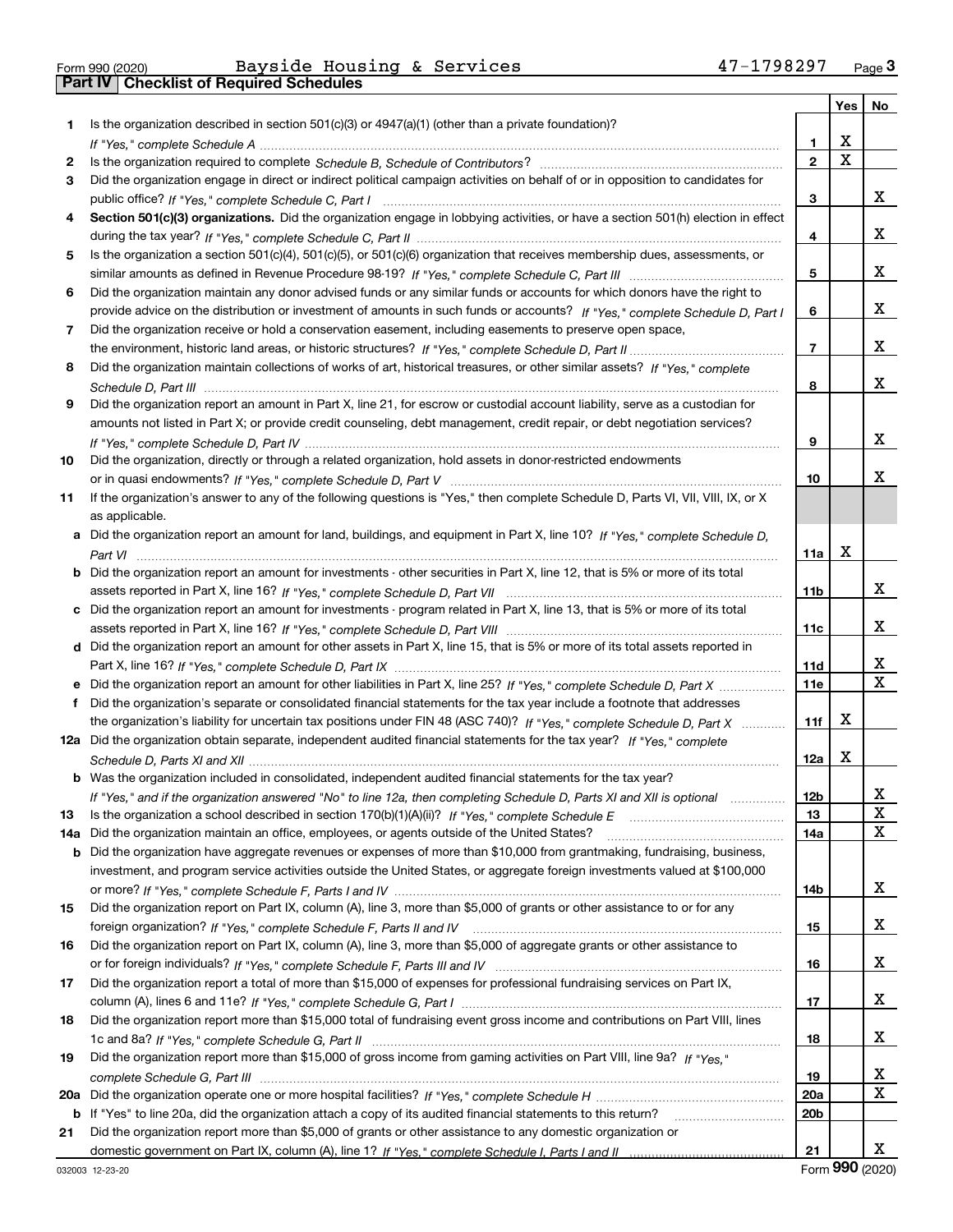*(continued)*

|               |                                                                                                                                    |                 | Yes | No     |
|---------------|------------------------------------------------------------------------------------------------------------------------------------|-----------------|-----|--------|
| 22            | Did the organization report more than \$5,000 of grants or other assistance to or for domestic individuals on                      |                 |     |        |
|               |                                                                                                                                    | 22              |     | х      |
| 23            | Did the organization answer "Yes" to Part VII, Section A, line 3, 4, or 5 about compensation of the organization's current         |                 |     |        |
|               | and former officers, directors, trustees, key employees, and highest compensated employees? If "Yes," complete                     |                 |     |        |
|               |                                                                                                                                    | 23              |     | х      |
|               | 24a Did the organization have a tax-exempt bond issue with an outstanding principal amount of more than \$100,000 as of the        |                 |     |        |
|               | last day of the year, that was issued after December 31, 2002? If "Yes," answer lines 24b through 24d and complete                 |                 |     |        |
|               |                                                                                                                                    | 24a             |     | х      |
|               | <b>b</b> Did the organization invest any proceeds of tax-exempt bonds beyond a temporary period exception? <i>mmmmmmmmmm</i>       | 24 <sub>b</sub> |     |        |
|               | c Did the organization maintain an escrow account other than a refunding escrow at any time during the year to defease             | 24c             |     |        |
|               |                                                                                                                                    | 24d             |     |        |
|               | 25a Section 501(c)(3), 501(c)(4), and 501(c)(29) organizations. Did the organization engage in an excess benefit                   |                 |     |        |
|               |                                                                                                                                    | 25a             |     | х      |
|               | b Is the organization aware that it engaged in an excess benefit transaction with a disqualified person in a prior year, and       |                 |     |        |
|               | that the transaction has not been reported on any of the organization's prior Forms 990 or 990-EZ? If "Yes." complete              |                 |     |        |
|               | Schedule L, Part I                                                                                                                 | 25 <sub>b</sub> |     | х      |
| 26            | Did the organization report any amount on Part X, line 5 or 22, for receivables from or payables to any current                    |                 |     |        |
|               | or former officer, director, trustee, key employee, creator or founder, substantial contributor, or 35%                            |                 |     |        |
|               | controlled entity or family member of any of these persons? If "Yes," complete Schedule L, Part II                                 | 26              | x   |        |
| 27            | Did the organization provide a grant or other assistance to any current or former officer, director, trustee, key employee,        |                 |     |        |
|               | creator or founder, substantial contributor or employee thereof, a grant selection committee member, or to a 35% controlled        |                 |     |        |
|               | entity (including an employee thereof) or family member of any of these persons? If "Yes," complete Schedule L. Part III           | 27              |     | х      |
| 28            | Was the organization a party to a business transaction with one of the following parties (see Schedule L, Part IV                  |                 |     |        |
|               | instructions, for applicable filing thresholds, conditions, and exceptions):                                                       |                 |     |        |
|               | a A current or former officer, director, trustee, key employee, creator or founder, or substantial contributor? If                 |                 |     |        |
|               |                                                                                                                                    | 28a             |     | х      |
|               |                                                                                                                                    | 28 <sub>b</sub> |     | X      |
|               | c A 35% controlled entity of one or more individuals and/or organizations described in lines 28a or 28b? If                        |                 |     |        |
|               |                                                                                                                                    | 28c             |     | х      |
| 29            |                                                                                                                                    | 29              |     | x      |
| 30            | Did the organization receive contributions of art, historical treasures, or other similar assets, or qualified conservation        |                 |     |        |
|               |                                                                                                                                    | 30              |     | х<br>X |
| 31            | Did the organization liquidate, terminate, or dissolve and cease operations? If "Yes," complete Schedule N, Part I                 | 31              |     |        |
| 32            | Did the organization sell, exchange, dispose of, or transfer more than 25% of its net assets? If "Yes," complete                   |                 |     |        |
|               |                                                                                                                                    | 32              |     | x      |
| 33            | Did the organization own 100% of an entity disregarded as separate from the organization under Regulations                         |                 |     | X      |
|               |                                                                                                                                    | 33              |     |        |
| 34            | Was the organization related to any tax-exempt or taxable entity? If "Yes," complete Schedule R, Part II, III, or IV, and          | 34              |     | x      |
|               | 35a Did the organization have a controlled entity within the meaning of section 512(b)(13)?                                        | 35a             |     | х      |
|               | <b>b</b> If "Yes" to line 35a, did the organization receive any payment from or engage in any transaction with a controlled entity |                 |     |        |
|               |                                                                                                                                    | 35 <sub>b</sub> |     |        |
| 36            | Section 501(c)(3) organizations. Did the organization make any transfers to an exempt non-charitable related organization?         |                 |     |        |
|               |                                                                                                                                    | 36              |     | x      |
| 37            | Did the organization conduct more than 5% of its activities through an entity that is not a related organization                   |                 |     |        |
|               |                                                                                                                                    | 37              |     | x      |
| 38            | Did the organization complete Schedule O and provide explanations in Schedule O for Part VI, lines 11b and 19?                     |                 |     |        |
|               | Note: All Form 990 filers are required to complete Schedule O                                                                      | 38              | х   |        |
| <b>Part V</b> | <b>Statements Regarding Other IRS Filings and Tax Compliance</b>                                                                   |                 |     |        |
|               | Check if Schedule O contains a response or note to any line in this Part V                                                         |                 |     |        |
|               |                                                                                                                                    |                 | Yes | No     |
|               | 6<br>1a Enter the number reported in Box 3 of Form 1096. Enter -0- if not applicable<br>1a                                         |                 |     |        |
| b             | 0<br>Enter the number of Forms W-2G included in line 1a. Enter -0- if not applicable<br>1b                                         |                 |     |        |
|               | c Did the organization comply with backup withholding rules for reportable payments to vendors and reportable gaming               |                 |     |        |
|               |                                                                                                                                    | 1c              | х   |        |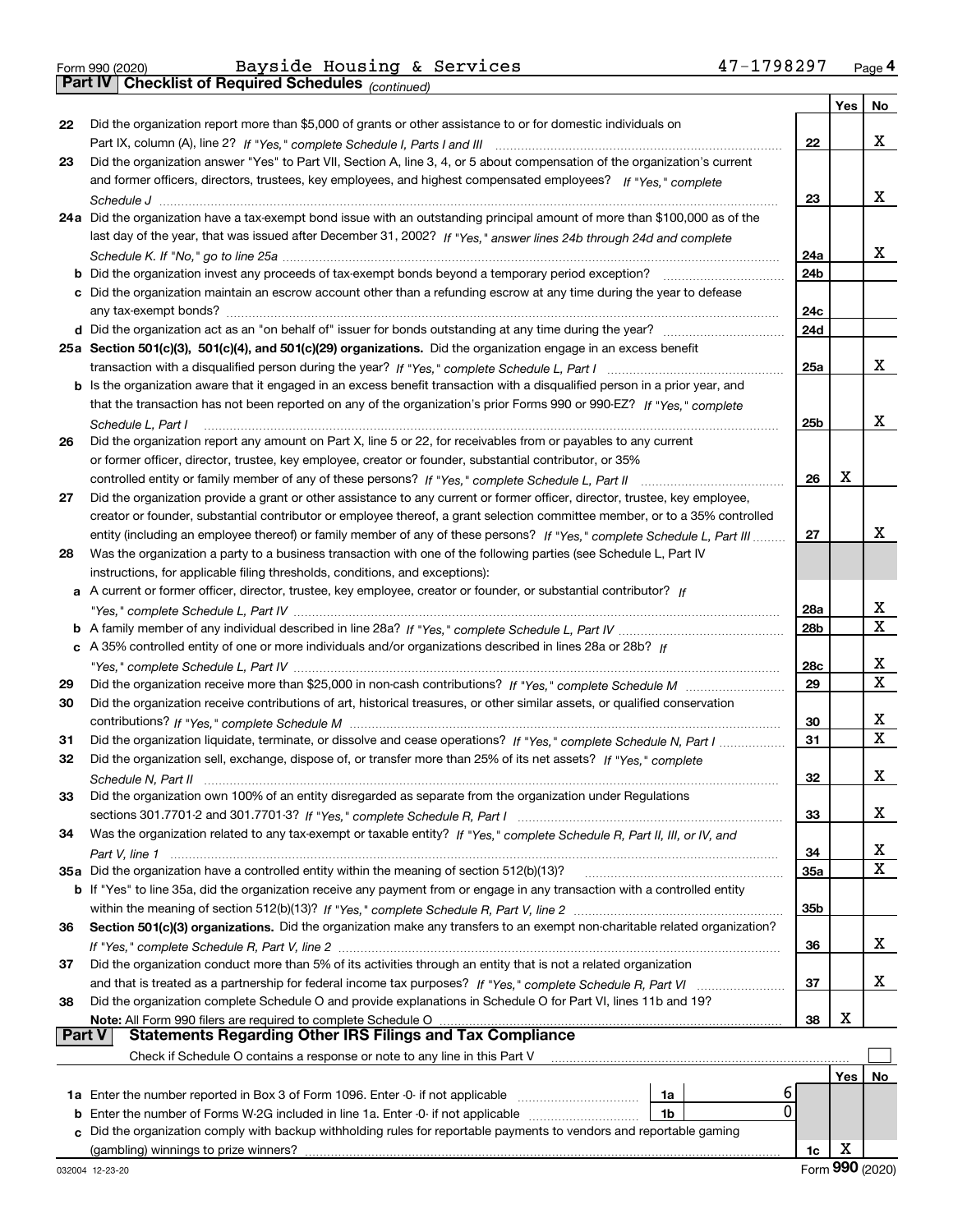|               | 47-1798297<br>Bayside Housing & Services<br>Form 990 (2020)                                                                                     |                |     | $_{\text{Page}}$ 5         |  |  |  |  |  |  |
|---------------|-------------------------------------------------------------------------------------------------------------------------------------------------|----------------|-----|----------------------------|--|--|--|--|--|--|
| <b>Part V</b> | Statements Regarding Other IRS Filings and Tax Compliance (continued)                                                                           |                |     |                            |  |  |  |  |  |  |
|               |                                                                                                                                                 |                | Yes | No                         |  |  |  |  |  |  |
|               | 2a Enter the number of employees reported on Form W-3, Transmittal of Wage and Tax Statements,                                                  |                |     |                            |  |  |  |  |  |  |
|               | filed for the calendar year ending with or within the year covered by this return<br>2a                                                         | 7              |     |                            |  |  |  |  |  |  |
| b             |                                                                                                                                                 | 2 <sub>b</sub> | X   |                            |  |  |  |  |  |  |
|               |                                                                                                                                                 |                |     |                            |  |  |  |  |  |  |
|               | 3a Did the organization have unrelated business gross income of \$1,000 or more during the year?                                                | 3a             |     | х                          |  |  |  |  |  |  |
| b             |                                                                                                                                                 |                |     |                            |  |  |  |  |  |  |
|               | 4a At any time during the calendar year, did the organization have an interest in, or a signature or other authority over, a                    |                |     |                            |  |  |  |  |  |  |
|               | financial account in a foreign country (such as a bank account, securities account, or other financial account)?                                |                |     |                            |  |  |  |  |  |  |
|               | <b>b</b> If "Yes," enter the name of the foreign country $\triangleright$                                                                       |                |     |                            |  |  |  |  |  |  |
|               | See instructions for filing requirements for FinCEN Form 114, Report of Foreign Bank and Financial Accounts (FBAR).                             |                |     |                            |  |  |  |  |  |  |
| 5a            |                                                                                                                                                 | 5a             |     | х                          |  |  |  |  |  |  |
| b             |                                                                                                                                                 | 5b             |     | X                          |  |  |  |  |  |  |
| с             |                                                                                                                                                 | 5 <sub>c</sub> |     |                            |  |  |  |  |  |  |
|               | 6a Does the organization have annual gross receipts that are normally greater than \$100,000, and did the organization solicit                  |                |     |                            |  |  |  |  |  |  |
|               | any contributions that were not tax deductible as charitable contributions?                                                                     | 6a             |     | x                          |  |  |  |  |  |  |
| b             | If "Yes," did the organization include with every solicitation an express statement that such contributions or gifts                            |                |     |                            |  |  |  |  |  |  |
|               | were not tax deductible?                                                                                                                        | 6b             |     |                            |  |  |  |  |  |  |
| 7             | Organizations that may receive deductible contributions under section 170(c).                                                                   |                |     |                            |  |  |  |  |  |  |
| а             | Did the organization receive a payment in excess of \$75 made partly as a contribution and partly for goods and services provided to the payor? | 7a             |     | х                          |  |  |  |  |  |  |
| b             | If "Yes," did the organization notify the donor of the value of the goods or services provided?                                                 | 7b             |     |                            |  |  |  |  |  |  |
| с             | Did the organization sell, exchange, or otherwise dispose of tangible personal property for which it was required                               |                |     |                            |  |  |  |  |  |  |
|               | to file Form 8282?                                                                                                                              | 7c             |     | x                          |  |  |  |  |  |  |
| d             | 7d                                                                                                                                              |                |     |                            |  |  |  |  |  |  |
| е             | Did the organization receive any funds, directly or indirectly, to pay premiums on a personal benefit contract?                                 | 7e             |     | х                          |  |  |  |  |  |  |
| f             | Did the organization, during the year, pay premiums, directly or indirectly, on a personal benefit contract?                                    | 7f<br>7g       |     | х                          |  |  |  |  |  |  |
|               | If the organization received a contribution of qualified intellectual property, did the organization file Form 8899 as required?<br>g           |                |     |                            |  |  |  |  |  |  |
|               | If the organization received a contribution of cars, boats, airplanes, or other vehicles, did the organization file a Form 1098-C?<br>h         |                |     |                            |  |  |  |  |  |  |
| 8             | Sponsoring organizations maintaining donor advised funds. Did a donor advised fund maintained by the                                            |                |     |                            |  |  |  |  |  |  |
|               | sponsoring organization have excess business holdings at any time during the year?                                                              | 8              |     |                            |  |  |  |  |  |  |
| 9             | Sponsoring organizations maintaining donor advised funds.                                                                                       |                |     |                            |  |  |  |  |  |  |
| а             | Did the sponsoring organization make any taxable distributions under section 4966?                                                              | 9а             |     |                            |  |  |  |  |  |  |
| b             |                                                                                                                                                 | 9b             |     |                            |  |  |  |  |  |  |
| 10            | Section 501(c)(7) organizations. Enter:                                                                                                         |                |     |                            |  |  |  |  |  |  |
| а             | 10a<br> 10b <br>Gross receipts, included on Form 990, Part VIII, line 12, for public use of club facilities                                     |                |     |                            |  |  |  |  |  |  |
|               |                                                                                                                                                 |                |     |                            |  |  |  |  |  |  |
| 11            | Section 501(c)(12) organizations. Enter:<br>Gross income from members or shareholders<br>11a                                                    |                |     |                            |  |  |  |  |  |  |
| а<br>b        | Gross income from other sources (Do not net amounts due or paid to other sources against                                                        |                |     |                            |  |  |  |  |  |  |
|               | 11 <sub>b</sub><br>amounts due or received from them.)                                                                                          |                |     |                            |  |  |  |  |  |  |
|               | 12a Section 4947(a)(1) non-exempt charitable trusts. Is the organization filing Form 990 in lieu of Form 1041?                                  | 12a            |     |                            |  |  |  |  |  |  |
|               | 12 <sub>b</sub><br><b>b</b> If "Yes," enter the amount of tax-exempt interest received or accrued during the year <i>manument</i>               |                |     |                            |  |  |  |  |  |  |
| 13            | Section 501(c)(29) qualified nonprofit health insurance issuers.                                                                                |                |     |                            |  |  |  |  |  |  |
| a             | Is the organization licensed to issue qualified health plans in more than one state?                                                            | 13a            |     |                            |  |  |  |  |  |  |
|               | Note: See the instructions for additional information the organization must report on Schedule O.                                               |                |     |                            |  |  |  |  |  |  |
| b             | Enter the amount of reserves the organization is required to maintain by the states in which the                                                |                |     |                            |  |  |  |  |  |  |
|               | 13 <sub>b</sub>                                                                                                                                 |                |     |                            |  |  |  |  |  |  |
| c             | 13 <sub>c</sub>                                                                                                                                 |                |     |                            |  |  |  |  |  |  |
| 14a           | Did the organization receive any payments for indoor tanning services during the tax year?                                                      | 14a            |     | х                          |  |  |  |  |  |  |
|               | <b>b</b> If "Yes," has it filed a Form 720 to report these payments? If "No," provide an explanation on Schedule O                              | 14b            |     |                            |  |  |  |  |  |  |
| 15            | Is the organization subject to the section 4960 tax on payment(s) of more than \$1,000,000 in remuneration or                                   |                |     |                            |  |  |  |  |  |  |
|               | excess parachute payment(s) during the year?                                                                                                    | 15             |     | х                          |  |  |  |  |  |  |
|               | If "Yes," see instructions and file Form 4720, Schedule N.                                                                                      |                |     |                            |  |  |  |  |  |  |
| 16            | Is the organization an educational institution subject to the section 4968 excise tax on net investment income?                                 | 16             |     | х                          |  |  |  |  |  |  |
|               | If "Yes," complete Form 4720, Schedule O.                                                                                                       |                |     |                            |  |  |  |  |  |  |
|               |                                                                                                                                                 |                |     | $\Omega$ <b>an</b> $(000)$ |  |  |  |  |  |  |

Form (2020) **990**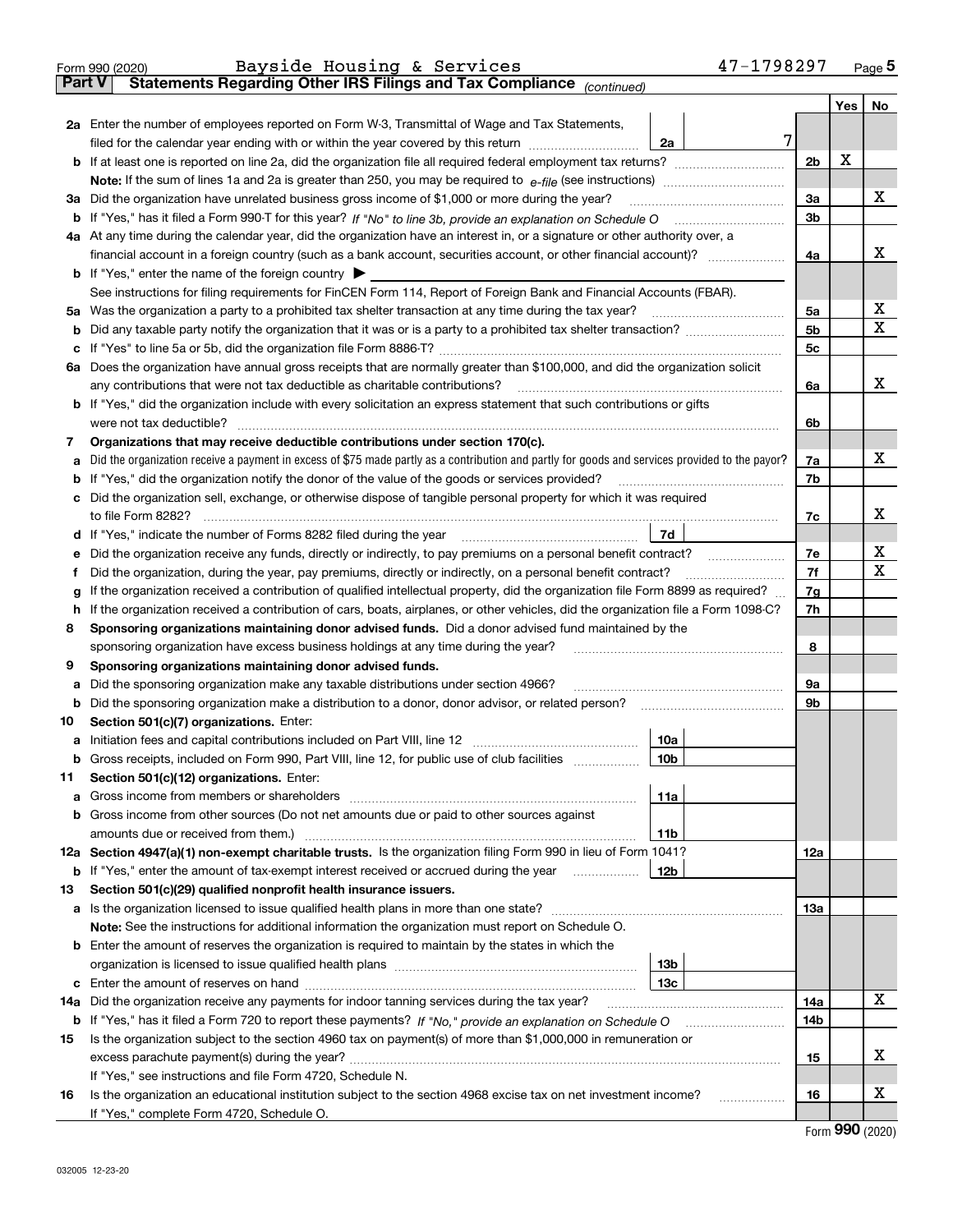|  | Form 990 (2020) |
|--|-----------------|
|  |                 |

*For each "Yes" response to lines 2 through 7b below, and for a "No" response to line 8a, 8b, or 10b below, describe the circumstances, processes, or changes on Schedule O. See instructions.* Form 990 (2020) Page **6Part VI Governance, Management, and Disclosure**  Bayside Housing & Services 47-1798297

|     | Check if Schedule O contains a response or note to any line in this Part VI                                                                                                                                                    |                 |             | $\boxed{\text{X}}$ |  |  |  |  |  |  |  |
|-----|--------------------------------------------------------------------------------------------------------------------------------------------------------------------------------------------------------------------------------|-----------------|-------------|--------------------|--|--|--|--|--|--|--|
|     | <b>Section A. Governing Body and Management</b>                                                                                                                                                                                |                 |             |                    |  |  |  |  |  |  |  |
|     |                                                                                                                                                                                                                                |                 | Yes         | No                 |  |  |  |  |  |  |  |
|     | 10<br><b>1a</b> Enter the number of voting members of the governing body at the end of the tax year<br>1a<br>.                                                                                                                 |                 |             |                    |  |  |  |  |  |  |  |
|     | If there are material differences in voting rights among members of the governing body, or if the governing                                                                                                                    |                 |             |                    |  |  |  |  |  |  |  |
|     | body delegated broad authority to an executive committee or similar committee, explain on Schedule O.                                                                                                                          |                 |             |                    |  |  |  |  |  |  |  |
|     | 10<br>Enter the number of voting members included on line 1a, above, who are independent<br>1b                                                                                                                                 |                 |             |                    |  |  |  |  |  |  |  |
| 2   | Did any officer, director, trustee, or key employee have a family relationship or a business relationship with any other                                                                                                       |                 |             |                    |  |  |  |  |  |  |  |
|     | officer, director, trustee, or key employee?                                                                                                                                                                                   | $\mathbf{2}$    | X           |                    |  |  |  |  |  |  |  |
| 3   | Did the organization delegate control over management duties customarily performed by or under the direct supervision                                                                                                          |                 |             |                    |  |  |  |  |  |  |  |
|     | of officers, directors, trustees, or key employees to a management company or other person?                                                                                                                                    |                 |             |                    |  |  |  |  |  |  |  |
| 4   | Did the organization make any significant changes to its governing documents since the prior Form 990 was filed?                                                                                                               |                 |             |                    |  |  |  |  |  |  |  |
| 5   |                                                                                                                                                                                                                                |                 |             |                    |  |  |  |  |  |  |  |
| 6   | Did the organization have members or stockholders?                                                                                                                                                                             | 6               |             | X                  |  |  |  |  |  |  |  |
| 7a  | Did the organization have members, stockholders, or other persons who had the power to elect or appoint one or                                                                                                                 |                 |             |                    |  |  |  |  |  |  |  |
|     |                                                                                                                                                                                                                                | 7a              |             | х                  |  |  |  |  |  |  |  |
| b   | Are any governance decisions of the organization reserved to (or subject to approval by) members, stockholders, or                                                                                                             |                 |             |                    |  |  |  |  |  |  |  |
|     | persons other than the governing body?                                                                                                                                                                                         | 7b              |             | х                  |  |  |  |  |  |  |  |
| 8   | Did the organization contemporaneously document the meetings held or written actions undertaken during the year by the following:                                                                                              |                 |             |                    |  |  |  |  |  |  |  |
| a   |                                                                                                                                                                                                                                | 8а              | х           |                    |  |  |  |  |  |  |  |
|     | Each committee with authority to act on behalf of the governing body? [[11] [2001] [2001] [2001] [2001] [2001] [3001] [3001] [3001] [3001] [3001] [3001] [3001] [3001] [3001] [3001] [3001] [3001] [3001] [3001] [3001] [3001] | 8b              | $\mathbf X$ |                    |  |  |  |  |  |  |  |
| 9   | Is there any officer, director, trustee, or key employee listed in Part VII, Section A, who cannot be reached at the                                                                                                           |                 |             |                    |  |  |  |  |  |  |  |
|     |                                                                                                                                                                                                                                | 9               |             | x                  |  |  |  |  |  |  |  |
|     | Section B. Policies <sub>(This Section B requests information about policies not required by the Internal Revenue Code.)</sub>                                                                                                 |                 |             |                    |  |  |  |  |  |  |  |
|     |                                                                                                                                                                                                                                |                 | Yes         | No                 |  |  |  |  |  |  |  |
|     |                                                                                                                                                                                                                                | <b>10a</b>      |             | х                  |  |  |  |  |  |  |  |
|     | <b>b</b> If "Yes," did the organization have written policies and procedures governing the activities of such chapters, affiliates,                                                                                            |                 |             |                    |  |  |  |  |  |  |  |
|     | and branches to ensure their operations are consistent with the organization's exempt purposes?                                                                                                                                | 10 <sub>b</sub> |             |                    |  |  |  |  |  |  |  |
|     | 11a Has the organization provided a complete copy of this Form 990 to all members of its governing body before filing the form?                                                                                                | 11a             |             | $\mathbf X$        |  |  |  |  |  |  |  |
| b   | Describe in Schedule O the process, if any, used by the organization to review this Form 990.                                                                                                                                  |                 |             |                    |  |  |  |  |  |  |  |
| 12a |                                                                                                                                                                                                                                |                 |             |                    |  |  |  |  |  |  |  |
| b   | Were officers, directors, or trustees, and key employees required to disclose annually interests that could give rise to conflicts?                                                                                            | 12 <sub>b</sub> |             |                    |  |  |  |  |  |  |  |
| с   | Did the organization regularly and consistently monitor and enforce compliance with the policy? If "Yes." describe                                                                                                             |                 |             |                    |  |  |  |  |  |  |  |
|     | in Schedule O how this was done www.communication.com/www.communication.com/www.communication.com/www.communic                                                                                                                 | 12c             | $\mathbf X$ |                    |  |  |  |  |  |  |  |
| 13  | Did the organization have a written whistleblower policy?                                                                                                                                                                      | 13              |             |                    |  |  |  |  |  |  |  |
| 14  | Did the organization have a written document retention and destruction policy?                                                                                                                                                 | 14              |             | х                  |  |  |  |  |  |  |  |
| 15  | Did the process for determining compensation of the following persons include a review and approval by independent                                                                                                             |                 |             |                    |  |  |  |  |  |  |  |
|     | persons, comparability data, and contemporaneous substantiation of the deliberation and decision?                                                                                                                              |                 |             |                    |  |  |  |  |  |  |  |
|     | The organization's CEO, Executive Director, or top management official manufactured content of the organization's CEO, Executive Director, or top management official                                                          | 15a             |             | X<br>х             |  |  |  |  |  |  |  |
|     | Other officers or key employees of the organization<br>If "Yes" to line 15a or 15b, describe the process in Schedule O (see instructions).                                                                                     | 15b             |             |                    |  |  |  |  |  |  |  |
|     | 16a Did the organization invest in, contribute assets to, or participate in a joint venture or similar arrangement with a                                                                                                      |                 |             |                    |  |  |  |  |  |  |  |
|     | taxable entity during the year?                                                                                                                                                                                                | 16a             |             | х                  |  |  |  |  |  |  |  |
|     | <b>b</b> If "Yes," did the organization follow a written policy or procedure requiring the organization to evaluate its participation                                                                                          |                 |             |                    |  |  |  |  |  |  |  |
|     | in joint venture arrangements under applicable federal tax law, and take steps to safeguard the organization's                                                                                                                 |                 |             |                    |  |  |  |  |  |  |  |
|     | exempt status with respect to such arrangements?                                                                                                                                                                               | 16b             |             |                    |  |  |  |  |  |  |  |
|     | Section C. Disclosure                                                                                                                                                                                                          |                 |             |                    |  |  |  |  |  |  |  |
| 17  | None<br>List the states with which a copy of this Form 990 is required to be filed $\blacktriangleright$                                                                                                                       |                 |             |                    |  |  |  |  |  |  |  |
| 18  | Section 6104 requires an organization to make its Forms 1023 (1024 or 1024-A, if applicable), 990, and 990-T (Section 501(c)(3)s only) available                                                                               |                 |             |                    |  |  |  |  |  |  |  |
|     | for public inspection. Indicate how you made these available. Check all that apply.                                                                                                                                            |                 |             |                    |  |  |  |  |  |  |  |
|     | $X$ Upon request<br>Another's website<br>Own website<br>Other (explain on Schedule O)                                                                                                                                          |                 |             |                    |  |  |  |  |  |  |  |
| 19  | Describe on Schedule O whether (and if so, how) the organization made its governing documents, conflict of interest policy, and financial                                                                                      |                 |             |                    |  |  |  |  |  |  |  |
|     | statements available to the public during the tax year.                                                                                                                                                                        |                 |             |                    |  |  |  |  |  |  |  |
| 20  | State the name, address, and telephone number of the person who possesses the organization's books and records                                                                                                                 |                 |             |                    |  |  |  |  |  |  |  |
|     | Candace Monroe - 360-385-4637                                                                                                                                                                                                  |                 |             |                    |  |  |  |  |  |  |  |
|     | PO Box 927, Port Hadlock, WA<br>98339                                                                                                                                                                                          |                 |             |                    |  |  |  |  |  |  |  |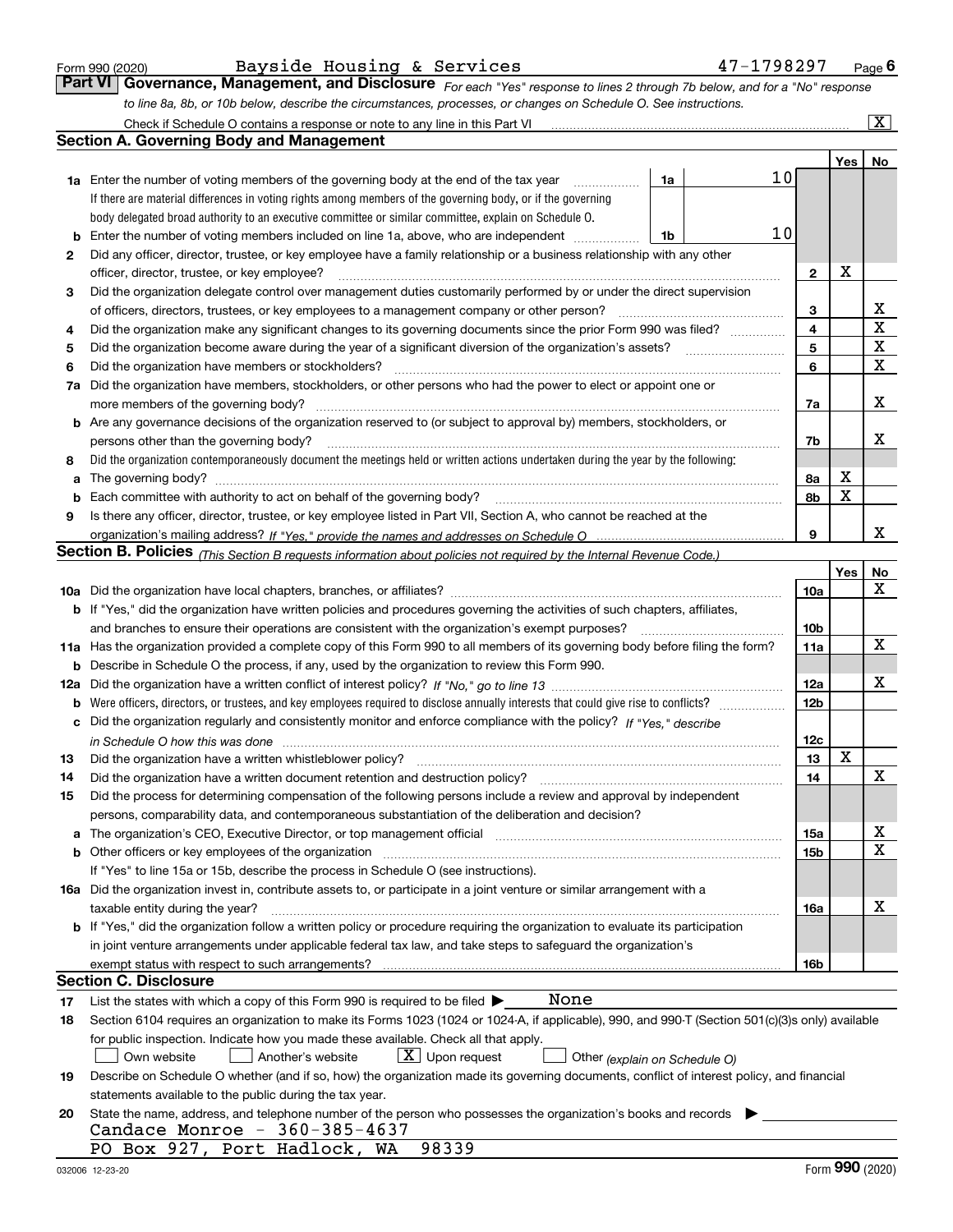$\mathcal{L}^{\text{max}}$ 

### **7Part VII Compensation of Officers, Directors, Trustees, Key Employees, Highest Compensated Employees, and Independent Contractors**

Check if Schedule O contains a response or note to any line in this Part VII

**Section A. Officers, Directors, Trustees, Key Employees, and Highest Compensated Employees**

**1a**  Complete this table for all persons required to be listed. Report compensation for the calendar year ending with or within the organization's tax year. **•** List all of the organization's current officers, directors, trustees (whether individuals or organizations), regardless of amount of compensation.

Enter -0- in columns (D), (E), and (F) if no compensation was paid.

 $\bullet$  List all of the organization's  $\,$ current key employees, if any. See instructions for definition of "key employee."

**•** List the organization's five current highest compensated employees (other than an officer, director, trustee, or key employee) who received reportable compensation (Box 5 of Form W-2 and/or Box 7 of Form 1099-MISC) of more than \$100,000 from the organization and any related organizations.

**•** List all of the organization's former officers, key employees, and highest compensated employees who received more than \$100,000 of reportable compensation from the organization and any related organizations.

**former directors or trustees**  ¥ List all of the organization's that received, in the capacity as a former director or trustee of the organization, more than \$10,000 of reportable compensation from the organization and any related organizations.

See instructions for the order in which to list the persons above.

 $\boxed{\textbf{X}}$  Check this box if neither the organization nor any related organization compensated any current officer, director, or trustee.

| (A)                      | (B)                  | (C)                            |                       |             |              |                                                              |        | (D)                        | (E)                        | (F)                    |
|--------------------------|----------------------|--------------------------------|-----------------------|-------------|--------------|--------------------------------------------------------------|--------|----------------------------|----------------------------|------------------------|
| Name and title           | Average<br>hours per |                                |                       | Position    |              | (do not check more than one<br>box, unless person is both an |        | Reportable<br>compensation | Reportable<br>compensation | Estimated<br>amount of |
|                          | week                 |                                |                       |             |              | officer and a director/trustee)                              |        | from                       | from related               | other                  |
|                          | (list any            |                                |                       |             |              |                                                              |        | the                        | organizations              | compensation           |
|                          | hours for            |                                |                       |             |              |                                                              |        | organization               | (W-2/1099-MISC)            | from the               |
|                          | related              |                                |                       |             |              |                                                              |        | (W-2/1099-MISC)            |                            | organization           |
|                          | organizations        |                                |                       |             |              |                                                              |        |                            |                            | and related            |
|                          | below<br>line)       | Individual trustee or director | Institutional trustee | Officer     | Key employee | Highest compensated<br>employee                              | Former |                            |                            | organizations          |
| (1) Rich Conrad          | 5.00                 |                                |                       |             |              |                                                              |        |                            |                            |                        |
| President                |                      | $\mathbf x$                    |                       | $\rm X$     |              |                                                              |        | $\mathbf 0$ .              | 0.                         | 0.                     |
| (2) Steve Moore          | 5.00                 |                                |                       |             |              |                                                              |        |                            |                            |                        |
| Treasurer                |                      | $\mathbf X$                    |                       | $\rm X$     |              |                                                              |        | $\mathbf 0$ .              | 0.                         | $0$ .                  |
| Susan Keister<br>(3)     | 5.00                 |                                |                       |             |              |                                                              |        |                            |                            |                        |
| Secretary                |                      | $\mathbf X$                    |                       | $\mathbf X$ |              |                                                              |        | $\mathbf 0$ .              | 0.                         | 0.                     |
| Vincent Verneuil<br>(4)  | 5.00                 |                                |                       |             |              |                                                              |        |                            |                            |                        |
| Emeritus                 |                      | $\mathbf X$                    |                       | $\rm X$     |              |                                                              |        | $\mathfrak o$ .            | 0.                         | 0.                     |
| Joanne Rittmuller<br>(5) | 1.00                 |                                |                       |             |              |                                                              |        |                            |                            |                        |
| Trustee                  |                      | $\mathbf X$                    |                       |             |              |                                                              |        | $\mathbf 0$ .              | 0.                         | 0.                     |
| (6) Chris Eagan          | 1.00                 |                                |                       |             |              |                                                              |        |                            |                            |                        |
| Trustee                  |                      | $\mathbf X$                    |                       |             |              |                                                              |        | $\mathbf 0$ .              | 0.                         | 0.                     |
| Jean Camfield<br>(7)     | 1.00                 |                                |                       |             |              |                                                              |        |                            |                            |                        |
| Trustee                  |                      | $\mathbf X$                    |                       |             |              |                                                              |        | $\mathbf 0$ .              | 0.                         | $0$ .                  |
| (8) Rita Kerr            | 1.00                 |                                |                       |             |              |                                                              |        |                            |                            |                        |
| Trustee                  |                      | $\mathbf X$                    |                       |             |              |                                                              |        | $\mathbf 0$ .              | 0.                         | 0.                     |
| Joseph Johnson<br>(9)    | 1.00                 |                                |                       |             |              |                                                              |        |                            |                            |                        |
| Trustee                  |                      | $\mathbf X$                    |                       |             |              |                                                              |        | $\mathbf 0$ .              | 0.                         | 0.                     |
| (10) Terry Umbreit       | 1.00                 |                                |                       |             |              |                                                              |        |                            |                            |                        |
| Trustee                  |                      | $\mathbf X$                    |                       |             |              |                                                              |        | 0.                         | 0.                         | 0.                     |
|                          |                      |                                |                       |             |              |                                                              |        |                            |                            |                        |
|                          |                      |                                |                       |             |              |                                                              |        |                            |                            |                        |
|                          |                      |                                |                       |             |              |                                                              |        |                            |                            |                        |
|                          |                      |                                |                       |             |              |                                                              |        |                            |                            |                        |
|                          |                      |                                |                       |             |              |                                                              |        |                            |                            |                        |
|                          |                      |                                |                       |             |              |                                                              |        |                            |                            |                        |
|                          |                      |                                |                       |             |              |                                                              |        |                            |                            |                        |
|                          |                      |                                |                       |             |              |                                                              |        |                            |                            |                        |
|                          |                      |                                |                       |             |              |                                                              |        |                            |                            |                        |
|                          |                      |                                |                       |             |              |                                                              |        |                            |                            |                        |
|                          |                      |                                |                       |             |              |                                                              |        |                            |                            |                        |
|                          |                      |                                |                       |             |              |                                                              |        |                            |                            |                        |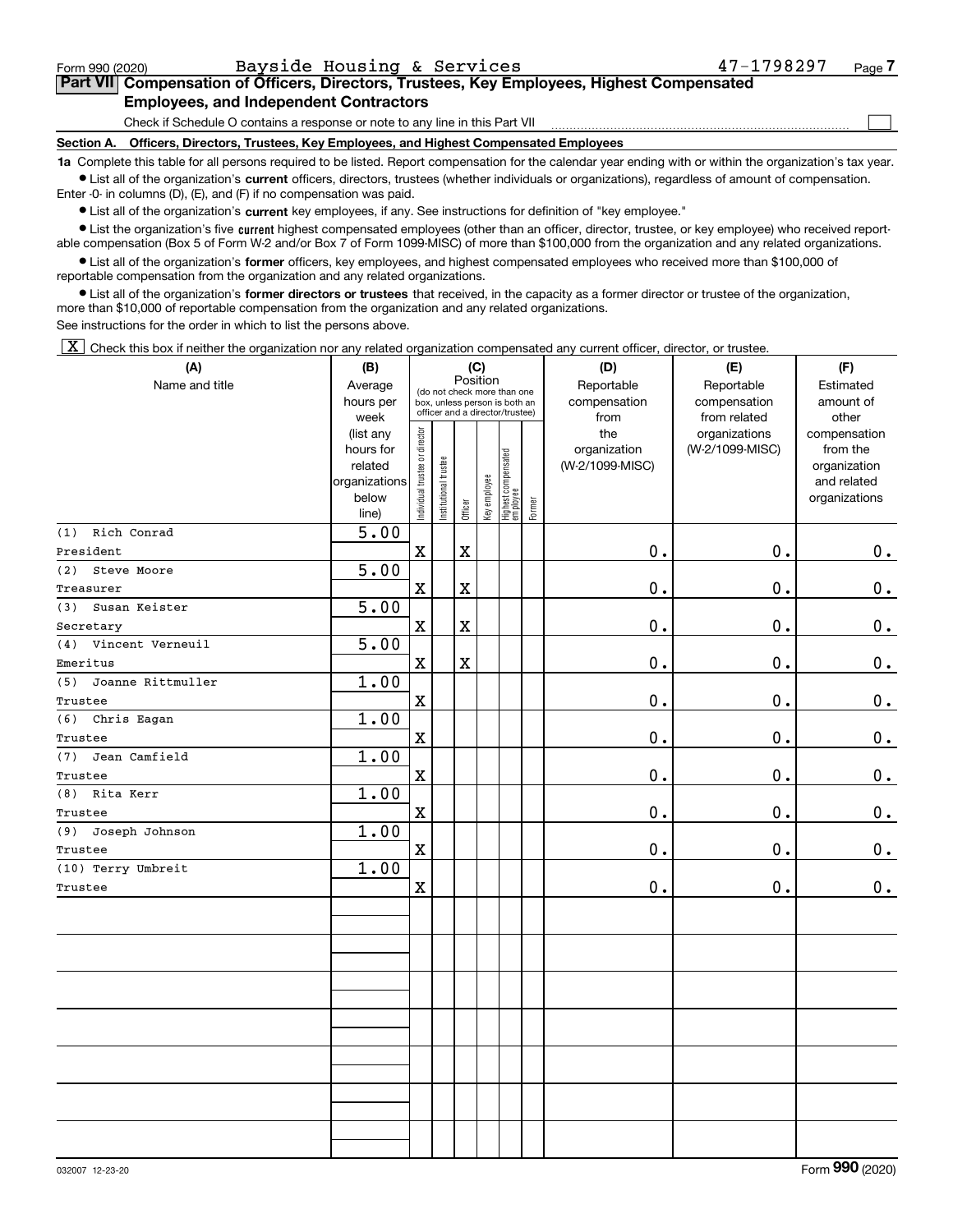|              | Bayside Housing & Services<br>Form 990 (2020)                                                                                                                                                                                                                               |                                                                      |                                |                                                                                                                    |         |              |                                   |        |                                           | 47-1798297                                        |          |                                        |                                         | Page 8   |
|--------------|-----------------------------------------------------------------------------------------------------------------------------------------------------------------------------------------------------------------------------------------------------------------------------|----------------------------------------------------------------------|--------------------------------|--------------------------------------------------------------------------------------------------------------------|---------|--------------|-----------------------------------|--------|-------------------------------------------|---------------------------------------------------|----------|----------------------------------------|-----------------------------------------|----------|
|              | <b>Part VII</b><br>Section A. Officers, Directors, Trustees, Key Employees, and Highest Compensated Employees (continued)                                                                                                                                                   |                                                                      |                                |                                                                                                                    |         |              |                                   |        |                                           |                                                   |          |                                        |                                         |          |
|              | (B)<br>(A)<br>Average<br>Name and title<br>hours per<br>week                                                                                                                                                                                                                |                                                                      |                                | (C)<br>Position<br>(do not check more than one<br>box, unless person is both an<br>officer and a director/trustee) |         |              |                                   |        | (D)<br>Reportable<br>compensation<br>from | (E)<br>Reportable<br>compensation<br>from related |          | (F)<br>Estimated<br>amount of<br>other |                                         |          |
|              |                                                                                                                                                                                                                                                                             | (list any<br>hours for<br>related<br>organizations<br>below<br>line) | Individual trustee or director | Institutional trustee                                                                                              | Officer | Key employee | Highest compensated<br>  employee | Former | the<br>organization<br>(W-2/1099-MISC)    | organizations<br>(W-2/1099-MISC)                  |          | compensation<br>organizations          | from the<br>organization<br>and related |          |
|              |                                                                                                                                                                                                                                                                             |                                                                      |                                |                                                                                                                    |         |              |                                   |        |                                           |                                                   |          |                                        |                                         |          |
|              |                                                                                                                                                                                                                                                                             |                                                                      |                                |                                                                                                                    |         |              |                                   |        |                                           |                                                   |          |                                        |                                         |          |
|              |                                                                                                                                                                                                                                                                             |                                                                      |                                |                                                                                                                    |         |              |                                   |        |                                           |                                                   |          |                                        |                                         |          |
|              |                                                                                                                                                                                                                                                                             |                                                                      |                                |                                                                                                                    |         |              |                                   |        |                                           |                                                   |          |                                        |                                         |          |
|              |                                                                                                                                                                                                                                                                             |                                                                      |                                |                                                                                                                    |         |              |                                   |        |                                           |                                                   |          |                                        |                                         |          |
|              |                                                                                                                                                                                                                                                                             |                                                                      |                                |                                                                                                                    |         |              |                                   |        |                                           |                                                   |          |                                        |                                         |          |
|              |                                                                                                                                                                                                                                                                             |                                                                      |                                |                                                                                                                    |         |              |                                   |        |                                           |                                                   |          |                                        |                                         |          |
|              |                                                                                                                                                                                                                                                                             |                                                                      |                                |                                                                                                                    |         |              |                                   |        | 0.<br>0.                                  |                                                   | 0.<br>0. |                                        |                                         | 0.<br>0. |
|              | c Total from continuation sheets to Part VII, Section A <b>Constant Contact Part</b>                                                                                                                                                                                        |                                                                      |                                |                                                                                                                    |         |              |                                   |        | 0.                                        |                                                   | 0.       |                                        |                                         | $0$ .    |
| $\mathbf{2}$ | Total number of individuals (including but not limited to those listed above) who received more than \$100,000 of reportable<br>compensation from the organization $\blacktriangleright$                                                                                    |                                                                      |                                |                                                                                                                    |         |              |                                   |        |                                           |                                                   |          |                                        |                                         | 0        |
| 3            | Did the organization list any former officer, director, trustee, key employee, or highest compensated employee on                                                                                                                                                           |                                                                      |                                |                                                                                                                    |         |              |                                   |        |                                           |                                                   |          |                                        | Yes                                     | No       |
|              | line 1a? If "Yes," complete Schedule J for such individual manufactured contained and the 1a? If "Yes," complete Schedule J for such individual<br>For any individual listed on line 1a, is the sum of reportable compensation and other compensation from the organization |                                                                      |                                |                                                                                                                    |         |              |                                   |        |                                           |                                                   |          | 3                                      |                                         | х        |
| 5            | Did any person listed on line 1a receive or accrue compensation from any unrelated organization or individual for services                                                                                                                                                  |                                                                      |                                |                                                                                                                    |         |              |                                   |        |                                           |                                                   |          | 4<br>5                                 |                                         | x<br>x   |
|              | <b>Section B. Independent Contractors</b>                                                                                                                                                                                                                                   |                                                                      |                                |                                                                                                                    |         |              |                                   |        |                                           |                                                   |          |                                        |                                         |          |
| 1            | Complete this table for your five highest compensated independent contractors that received more than \$100,000 of compensation from<br>the organization. Report compensation for the calendar year ending with or within the organization's tax year.                      |                                                                      |                                |                                                                                                                    |         |              |                                   |        |                                           |                                                   |          |                                        |                                         |          |
|              | (A)<br>Name and business address                                                                                                                                                                                                                                            |                                                                      |                                | <b>NONE</b>                                                                                                        |         |              |                                   |        | (B)<br>Description of services            |                                                   |          | (C)<br>Compensation                    |                                         |          |
|              |                                                                                                                                                                                                                                                                             |                                                                      |                                |                                                                                                                    |         |              |                                   |        |                                           |                                                   |          |                                        |                                         |          |
|              |                                                                                                                                                                                                                                                                             |                                                                      |                                |                                                                                                                    |         |              |                                   |        |                                           |                                                   |          |                                        |                                         |          |
|              |                                                                                                                                                                                                                                                                             |                                                                      |                                |                                                                                                                    |         |              |                                   |        |                                           |                                                   |          |                                        |                                         |          |
|              |                                                                                                                                                                                                                                                                             |                                                                      |                                |                                                                                                                    |         |              |                                   |        |                                           |                                                   |          |                                        |                                         |          |
| 2            | Total number of independent contractors (including but not limited to those listed above) who received more than<br>\$100,000 of compensation from the organization                                                                                                         |                                                                      |                                |                                                                                                                    |         | 0            |                                   |        |                                           |                                                   |          |                                        |                                         |          |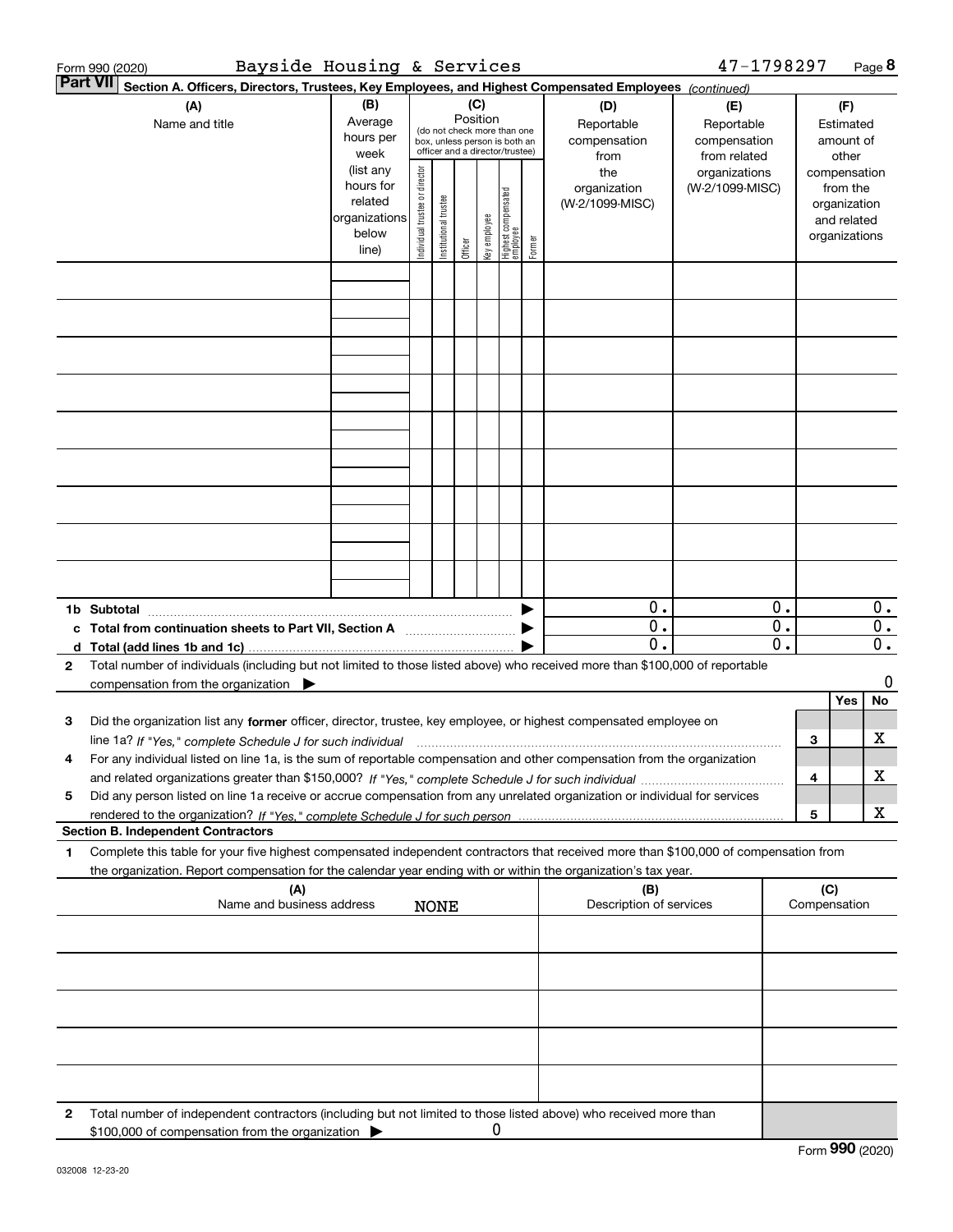|                                                           |                  |        | Form 990 (2020)                                                                                                       |                |                |                        | Bayside Housing & Services     |                      |                                              | 47-1798297                                        | Page 9                                                          |
|-----------------------------------------------------------|------------------|--------|-----------------------------------------------------------------------------------------------------------------------|----------------|----------------|------------------------|--------------------------------|----------------------|----------------------------------------------|---------------------------------------------------|-----------------------------------------------------------------|
|                                                           | <b>Part VIII</b> |        | <b>Statement of Revenue</b>                                                                                           |                |                |                        |                                |                      |                                              |                                                   |                                                                 |
|                                                           |                  |        | Check if Schedule O contains a response or note to any line in this Part VIII                                         |                |                |                        |                                |                      |                                              |                                                   |                                                                 |
|                                                           |                  |        |                                                                                                                       |                |                |                        |                                | (A)<br>Total revenue | (B)<br>Related or exempt<br>function revenue | $\overline{(C)}$<br>Unrelated<br>business revenue | (D)<br>Revenue excluded<br>from tax under<br>sections 512 - 514 |
|                                                           |                  |        | 1 a Federated campaigns                                                                                               |                | 1a             |                        |                                |                      |                                              |                                                   |                                                                 |
|                                                           |                  | b      | Membership dues<br>$\ldots \ldots \ldots \ldots \ldots$                                                               |                | 1 <sub>b</sub> |                        |                                |                      |                                              |                                                   |                                                                 |
| Contributions, Gifts, Grants<br>and Other Similar Amounts |                  | c      | Fundraising events                                                                                                    |                | 1 <sub>c</sub> |                        | 5,541.                         |                      |                                              |                                                   |                                                                 |
|                                                           |                  |        | d Related organizations                                                                                               |                | 1 <sub>d</sub> |                        |                                |                      |                                              |                                                   |                                                                 |
|                                                           |                  | е      | Government grants (contributions)                                                                                     |                | 1e             |                        | 202,914.                       |                      |                                              |                                                   |                                                                 |
|                                                           |                  |        | f All other contributions, gifts, grants, and                                                                         |                |                |                        |                                |                      |                                              |                                                   |                                                                 |
|                                                           |                  |        | similar amounts not included above                                                                                    |                | 1f             |                        | 403,460.                       |                      |                                              |                                                   |                                                                 |
|                                                           |                  |        | Noncash contributions included in lines 1a-1f                                                                         |                | $1g$ \$        |                        |                                |                      |                                              |                                                   |                                                                 |
|                                                           |                  |        |                                                                                                                       |                |                |                        |                                | 611,915.             |                                              |                                                   |                                                                 |
|                                                           |                  |        |                                                                                                                       |                |                |                        | <b>Business Code</b><br>900099 |                      |                                              |                                                   |                                                                 |
| Program Service<br>Revenue                                |                  |        | 2 a Program Revenue                                                                                                   |                |                |                        |                                | 121,446.             | 121,446.                                     |                                                   |                                                                 |
|                                                           |                  | b      | <u> 1980 - Johann Barn, mars ann an t-Amhair an t-Amhair an t-Amhair an t-Amhair an t-Amhair an t-Amhair an t-Amh</u> |                |                |                        |                                |                      |                                              |                                                   |                                                                 |
|                                                           |                  | c<br>d | <u> 1989 - Johann Barn, amerikansk politiker (d. 1989)</u>                                                            |                |                |                        |                                |                      |                                              |                                                   |                                                                 |
|                                                           |                  | е      | <u> 1989 - Johann Stein, mars an deus an deus Amerikaanse komme</u>                                                   |                |                |                        |                                |                      |                                              |                                                   |                                                                 |
|                                                           |                  | f      | All other program service revenue                                                                                     |                |                |                        |                                |                      |                                              |                                                   |                                                                 |
|                                                           |                  | a      |                                                                                                                       |                |                |                        |                                | 121,446.             |                                              |                                                   |                                                                 |
|                                                           | 3                |        | Investment income (including dividends, interest, and                                                                 |                |                |                        |                                |                      |                                              |                                                   |                                                                 |
|                                                           |                  |        |                                                                                                                       |                |                |                        |                                | 595.                 |                                              |                                                   | 595.                                                            |
|                                                           | 4                |        | Income from investment of tax-exempt bond proceeds                                                                    |                |                |                        |                                |                      |                                              |                                                   |                                                                 |
|                                                           | 5                |        |                                                                                                                       |                |                |                        |                                |                      |                                              |                                                   |                                                                 |
|                                                           |                  |        |                                                                                                                       |                | (i) Real       |                        | (ii) Personal                  |                      |                                              |                                                   |                                                                 |
|                                                           |                  | 6а     | Gross rents<br>.                                                                                                      | 6a             |                |                        |                                |                      |                                              |                                                   |                                                                 |
|                                                           |                  | b      | Less: rental expenses                                                                                                 | 6 <sub>b</sub> |                |                        |                                |                      |                                              |                                                   |                                                                 |
|                                                           |                  | c      | Rental income or (loss)                                                                                               | 6c             |                |                        |                                |                      |                                              |                                                   |                                                                 |
|                                                           |                  |        | <b>d</b> Net rental income or (loss)                                                                                  |                |                |                        |                                |                      |                                              |                                                   |                                                                 |
|                                                           |                  |        | 7 a Gross amount from sales of                                                                                        |                | (i) Securities |                        | (ii) Other                     |                      |                                              |                                                   |                                                                 |
|                                                           |                  |        | assets other than inventory                                                                                           | 7a             | 7,624.         |                        |                                |                      |                                              |                                                   |                                                                 |
|                                                           |                  |        | <b>b</b> Less: cost or other basis<br>and sales expenses                                                              | 7b             | 7,388.         |                        |                                |                      |                                              |                                                   |                                                                 |
| evenue                                                    |                  |        | c Gain or (loss)                                                                                                      | 7c             | 236.           |                        |                                |                      |                                              |                                                   |                                                                 |
|                                                           |                  |        |                                                                                                                       |                |                |                        |                                | 236.                 |                                              |                                                   | 236.                                                            |
| Œ                                                         |                  |        | 8 a Gross income from fundraising events (not                                                                         |                |                |                        |                                |                      |                                              |                                                   |                                                                 |
| Other                                                     |                  |        | including $$5,541.$ of                                                                                                |                |                |                        |                                |                      |                                              |                                                   |                                                                 |
|                                                           |                  |        | contributions reported on line 1c). See                                                                               |                |                |                        |                                |                      |                                              |                                                   |                                                                 |
|                                                           |                  |        |                                                                                                                       |                |                | 8a                     | 0.                             |                      |                                              |                                                   |                                                                 |
|                                                           |                  |        | <b>b</b> Less: direct expenses <b>constants</b> b                                                                     |                |                | 8 <sub>b</sub>         | 0.                             |                      |                                              |                                                   |                                                                 |
|                                                           |                  |        | c Net income or (loss) from fundraising events                                                                        |                |                |                        |                                | 0.                   |                                              |                                                   |                                                                 |
|                                                           |                  |        | 9 a Gross income from gaming activities. See                                                                          |                |                |                        |                                |                      |                                              |                                                   |                                                                 |
|                                                           |                  |        |                                                                                                                       |                |                | 9а                     |                                |                      |                                              |                                                   |                                                                 |
|                                                           |                  |        | <b>b</b> Less: direct expenses <b>manually</b>                                                                        |                |                | 9 <sub>b</sub>         |                                |                      |                                              |                                                   |                                                                 |
|                                                           |                  |        | c Net income or (loss) from gaming activities                                                                         |                |                |                        | .                              |                      |                                              |                                                   |                                                                 |
|                                                           |                  |        | 10 a Gross sales of inventory, less returns                                                                           |                |                |                        |                                |                      |                                              |                                                   |                                                                 |
|                                                           |                  |        |                                                                                                                       |                |                | 10a<br>10 <sub>b</sub> |                                |                      |                                              |                                                   |                                                                 |
|                                                           |                  |        | <b>b</b> Less: cost of goods sold                                                                                     |                |                |                        |                                |                      |                                              |                                                   |                                                                 |
|                                                           |                  |        | c Net income or (loss) from sales of inventory                                                                        |                |                |                        | <b>Business Code</b>           |                      |                                              |                                                   |                                                                 |
|                                                           | 11a              |        |                                                                                                                       |                |                |                        |                                |                      |                                              |                                                   |                                                                 |
|                                                           |                  | b      | the contract of the contract of the contract of the contract of the contract of                                       |                |                |                        |                                |                      |                                              |                                                   |                                                                 |
| Revenue                                                   |                  | c      | the control of the control of the control of the control of the control of the control of                             |                |                |                        |                                |                      |                                              |                                                   |                                                                 |
| Miscellaneous                                             |                  |        | the contract of the contract of the contract of the contract of the contract of                                       |                |                |                        |                                |                      |                                              |                                                   |                                                                 |
|                                                           |                  |        |                                                                                                                       |                |                |                        |                                |                      |                                              |                                                   |                                                                 |
|                                                           | 12               |        |                                                                                                                       |                |                |                        | $\blacktriangleright$          | 734,192.             | 121,446.                                     | $0$ .                                             | 831.                                                            |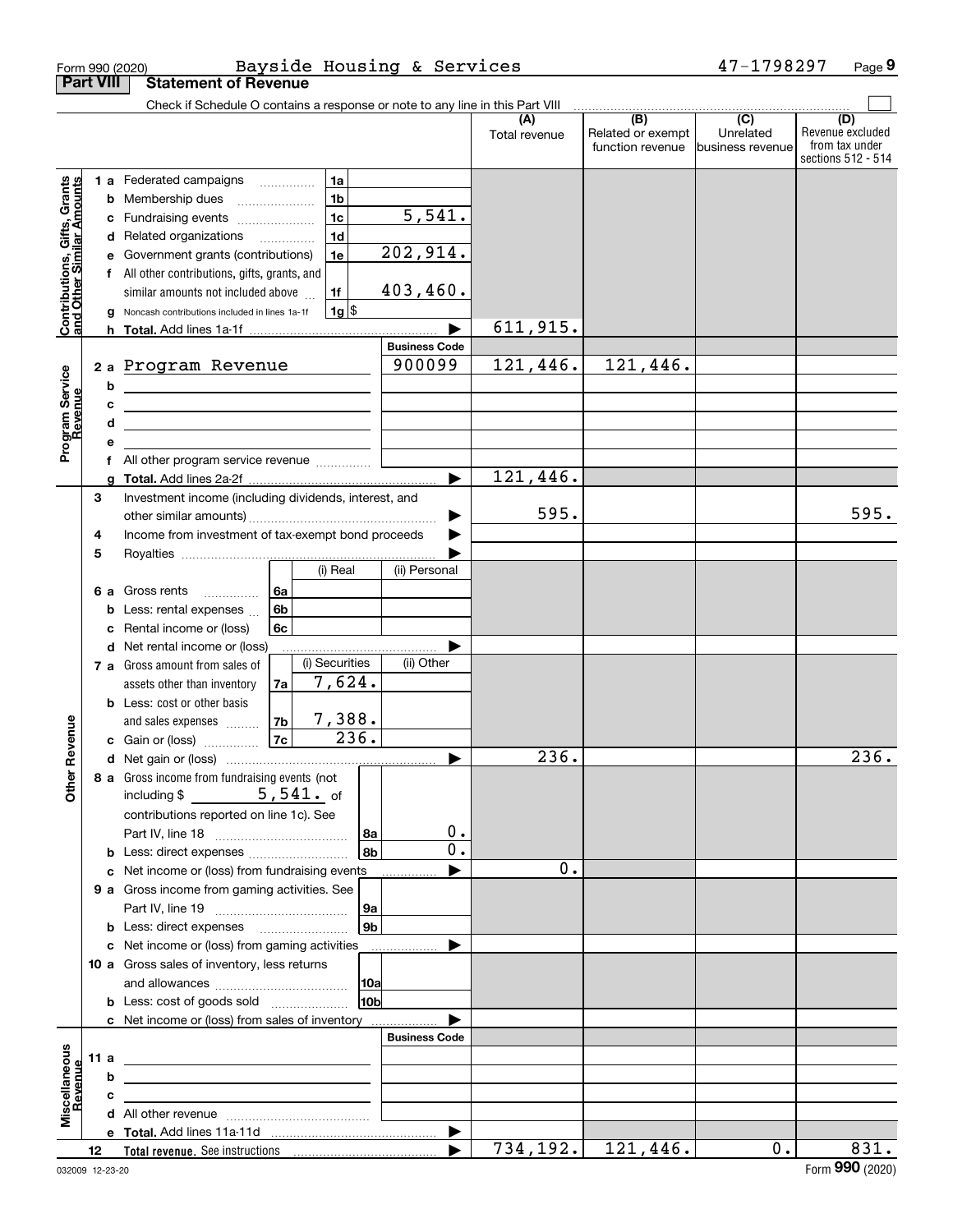Form 990 (2020) Page **Part IX Statement of Functional Expenses** Bayside Housing & Services 47-1798297

*Section 501(c)(3) and 501(c)(4) organizations must complete all columns. All other organizations must complete column (A).*

| $\overline{\mathbf{x}}$<br>Check if Schedule O contains a response or note to any line in this Part IX |                                                                                                      |                       |                                    |                                           |                                |  |
|--------------------------------------------------------------------------------------------------------|------------------------------------------------------------------------------------------------------|-----------------------|------------------------------------|-------------------------------------------|--------------------------------|--|
|                                                                                                        | Do not include amounts reported on lines 6b,<br>7b, 8b, 9b, and 10b of Part VIII.                    | (A)<br>Total expenses | (B)<br>Program service<br>expenses | (C)<br>Management and<br>general expenses | (D)<br>Fundraising<br>expenses |  |
| 1.                                                                                                     | Grants and other assistance to domestic organizations                                                |                       |                                    |                                           |                                |  |
|                                                                                                        | and domestic governments. See Part IV, line 21                                                       |                       |                                    |                                           |                                |  |
| 2                                                                                                      | Grants and other assistance to domestic                                                              |                       |                                    |                                           |                                |  |
|                                                                                                        | individuals. See Part IV, line 22                                                                    |                       |                                    |                                           |                                |  |
| 3                                                                                                      | Grants and other assistance to foreign                                                               |                       |                                    |                                           |                                |  |
|                                                                                                        | organizations, foreign governments, and foreign                                                      |                       |                                    |                                           |                                |  |
|                                                                                                        | individuals. See Part IV, lines 15 and 16                                                            |                       |                                    |                                           |                                |  |
| 4                                                                                                      | Benefits paid to or for members                                                                      |                       |                                    |                                           |                                |  |
| 5                                                                                                      | Compensation of current officers, directors,                                                         |                       |                                    |                                           |                                |  |
|                                                                                                        | trustees, and key employees                                                                          |                       |                                    |                                           |                                |  |
| 6                                                                                                      | Compensation not included above to disqualified                                                      |                       |                                    |                                           |                                |  |
|                                                                                                        | persons (as defined under section 4958(f)(1)) and                                                    |                       |                                    |                                           |                                |  |
|                                                                                                        | persons described in section $4958(c)(3)(B)$                                                         |                       |                                    |                                           |                                |  |
| 7                                                                                                      |                                                                                                      | 93,656.               | 84,291.                            | 9,365.                                    |                                |  |
| 8                                                                                                      | Pension plan accruals and contributions (include                                                     |                       |                                    |                                           |                                |  |
|                                                                                                        | section 401(k) and 403(b) employer contributions)                                                    |                       |                                    |                                           |                                |  |
| 9                                                                                                      |                                                                                                      |                       |                                    |                                           |                                |  |
| 10                                                                                                     |                                                                                                      | 12,697.               | 11,428.                            | 1,269.                                    |                                |  |
| 11                                                                                                     | Fees for services (nonemployees):                                                                    |                       |                                    |                                           |                                |  |
| a                                                                                                      |                                                                                                      |                       |                                    |                                           |                                |  |
| b                                                                                                      |                                                                                                      |                       |                                    |                                           |                                |  |
| c                                                                                                      |                                                                                                      |                       |                                    |                                           |                                |  |
| d                                                                                                      |                                                                                                      |                       |                                    |                                           |                                |  |
|                                                                                                        | Professional fundraising services. See Part IV, line 17                                              |                       |                                    |                                           |                                |  |
| f                                                                                                      | Investment management fees                                                                           |                       |                                    |                                           |                                |  |
| g                                                                                                      | Other. (If line 11g amount exceeds 10% of line 25,                                                   |                       |                                    |                                           |                                |  |
|                                                                                                        | column (A) amount, list line 11g expenses on Sch O.)                                                 | 90,232.<br>11,542.    | 39, 152.                           | 47,120.<br>437.                           | 3,960.<br>11, 105.             |  |
| 12                                                                                                     |                                                                                                      | 1,061.                |                                    | 709.                                      | 352.                           |  |
| 13                                                                                                     |                                                                                                      | 5,008.                | 4,507.                             | 501.                                      |                                |  |
| 14                                                                                                     |                                                                                                      |                       |                                    |                                           |                                |  |
| 15                                                                                                     |                                                                                                      | 282,434.              | $\overline{256, 182}$ .            | 26, 252.                                  |                                |  |
| 16                                                                                                     |                                                                                                      | 734.                  | 734.                               |                                           |                                |  |
| 17                                                                                                     | Travel<br>Payments of travel or entertainment expenses                                               |                       |                                    |                                           |                                |  |
| 18                                                                                                     | for any federal, state, or local public officials                                                    |                       |                                    |                                           |                                |  |
|                                                                                                        | Conferences, conventions, and meetings                                                               |                       |                                    |                                           |                                |  |
| 19<br>20                                                                                               | Interest                                                                                             | 6,098.                | 6,098.                             |                                           |                                |  |
| 21                                                                                                     |                                                                                                      |                       |                                    |                                           |                                |  |
| 22                                                                                                     | Depreciation, depletion, and amortization                                                            | 949.                  | 696.                               | 253.                                      |                                |  |
| 23                                                                                                     | Insurance                                                                                            | $\overline{5,188}$ .  | 4,669.                             | 519.                                      |                                |  |
| 24                                                                                                     | Other expenses. Itemize expenses not covered                                                         |                       |                                    |                                           |                                |  |
|                                                                                                        | above (List miscellaneous expenses on line 24e. If                                                   |                       |                                    |                                           |                                |  |
|                                                                                                        | line 24e amount exceeds 10% of line 25, column (A)<br>amount, list line 24e expenses on Schedule O.) |                       |                                    |                                           |                                |  |
| a                                                                                                      | Program Expense                                                                                      | 48,072.               | 48,072.                            |                                           |                                |  |
| $\mathbf b$                                                                                            | Miscellaneous                                                                                        | 3,065.                | 196.                               | 1,074.                                    | 1,795.                         |  |
| C                                                                                                      | Dues                                                                                                 | 1,511.                |                                    | 1,511.                                    |                                |  |
| d                                                                                                      | Bank Fees                                                                                            | 1,292.                |                                    | 382.                                      | 910.                           |  |
|                                                                                                        | e All other expenses                                                                                 |                       |                                    |                                           |                                |  |
| 25                                                                                                     | Total functional expenses. Add lines 1 through 24e                                                   | 563,539.              | 456,025.                           | 89,392.                                   | 18, 122.                       |  |
| 26                                                                                                     | Joint costs. Complete this line only if the organization                                             |                       |                                    |                                           |                                |  |
|                                                                                                        | reported in column (B) joint costs from a combined                                                   |                       |                                    |                                           |                                |  |
|                                                                                                        | educational campaign and fundraising solicitation.                                                   |                       |                                    |                                           |                                |  |
|                                                                                                        | Check here $\blacktriangleright$<br>if following SOP 98-2 (ASC 958-720)                              |                       |                                    |                                           |                                |  |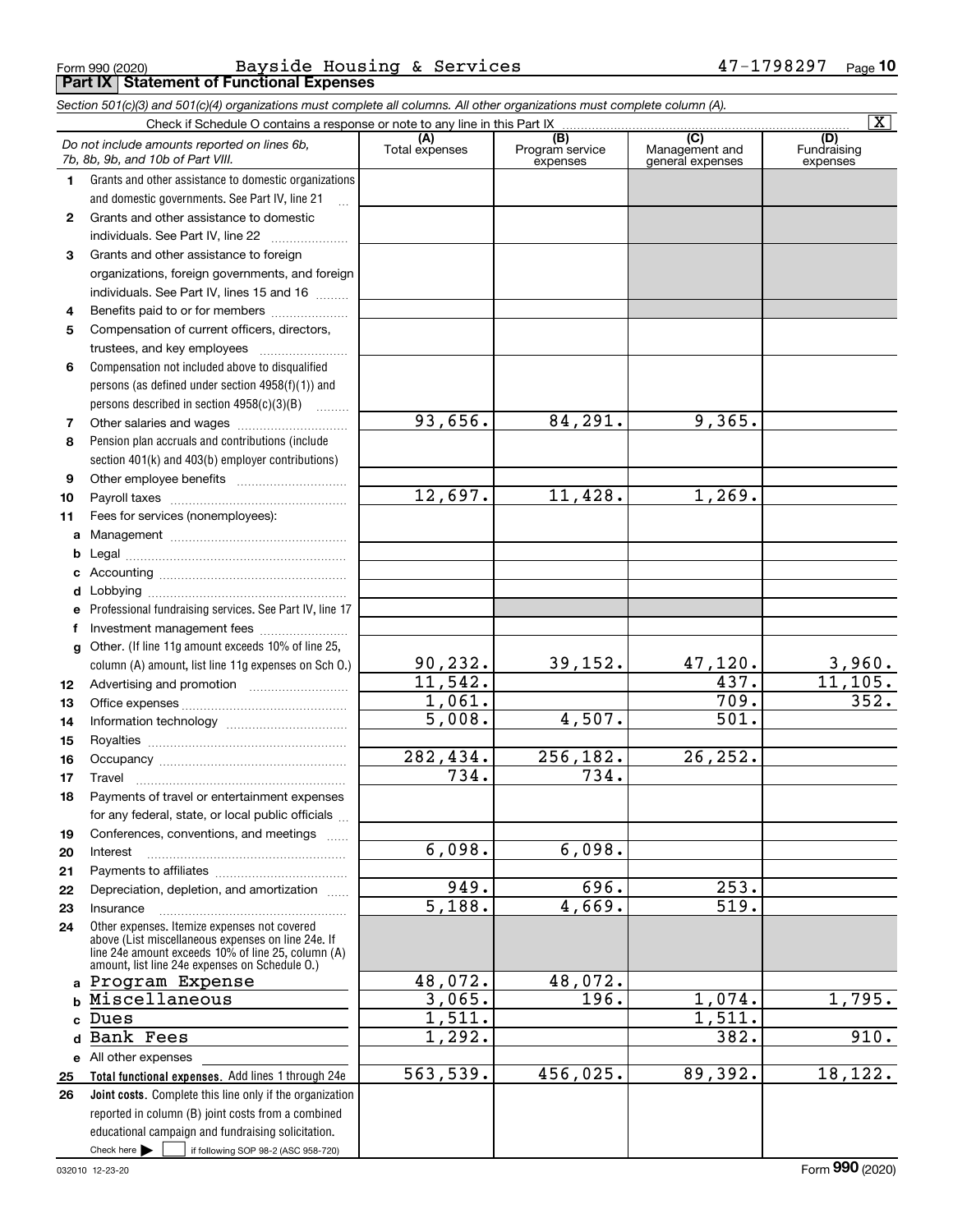| Form 990 (2020) | Bavside | $- -$<br>Housing | $\alpha$ | Services | ת מי<br>uΖ | Page |
|-----------------|---------|------------------|----------|----------|------------|------|
|                 |         |                  |          |          |            |      |

|                             |    |                                                                                                                                                                                                                                |           |                           | (A)<br>Beginning of year |                  | (B)<br>End of year     |
|-----------------------------|----|--------------------------------------------------------------------------------------------------------------------------------------------------------------------------------------------------------------------------------|-----------|---------------------------|--------------------------|------------------|------------------------|
|                             | 1  |                                                                                                                                                                                                                                |           |                           | 117, 263.                | $\mathbf{1}$     | 260, 840.              |
|                             | 2  |                                                                                                                                                                                                                                |           | $\mathbf{2}$              |                          |                  |                        |
|                             | 3  |                                                                                                                                                                                                                                | 702, 673. | $\mathbf{3}$              | <u>717,483.</u>          |                  |                        |
|                             | 4  |                                                                                                                                                                                                                                | 2,822.    | $\overline{\mathbf{4}}$   | 29,511.                  |                  |                        |
|                             | 5  | Loans and other receivables from any current or former officer, director,                                                                                                                                                      |           |                           |                          |                  |                        |
|                             |    | trustee, key employee, creator or founder, substantial contributor, or 35%                                                                                                                                                     |           |                           |                          |                  |                        |
|                             |    | controlled entity or family member of any of these persons                                                                                                                                                                     |           |                           |                          | 5                |                        |
|                             | 6  | Loans and other receivables from other disqualified persons (as defined                                                                                                                                                        |           |                           |                          |                  |                        |
|                             |    | under section 4958(f)(1)), and persons described in section 4958(c)(3)(B)                                                                                                                                                      |           | $\ldots$                  |                          | 6                |                        |
|                             | 7  |                                                                                                                                                                                                                                |           |                           |                          | $\overline{7}$   |                        |
| Assets                      | 8  |                                                                                                                                                                                                                                |           |                           |                          | 8                |                        |
|                             | 9  | Prepaid expenses and deferred charges                                                                                                                                                                                          |           |                           | 19,797.                  | $\boldsymbol{9}$ | 14,623.                |
|                             |    | <b>10a</b> Land, buildings, and equipment: cost or other                                                                                                                                                                       |           |                           |                          |                  |                        |
|                             |    | basis. Complete Part VI of Schedule D  10a                                                                                                                                                                                     |           | $\frac{170,291.}{3,611.}$ |                          |                  |                        |
|                             |    | <u>  10b</u> 10b 10b<br><b>b</b> Less: accumulated depreciation                                                                                                                                                                |           |                           | 1,526.                   | 10 <sub>c</sub>  | 166,680.               |
|                             | 11 |                                                                                                                                                                                                                                |           |                           |                          | 11               |                        |
|                             | 12 |                                                                                                                                                                                                                                |           |                           |                          | 12               |                        |
|                             | 13 |                                                                                                                                                                                                                                |           |                           |                          | 13               |                        |
|                             | 14 |                                                                                                                                                                                                                                |           |                           |                          | 14               |                        |
|                             | 15 |                                                                                                                                                                                                                                |           | 15                        |                          |                  |                        |
|                             | 16 |                                                                                                                                                                                                                                |           |                           | 844,081.                 | 16               | 1,189,137.             |
|                             | 17 |                                                                                                                                                                                                                                |           | 84,313.                   | 17                       | 31,327.          |                        |
|                             | 18 |                                                                                                                                                                                                                                |           | 18                        |                          |                  |                        |
|                             | 19 | Deferred revenue manual contracts and contracts are all the manual contracts and contracts are contracted and contracts are contracted and contract are contracted and contract are contracted and contract are contracted and |           |                           | 19                       | 7,528.           |                        |
|                             | 20 |                                                                                                                                                                                                                                |           |                           |                          | 20               |                        |
|                             | 21 | Escrow or custodial account liability. Complete Part IV of Schedule D                                                                                                                                                          |           |                           |                          | 21               |                        |
|                             | 22 | Loans and other payables to any current or former officer, director,                                                                                                                                                           |           |                           |                          |                  |                        |
|                             |    | trustee, key employee, creator or founder, substantial contributor, or 35%                                                                                                                                                     |           |                           |                          |                  |                        |
| Liabilities                 |    | controlled entity or family member of any of these persons                                                                                                                                                                     |           | 115, 132.                 | 22                       | 120, 283.        |                        |
|                             | 23 | Secured mortgages and notes payable to unrelated third parties                                                                                                                                                                 | 23,960.   | 23                        | $\overline{165,000}$ .   |                  |                        |
|                             | 24 |                                                                                                                                                                                                                                |           | 24                        |                          |                  |                        |
|                             | 25 | Other liabilities (including federal income tax, payables to related third                                                                                                                                                     |           |                           |                          |                  |                        |
|                             |    | parties, and other liabilities not included on lines 17-24). Complete Part X                                                                                                                                                   |           |                           |                          |                  |                        |
|                             |    | of Schedule Decrease and Contract Decrease and Schedule Decrease and Schedule Decrease and Schedule D                                                                                                                          |           |                           |                          | 25               |                        |
|                             | 26 |                                                                                                                                                                                                                                |           |                           | $\overline{223, 405.}$   | 26               | 324, 138.              |
|                             |    | Organizations that follow FASB ASC 958, check here $\triangleright \lfloor \underline{X} \rfloor$                                                                                                                              |           |                           |                          |                  |                        |
|                             |    | and complete lines 27, 28, 32, and 33.                                                                                                                                                                                         |           |                           |                          |                  |                        |
|                             | 27 |                                                                                                                                                                                                                                | 620,676.  | 27                        | 792,487.<br>72,512.      |                  |                        |
|                             | 28 |                                                                                                                                                                                                                                |           |                           | 28                       |                  |                        |
|                             |    | Organizations that do not follow FASB ASC 958, check here $\blacktriangleright$                                                                                                                                                |           |                           |                          |                  |                        |
|                             |    | and complete lines 29 through 33.                                                                                                                                                                                              |           |                           |                          |                  |                        |
| Net Assets or Fund Balances | 29 |                                                                                                                                                                                                                                |           |                           |                          | 29               |                        |
|                             | 30 | Paid-in or capital surplus, or land, building, or equipment fund                                                                                                                                                               |           |                           |                          | 30               |                        |
|                             | 31 | Retained earnings, endowment, accumulated income, or other funds                                                                                                                                                               |           |                           | 620,676.                 | 31               |                        |
|                             | 32 |                                                                                                                                                                                                                                |           |                           | 844,081.                 | 32               | 864,999.<br>1,189,137. |
|                             | 33 | Total liabilities and net assets/fund balances <b>manually contained</b> in the liabilities and net assets/fund balances                                                                                                       |           |                           |                          | 33               |                        |

Form (2020) **990**

| Form 990 (2020) |                               |  |
|-----------------|-------------------------------|--|
|                 | <b>Part X   Balance Sheet</b> |  |

 $\overline{\phantom{0}}$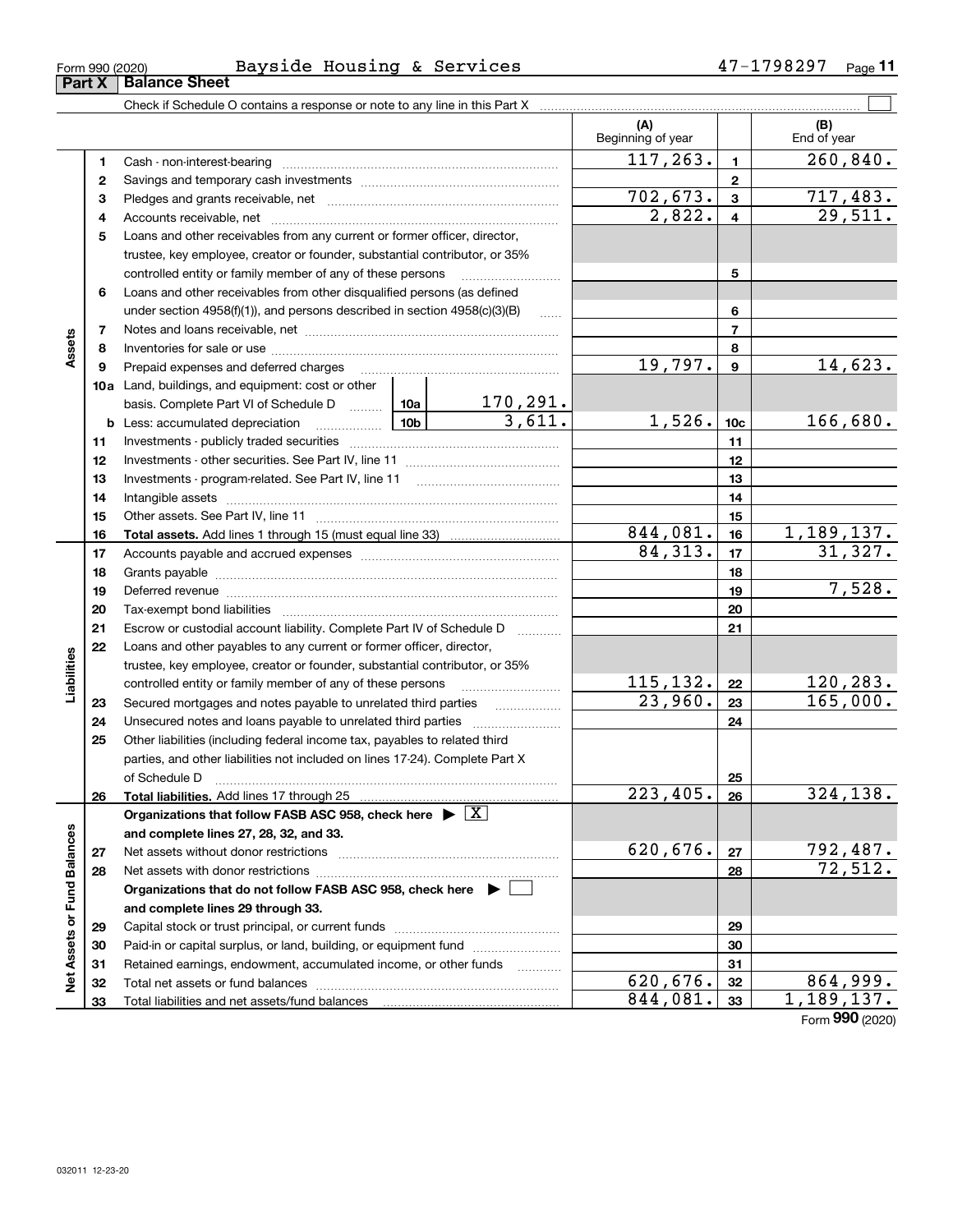|    | Bayside Housing & Services<br>Form 990 (2020)                                                                                                                                           | 47-1798297               |                |            | Page 12   |
|----|-----------------------------------------------------------------------------------------------------------------------------------------------------------------------------------------|--------------------------|----------------|------------|-----------|
|    | <b>Reconciliation of Net Assets</b><br>Part XI                                                                                                                                          |                          |                |            |           |
|    |                                                                                                                                                                                         |                          |                |            |           |
|    |                                                                                                                                                                                         |                          |                |            |           |
| 1  |                                                                                                                                                                                         | 1                        | 734,192.       |            |           |
| 2  |                                                                                                                                                                                         | $\overline{2}$           | 563,539.       |            |           |
| 3  | Revenue less expenses. Subtract line 2 from line 1                                                                                                                                      | 3                        | 170,653.       |            |           |
| 4  |                                                                                                                                                                                         | $\overline{\mathbf{4}}$  |                |            | 620, 676. |
| 5  |                                                                                                                                                                                         | 5                        |                |            |           |
| 6  |                                                                                                                                                                                         | 6                        |                |            | 73,670.   |
| 7  | Investment expenses www.communication.com/www.communication.com/www.communication.com/www.communication.com                                                                             | $\overline{\phantom{a}}$ |                |            |           |
| 8  | Prior period adjustments                                                                                                                                                                | 8                        |                |            |           |
| 9  | Other changes in net assets or fund balances (explain on Schedule O)                                                                                                                    | 9                        |                |            | 0.        |
| 10 | Net assets or fund balances at end of year. Combine lines 3 through 9 (must equal Part X, line 32,                                                                                      |                          |                |            |           |
|    |                                                                                                                                                                                         | 10                       | 864,999.       |            |           |
|    | Part XII Financial Statements and Reporting                                                                                                                                             |                          |                |            |           |
|    | Check if Schedule O contains a response or note to any line in this Part XII [11] [11] [11] [11] [11] [11] Check if Schedule O contains a response or note to any line in this Part XII |                          |                |            |           |
|    |                                                                                                                                                                                         |                          |                | <b>Yes</b> | <b>No</b> |
| 1  | $\boxed{\mathbf{X}}$ Accrual<br>Accounting method used to prepare the Form 990: [130] Cash<br>Other                                                                                     |                          |                |            |           |
|    | If the organization changed its method of accounting from a prior year or checked "Other," explain in Schedule O.                                                                       |                          |                |            |           |
|    | 2a Were the organization's financial statements compiled or reviewed by an independent accountant?                                                                                      |                          | 2a             |            | x         |
|    | If "Yes," check a box below to indicate whether the financial statements for the year were compiled or reviewed on a                                                                    |                          |                |            |           |
|    | separate basis, consolidated basis, or both:                                                                                                                                            |                          |                |            |           |
|    | Separate basis<br>Both consolidated and separate basis<br>Consolidated basis                                                                                                            |                          |                |            |           |
|    | <b>b</b> Were the organization's financial statements audited by an independent accountant?                                                                                             |                          | 2 <sub>b</sub> | Х          |           |
|    | If "Yes," check a box below to indicate whether the financial statements for the year were audited on a separate basis,                                                                 |                          |                |            |           |
|    | consolidated basis, or both:                                                                                                                                                            |                          |                |            |           |
|    | $X$ Separate basis<br>Consolidated basis<br>Both consolidated and separate basis                                                                                                        |                          |                |            |           |
|    | c If "Yes" to line 2a or 2b, does the organization have a committee that assumes responsibility for oversight of the audit,                                                             |                          |                |            |           |
|    |                                                                                                                                                                                         |                          | 2c             |            | х         |
|    | If the organization changed either its oversight process or selection process during the tax year, explain on Schedule O.                                                               |                          |                |            |           |
|    | 3a As a result of a federal award, was the organization required to undergo an audit or audits as set forth in the Single Audit                                                         |                          |                |            |           |
|    | Act and OMB Circular A-133?                                                                                                                                                             |                          | За             |            | x         |
|    | b If "Yes," did the organization undergo the required audit or audits? If the organization did not undergo the required audit                                                           |                          |                |            |           |
|    |                                                                                                                                                                                         |                          | 3 <sub>b</sub> |            |           |

Form (2020) **990**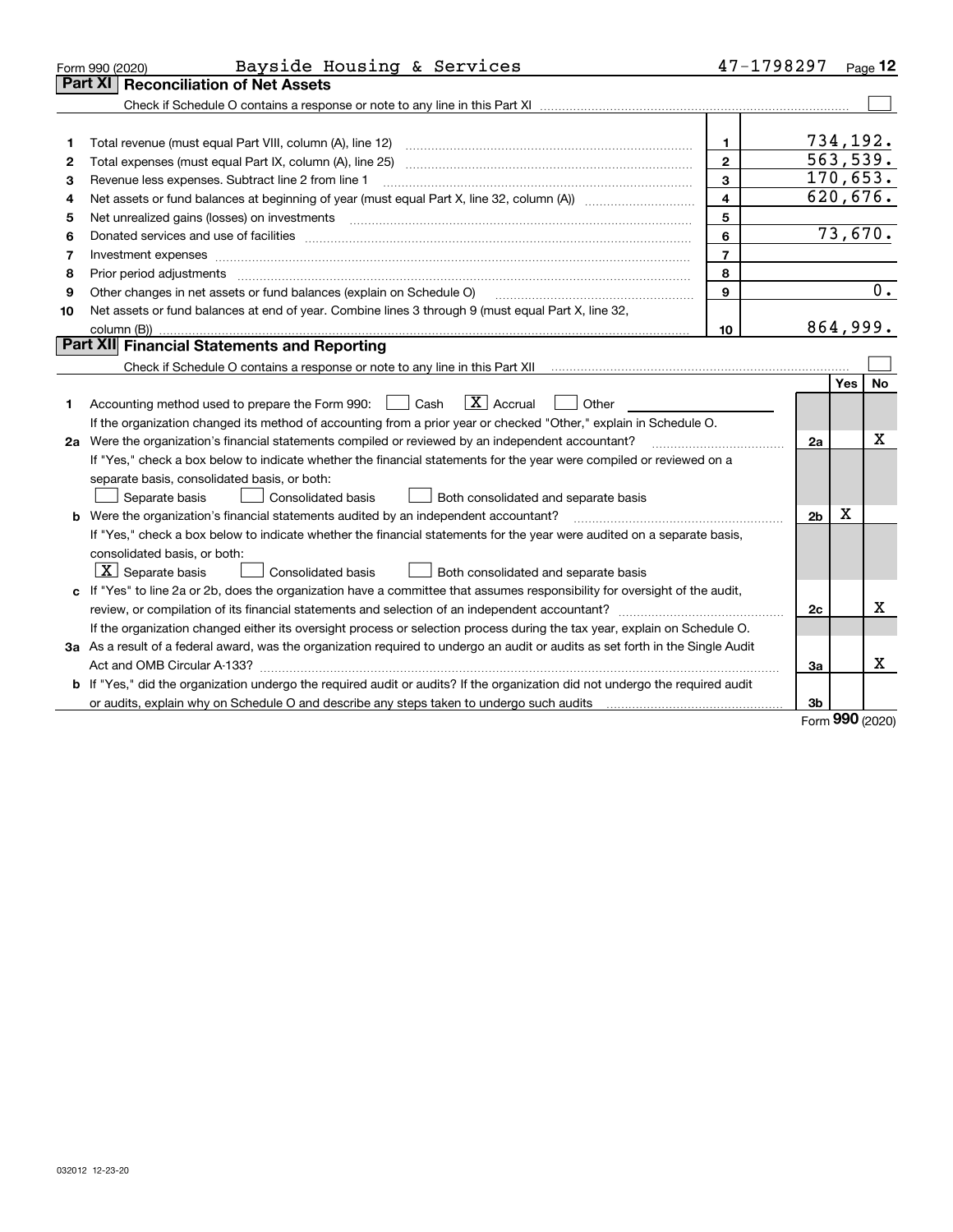|  | <b>SCHEDULE A</b> |
|--|-------------------|
|--|-------------------|

Department of the Treasury Internal Revenue Service

|  |  |  | (Form 990 or 990-EZ) |  |
|--|--|--|----------------------|--|
|--|--|--|----------------------|--|

### **Public Charity Status and Public Support**

**Complete if the organization is a section 501(c)(3) organization or a section 4947(a)(1) nonexempt charitable trust.**

|  | Attach to Form 990 or Form 990-EZ. |
|--|------------------------------------|
|--|------------------------------------|

**| Go to www.irs.gov/Form990 for instructions and the latest information.**

| OMB No. 1545-0047                   |
|-------------------------------------|
| 020                                 |
| <b>Open to Public</b><br>Inspection |

|  | Name of the organization |
|--|--------------------------|
|--|--------------------------|

|    | Name of the organization<br><b>Employer identification number</b>                                                              |                                                                                                                                                                                                                                                    |          |                                                        |                                                                |    |                            |                            |
|----|--------------------------------------------------------------------------------------------------------------------------------|----------------------------------------------------------------------------------------------------------------------------------------------------------------------------------------------------------------------------------------------------|----------|--------------------------------------------------------|----------------------------------------------------------------|----|----------------------------|----------------------------|
|    | Bayside Housing & Services<br>Reason for Public Charity Status. (All organizations must complete this part.) See instructions. |                                                                                                                                                                                                                                                    |          |                                                        |                                                                |    |                            | 47-1798297                 |
|    | Part I                                                                                                                         |                                                                                                                                                                                                                                                    |          |                                                        |                                                                |    |                            |                            |
|    |                                                                                                                                | The organization is not a private foundation because it is: (For lines 1 through 12, check only one box.)                                                                                                                                          |          |                                                        |                                                                |    |                            |                            |
| 1  |                                                                                                                                | A church, convention of churches, or association of churches described in section 170(b)(1)(A)(i).                                                                                                                                                 |          |                                                        |                                                                |    |                            |                            |
| 2  |                                                                                                                                | A school described in section 170(b)(1)(A)(ii). (Attach Schedule E (Form 990 or 990-EZ).)                                                                                                                                                          |          |                                                        |                                                                |    |                            |                            |
| з  |                                                                                                                                | A hospital or a cooperative hospital service organization described in section 170(b)(1)(A)(iii).                                                                                                                                                  |          |                                                        |                                                                |    |                            |                            |
| 4  |                                                                                                                                | A medical research organization operated in conjunction with a hospital described in section 170(b)(1)(A)(iii). Enter the hospital's name,                                                                                                         |          |                                                        |                                                                |    |                            |                            |
|    |                                                                                                                                | city, and state:                                                                                                                                                                                                                                   |          |                                                        |                                                                |    |                            |                            |
| 5  |                                                                                                                                | An organization operated for the benefit of a college or university owned or operated by a governmental unit described in                                                                                                                          |          |                                                        |                                                                |    |                            |                            |
|    |                                                                                                                                | section 170(b)(1)(A)(iv). (Complete Part II.)                                                                                                                                                                                                      |          |                                                        |                                                                |    |                            |                            |
| 6  |                                                                                                                                | A federal, state, or local government or governmental unit described in section 170(b)(1)(A)(v).                                                                                                                                                   |          |                                                        |                                                                |    |                            |                            |
|    | $7 \times$                                                                                                                     | An organization that normally receives a substantial part of its support from a governmental unit or from the general public described in                                                                                                          |          |                                                        |                                                                |    |                            |                            |
|    |                                                                                                                                | section 170(b)(1)(A)(vi). (Complete Part II.)                                                                                                                                                                                                      |          |                                                        |                                                                |    |                            |                            |
| 8  |                                                                                                                                | A community trust described in section 170(b)(1)(A)(vi). (Complete Part II.)                                                                                                                                                                       |          |                                                        |                                                                |    |                            |                            |
| 9  |                                                                                                                                | An agricultural research organization described in section 170(b)(1)(A)(ix) operated in conjunction with a land-grant college                                                                                                                      |          |                                                        |                                                                |    |                            |                            |
|    |                                                                                                                                | or university or a non-land-grant college of agriculture (see instructions). Enter the name, city, and state of the college or                                                                                                                     |          |                                                        |                                                                |    |                            |                            |
|    |                                                                                                                                | university:                                                                                                                                                                                                                                        |          |                                                        |                                                                |    |                            |                            |
| 10 |                                                                                                                                | An organization that normally receives (1) more than 33 1/3% of its support from contributions, membership fees, and gross receipts from                                                                                                           |          |                                                        |                                                                |    |                            |                            |
|    |                                                                                                                                | activities related to its exempt functions, subject to certain exceptions; and (2) no more than 33 1/3% of its support from gross investment                                                                                                       |          |                                                        |                                                                |    |                            |                            |
|    |                                                                                                                                | income and unrelated business taxable income (less section 511 tax) from businesses acquired by the organization after June 30, 1975.                                                                                                              |          |                                                        |                                                                |    |                            |                            |
|    |                                                                                                                                | See section 509(a)(2). (Complete Part III.)                                                                                                                                                                                                        |          |                                                        |                                                                |    |                            |                            |
| 11 |                                                                                                                                | An organization organized and operated exclusively to test for public safety. See section 509(a)(4).<br>An organization organized and operated exclusively for the benefit of, to perform the functions of, or to carry out the purposes of one or |          |                                                        |                                                                |    |                            |                            |
| 12 |                                                                                                                                | more publicly supported organizations described in section 509(a)(1) or section 509(a)(2). See section 509(a)(3). Check the box in                                                                                                                 |          |                                                        |                                                                |    |                            |                            |
|    |                                                                                                                                | lines 12a through 12d that describes the type of supporting organization and complete lines 12e, 12f, and 12g.                                                                                                                                     |          |                                                        |                                                                |    |                            |                            |
| а  |                                                                                                                                | Type I. A supporting organization operated, supervised, or controlled by its supported organization(s), typically by giving                                                                                                                        |          |                                                        |                                                                |    |                            |                            |
|    |                                                                                                                                | the supported organization(s) the power to regularly appoint or elect a majority of the directors or trustees of the supporting                                                                                                                    |          |                                                        |                                                                |    |                            |                            |
|    |                                                                                                                                | organization. You must complete Part IV, Sections A and B.                                                                                                                                                                                         |          |                                                        |                                                                |    |                            |                            |
| b  |                                                                                                                                | Type II. A supporting organization supervised or controlled in connection with its supported organization(s), by having                                                                                                                            |          |                                                        |                                                                |    |                            |                            |
|    |                                                                                                                                | control or management of the supporting organization vested in the same persons that control or manage the supported                                                                                                                               |          |                                                        |                                                                |    |                            |                            |
|    |                                                                                                                                | organization(s). You must complete Part IV, Sections A and C.                                                                                                                                                                                      |          |                                                        |                                                                |    |                            |                            |
| с  |                                                                                                                                | Type III functionally integrated. A supporting organization operated in connection with, and functionally integrated with,                                                                                                                         |          |                                                        |                                                                |    |                            |                            |
|    |                                                                                                                                | its supported organization(s) (see instructions). You must complete Part IV, Sections A, D, and E.                                                                                                                                                 |          |                                                        |                                                                |    |                            |                            |
| d  |                                                                                                                                | Type III non-functionally integrated. A supporting organization operated in connection with its supported organization(s)                                                                                                                          |          |                                                        |                                                                |    |                            |                            |
|    |                                                                                                                                | that is not functionally integrated. The organization generally must satisfy a distribution requirement and an attentiveness                                                                                                                       |          |                                                        |                                                                |    |                            |                            |
|    |                                                                                                                                | requirement (see instructions). You must complete Part IV, Sections A and D, and Part V.                                                                                                                                                           |          |                                                        |                                                                |    |                            |                            |
| е  |                                                                                                                                | Check this box if the organization received a written determination from the IRS that it is a Type I, Type II, Type III                                                                                                                            |          |                                                        |                                                                |    |                            |                            |
|    |                                                                                                                                | functionally integrated, or Type III non-functionally integrated supporting organization.                                                                                                                                                          |          |                                                        |                                                                |    |                            |                            |
|    |                                                                                                                                | f Enter the number of supported organizations                                                                                                                                                                                                      |          |                                                        |                                                                |    |                            |                            |
|    |                                                                                                                                | g Provide the following information about the supported organization(s).                                                                                                                                                                           |          |                                                        |                                                                |    |                            |                            |
|    |                                                                                                                                | (i) Name of supported                                                                                                                                                                                                                              | (ii) EIN | (iii) Type of organization<br>(described on lines 1-10 | (iv) Is the organization listed<br>in your governing document? |    | (v) Amount of monetary     | (vi) Amount of other       |
|    |                                                                                                                                | organization                                                                                                                                                                                                                                       |          | above (see instructions))                              | Yes                                                            | No | support (see instructions) | support (see instructions) |
|    |                                                                                                                                |                                                                                                                                                                                                                                                    |          |                                                        |                                                                |    |                            |                            |
|    |                                                                                                                                |                                                                                                                                                                                                                                                    |          |                                                        |                                                                |    |                            |                            |
|    |                                                                                                                                |                                                                                                                                                                                                                                                    |          |                                                        |                                                                |    |                            |                            |
|    |                                                                                                                                |                                                                                                                                                                                                                                                    |          |                                                        |                                                                |    |                            |                            |
|    |                                                                                                                                |                                                                                                                                                                                                                                                    |          |                                                        |                                                                |    |                            |                            |
|    |                                                                                                                                |                                                                                                                                                                                                                                                    |          |                                                        |                                                                |    |                            |                            |
|    |                                                                                                                                |                                                                                                                                                                                                                                                    |          |                                                        |                                                                |    |                            |                            |
|    |                                                                                                                                |                                                                                                                                                                                                                                                    |          |                                                        |                                                                |    |                            |                            |
|    |                                                                                                                                |                                                                                                                                                                                                                                                    |          |                                                        |                                                                |    |                            |                            |
|    |                                                                                                                                |                                                                                                                                                                                                                                                    |          |                                                        |                                                                |    |                            |                            |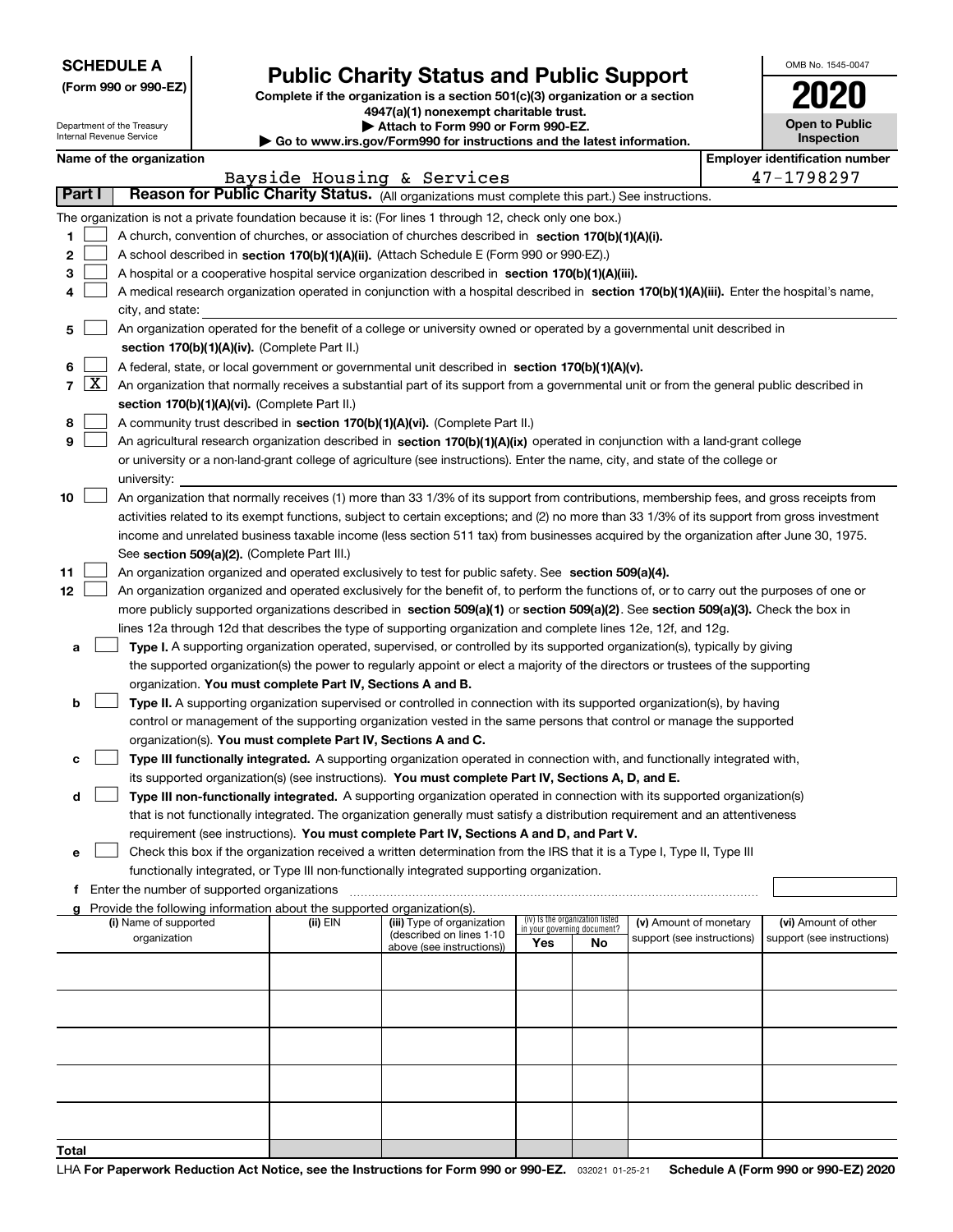#### Schedule A (Form 990 or 990-EZ) 2020 Page Bayside Housing & Services 47-1798297

**2**

(Complete only if you checked the box on line 5, 7, or 8 of Part I or if the organization failed to qualify under Part III. If the organization fails to qualify under the tests listed below, please complete Part III.) **Part II Support Schedule for Organizations Described in Sections 170(b)(1)(A)(iv) and 170(b)(1)(A)(vi)**

| <b>Section A. Public Support</b>                                                                                                               |          |          |            |                        |          |                                          |
|------------------------------------------------------------------------------------------------------------------------------------------------|----------|----------|------------|------------------------|----------|------------------------------------------|
| Calendar year (or fiscal year beginning in) $\blacktriangleright$                                                                              | (a) 2016 | (b) 2017 | $(c)$ 2018 | $(d)$ 2019             | (e) 2020 | (f) Total                                |
| 1 Gifts, grants, contributions, and                                                                                                            |          |          |            |                        |          |                                          |
| membership fees received. (Do not                                                                                                              |          |          |            |                        |          |                                          |
| include any "unusual grants.")                                                                                                                 | 98,666.  | 257,662. | 1033310.   | 299,941.               | 611,915. | 2301494.                                 |
| 2 Tax revenues levied for the organ-                                                                                                           |          |          |            |                        |          |                                          |
| ization's benefit and either paid to                                                                                                           |          |          |            |                        |          |                                          |
| or expended on its behalf                                                                                                                      |          |          |            |                        |          |                                          |
| 3 The value of services or facilities                                                                                                          |          |          |            |                        |          |                                          |
| furnished by a governmental unit to                                                                                                            |          |          |            |                        |          |                                          |
| the organization without charge                                                                                                                |          |          |            |                        |          |                                          |
| 4 Total. Add lines 1 through 3                                                                                                                 | 98,666.  | 257,662. | 1033310.   | 299,941.               | 611,915. | 2301494.                                 |
| 5 The portion of total contributions                                                                                                           |          |          |            |                        |          |                                          |
| by each person (other than a                                                                                                                   |          |          |            |                        |          |                                          |
| governmental unit or publicly                                                                                                                  |          |          |            |                        |          |                                          |
| supported organization) included                                                                                                               |          |          |            |                        |          |                                          |
| on line 1 that exceeds 2% of the                                                                                                               |          |          |            |                        |          |                                          |
| amount shown on line 11,                                                                                                                       |          |          |            |                        |          |                                          |
| column (f)                                                                                                                                     |          |          |            |                        |          | 1215073.                                 |
| 6 Public support. Subtract line 5 from line 4.                                                                                                 |          |          |            |                        |          | 1086421.                                 |
| <b>Section B. Total Support</b>                                                                                                                |          |          |            |                        |          |                                          |
| Calendar year (or fiscal year beginning in)                                                                                                    | (a) 2016 | (b) 2017 | $(c)$ 2018 | $(d)$ 2019             | (e) 2020 | (f) Total                                |
| <b>7</b> Amounts from line 4                                                                                                                   | 98,666.  | 257,662. | 1033310.   | $\overline{299,941}$ . | 611,915. | 2301494.                                 |
| 8 Gross income from interest,                                                                                                                  |          |          |            |                        |          |                                          |
| dividends, payments received on                                                                                                                |          |          |            |                        |          |                                          |
| securities loans, rents, royalties,                                                                                                            |          |          |            |                        |          |                                          |
| and income from similar sources                                                                                                                | 5.       | 6.       | 9.         | 25.                    | 831.     | 876.                                     |
| 9 Net income from unrelated business                                                                                                           |          |          |            |                        |          |                                          |
| activities, whether or not the                                                                                                                 |          |          |            |                        |          |                                          |
| business is regularly carried on                                                                                                               |          |          |            |                        |          |                                          |
| 10 Other income. Do not include gain                                                                                                           |          |          |            |                        |          |                                          |
| or loss from the sale of capital                                                                                                               |          |          |            |                        |          |                                          |
| assets (Explain in Part VI.)                                                                                                                   |          |          |            |                        |          |                                          |
| 11 Total support. Add lines 7 through 10                                                                                                       |          |          |            |                        |          | 2302370.                                 |
| <b>12</b> Gross receipts from related activities, etc. (see instructions)                                                                      |          |          |            |                        | 12       | 351,870.                                 |
| 13 First 5 years. If the Form 990 is for the organization's first, second, third, fourth, or fifth tax year as a section 501(c)(3)             |          |          |            |                        |          |                                          |
| organization, check this box and <b>stop here</b> www.communication.communication.communication.communication.com                              |          |          |            |                        |          |                                          |
| <b>Section C. Computation of Public Support Percentage</b>                                                                                     |          |          |            |                        |          |                                          |
| 14 Public support percentage for 2020 (line 6, column (f), divided by line 11, column (f) <i>mummanon</i> mummanon                             |          |          |            |                        | 14       | 47.19<br>%                               |
|                                                                                                                                                |          |          |            |                        | 15       | 39.08<br>%                               |
| 16a 33 1/3% support test - 2020. If the organization did not check the box on line 13, and line 14 is 33 1/3% or more, check this box and      |          |          |            |                        |          |                                          |
| stop here. The organization qualifies as a publicly supported organization                                                                     |          |          |            |                        |          | $\blacktriangleright$ $\boxed{\text{X}}$ |
| b 33 1/3% support test - 2019. If the organization did not check a box on line 13 or 16a, and line 15 is 33 1/3% or more, check this box       |          |          |            |                        |          |                                          |
| and stop here. The organization qualifies as a publicly supported organization                                                                 |          |          |            |                        |          |                                          |
| 17a 10% -facts-and-circumstances test - 2020. If the organization did not check a box on line 13, 16a, or 16b, and line 14 is 10% or more,     |          |          |            |                        |          |                                          |
| and if the organization meets the facts-and-circumstances test, check this box and stop here. Explain in Part VI how the organization          |          |          |            |                        |          |                                          |
| meets the facts-and-circumstances test. The organization qualifies as a publicly supported organization                                        |          |          |            |                        |          |                                          |
| <b>b 10% -facts-and-circumstances test - 2019.</b> If the organization did not check a box on line 13, 16a, 16b, or 17a, and line 15 is 10% or |          |          |            |                        |          |                                          |
| more, and if the organization meets the facts-and-circumstances test, check this box and stop here. Explain in Part VI how the                 |          |          |            |                        |          |                                          |
| organization meets the facts-and-circumstances test. The organization qualifies as a publicly supported organization                           |          |          |            |                        |          |                                          |
| 18 Private foundation. If the organization did not check a box on line 13, 16a, 16b, 17a, or 17b, check this box and see instructions          |          |          |            |                        |          |                                          |

**Schedule A (Form 990 or 990-EZ) 2020**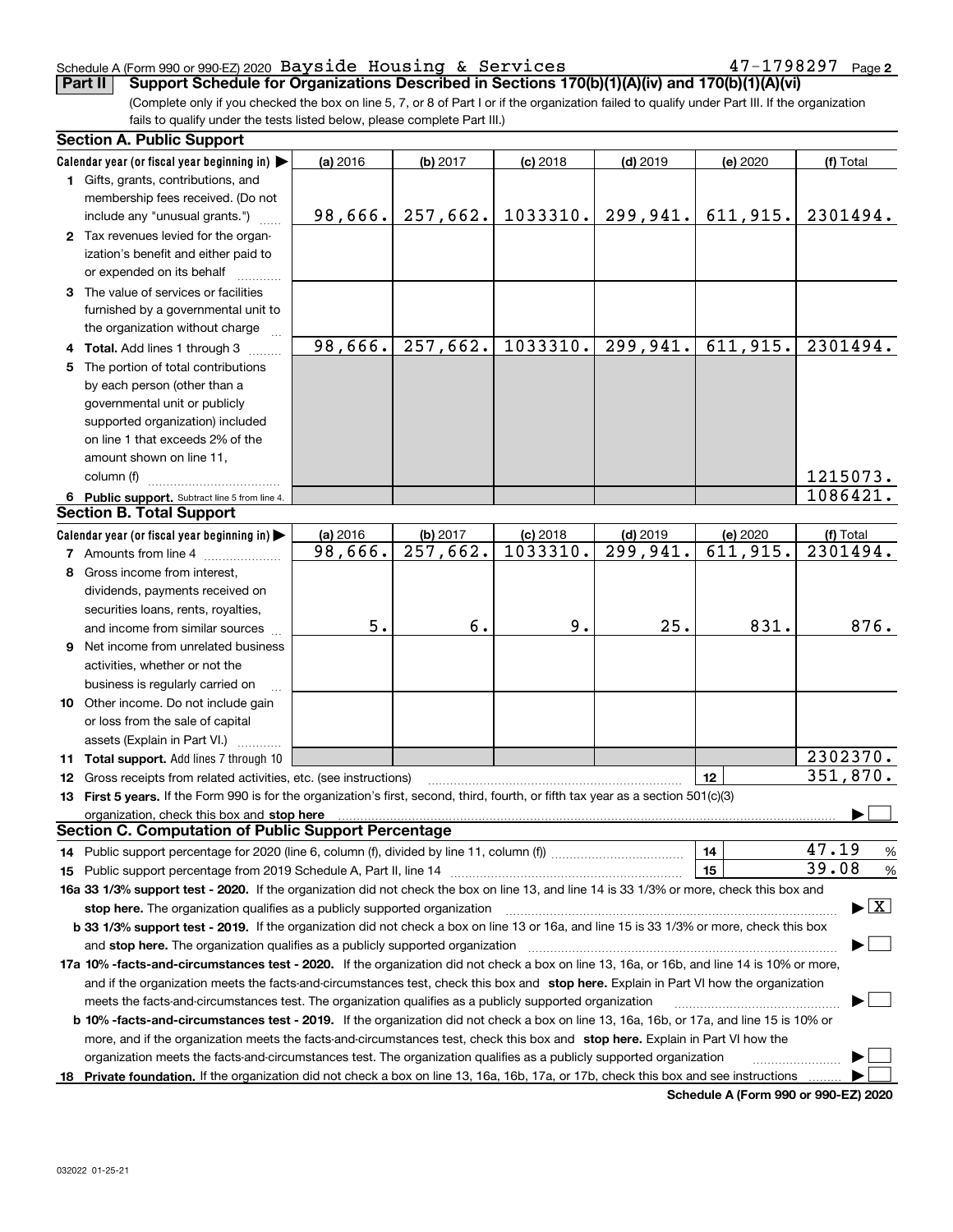#### Schedule A (Form 990 or 990-EZ) 2020 Page Bayside Housing & Services 47-1798297**Part III Support Schedule for Organizations Described in Section 509(a)(2)**

(Complete only if you checked the box on line 10 of Part I or if the organization failed to qualify under Part II. If the organization fails to qualify under the tests listed below, please complete Part II.)

|    | <b>Section A. Public Support</b>                                                                                                                                                                                               |          |          |            |            |          |             |
|----|--------------------------------------------------------------------------------------------------------------------------------------------------------------------------------------------------------------------------------|----------|----------|------------|------------|----------|-------------|
|    | Calendar year (or fiscal year beginning in) $\blacktriangleright$                                                                                                                                                              | (a) 2016 | (b) 2017 | $(c)$ 2018 | $(d)$ 2019 | (e) 2020 | (f) Total   |
|    | 1 Gifts, grants, contributions, and                                                                                                                                                                                            |          |          |            |            |          |             |
|    | membership fees received. (Do not                                                                                                                                                                                              |          |          |            |            |          |             |
|    | include any "unusual grants.")                                                                                                                                                                                                 |          |          |            |            |          |             |
|    | <b>2</b> Gross receipts from admissions,                                                                                                                                                                                       |          |          |            |            |          |             |
|    | merchandise sold or services per-                                                                                                                                                                                              |          |          |            |            |          |             |
|    | formed, or facilities furnished in                                                                                                                                                                                             |          |          |            |            |          |             |
|    | any activity that is related to the<br>organization's tax-exempt purpose                                                                                                                                                       |          |          |            |            |          |             |
|    | 3 Gross receipts from activities that                                                                                                                                                                                          |          |          |            |            |          |             |
|    | are not an unrelated trade or bus-                                                                                                                                                                                             |          |          |            |            |          |             |
|    | iness under section 513                                                                                                                                                                                                        |          |          |            |            |          |             |
|    | 4 Tax revenues levied for the organ-                                                                                                                                                                                           |          |          |            |            |          |             |
|    | ization's benefit and either paid to                                                                                                                                                                                           |          |          |            |            |          |             |
|    | or expended on its behalf<br>.                                                                                                                                                                                                 |          |          |            |            |          |             |
|    | 5 The value of services or facilities                                                                                                                                                                                          |          |          |            |            |          |             |
|    | furnished by a governmental unit to                                                                                                                                                                                            |          |          |            |            |          |             |
|    | the organization without charge                                                                                                                                                                                                |          |          |            |            |          |             |
|    | <b>6 Total.</b> Add lines 1 through 5                                                                                                                                                                                          |          |          |            |            |          |             |
|    | 7a Amounts included on lines 1, 2, and                                                                                                                                                                                         |          |          |            |            |          |             |
|    | 3 received from disqualified persons                                                                                                                                                                                           |          |          |            |            |          |             |
|    | <b>b</b> Amounts included on lines 2 and 3 received                                                                                                                                                                            |          |          |            |            |          |             |
|    | from other than disqualified persons that                                                                                                                                                                                      |          |          |            |            |          |             |
|    | exceed the greater of \$5,000 or 1% of the<br>amount on line 13 for the year                                                                                                                                                   |          |          |            |            |          |             |
|    | c Add lines 7a and 7b                                                                                                                                                                                                          |          |          |            |            |          |             |
|    | 8 Public support. (Subtract line 7c from line 6.)                                                                                                                                                                              |          |          |            |            |          |             |
|    | <b>Section B. Total Support</b>                                                                                                                                                                                                |          |          |            |            |          |             |
|    | Calendar year (or fiscal year beginning in)                                                                                                                                                                                    | (a) 2016 | (b) 2017 | $(c)$ 2018 | $(d)$ 2019 | (e) 2020 | (f) Total   |
|    | 9 Amounts from line 6                                                                                                                                                                                                          |          |          |            |            |          |             |
|    | <b>10a</b> Gross income from interest,                                                                                                                                                                                         |          |          |            |            |          |             |
|    | dividends, payments received on                                                                                                                                                                                                |          |          |            |            |          |             |
|    | securities loans, rents, royalties,<br>and income from similar sources                                                                                                                                                         |          |          |            |            |          |             |
|    | <b>b</b> Unrelated business taxable income                                                                                                                                                                                     |          |          |            |            |          |             |
|    | (less section 511 taxes) from businesses                                                                                                                                                                                       |          |          |            |            |          |             |
|    | acquired after June 30, 1975 [10001]                                                                                                                                                                                           |          |          |            |            |          |             |
|    | c Add lines 10a and 10b                                                                                                                                                                                                        |          |          |            |            |          |             |
|    | 11 Net income from unrelated business                                                                                                                                                                                          |          |          |            |            |          |             |
|    | activities not included in line 10b,                                                                                                                                                                                           |          |          |            |            |          |             |
|    | whether or not the business is<br>regularly carried on                                                                                                                                                                         |          |          |            |            |          |             |
|    | <b>12</b> Other income. Do not include gain                                                                                                                                                                                    |          |          |            |            |          |             |
|    | or loss from the sale of capital                                                                                                                                                                                               |          |          |            |            |          |             |
|    | assets (Explain in Part VI.)<br><b>13</b> Total support. (Add lines 9, 10c, 11, and 12.)                                                                                                                                       |          |          |            |            |          |             |
|    | 14 First 5 years. If the Form 990 is for the organization's first, second, third, fourth, or fifth tax year as a section 501(c)(3) organization,                                                                               |          |          |            |            |          |             |
|    | check this box and stop here manufactured and control the state of the state of the state of the state of the state of the state of the state of the state of the state of the state of the state of the state of the state of |          |          |            |            |          |             |
|    | <b>Section C. Computation of Public Support Percentage</b>                                                                                                                                                                     |          |          |            |            |          |             |
|    | 15 Public support percentage for 2020 (line 8, column (f), divided by line 13, column (f))                                                                                                                                     |          |          |            |            | 15       | %           |
|    | 16 Public support percentage from 2019 Schedule A, Part III, line 15                                                                                                                                                           |          |          |            |            | 16       | %           |
|    | <b>Section D. Computation of Investment Income Percentage</b>                                                                                                                                                                  |          |          |            |            |          |             |
|    | 17 Investment income percentage for 2020 (line 10c, column (f), divided by line 13, column (f))                                                                                                                                |          |          |            |            | 17       | %           |
|    | <b>18</b> Investment income percentage from <b>2019</b> Schedule A, Part III, line 17                                                                                                                                          |          |          |            |            | 18       | %           |
|    | 19a 33 1/3% support tests - 2020. If the organization did not check the box on line 14, and line 15 is more than 33 1/3%, and line 17 is not                                                                                   |          |          |            |            |          |             |
|    | more than 33 1/3%, check this box and stop here. The organization qualifies as a publicly supported organization                                                                                                               |          |          |            |            |          | $\sim$<br>▶ |
|    | b 33 1/3% support tests - 2019. If the organization did not check a box on line 14 or line 19a, and line 16 is more than 33 1/3%, and                                                                                          |          |          |            |            |          |             |
|    | line 18 is not more than 33 1/3%, check this box and stop here. The organization qualifies as a publicly supported organization                                                                                                |          |          |            |            |          |             |
| 20 |                                                                                                                                                                                                                                |          |          |            |            |          |             |
|    |                                                                                                                                                                                                                                |          |          |            |            |          |             |

**Schedule A (Form 990 or 990-EZ) 2020**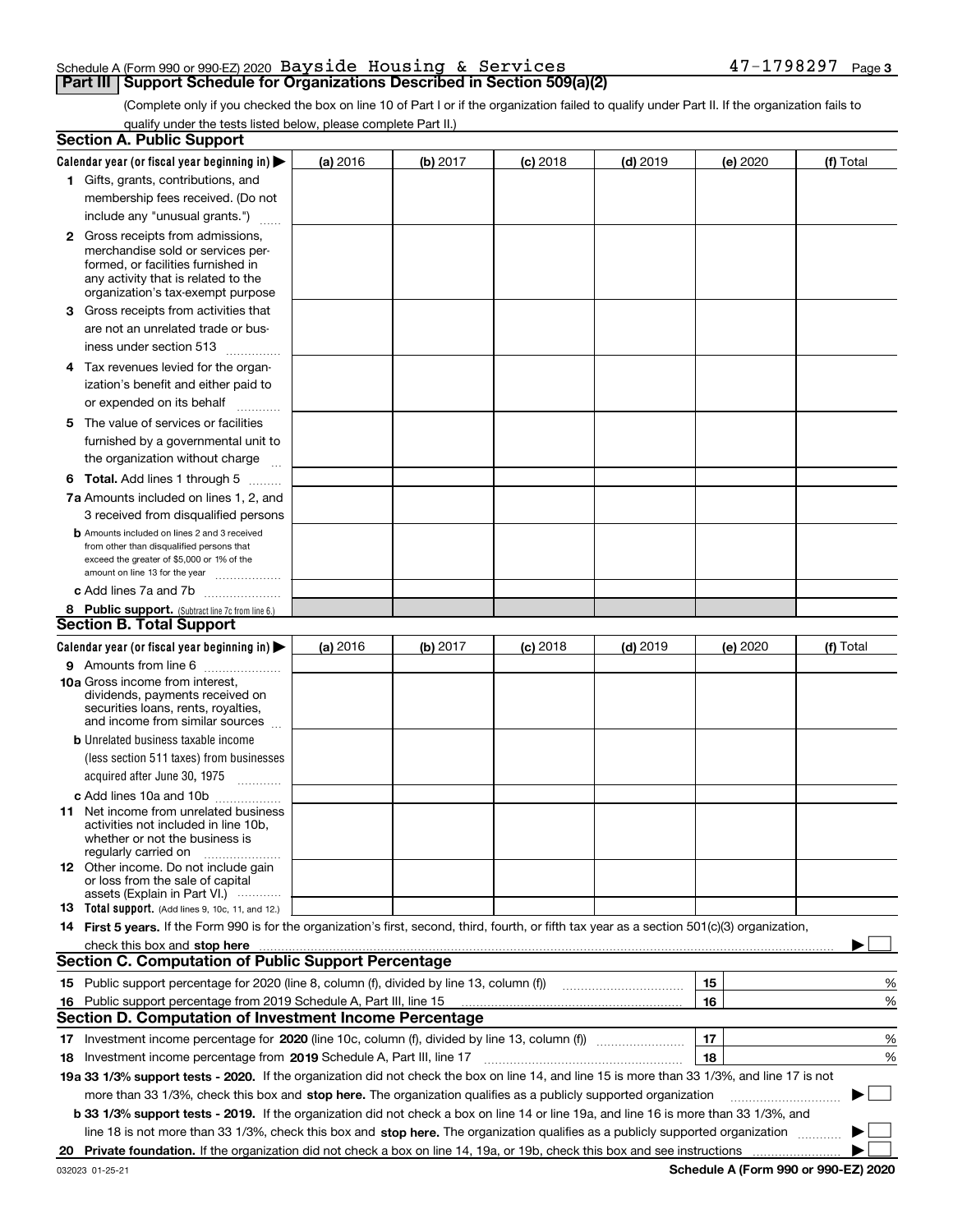### Schedule A (Form 990 or 990-EZ) 2020 Page Bayside Housing & Services 47-1798297

### **Part IV Supporting Organizations**

(Complete only if you checked a box in line 12 on Part I. If you checked box 12a, Part I, complete Sections A and B. If you checked box 12b, Part I, complete Sections A and C. If you checked box 12c, Part I, complete Sections A, D, and E. If you checked box 12d, Part I, complete Sections A and D, and complete Part V.)

### **Section A. All Supporting Organizations**

- **1** Are all of the organization's supported organizations listed by name in the organization's governing documents? If "No," describe in **Part VI** how the supported organizations are designated. If designated by *class or purpose, describe the designation. If historic and continuing relationship, explain.*
- **2** Did the organization have any supported organization that does not have an IRS determination of status under section 509(a)(1) or (2)? If "Yes," explain in Part VI how the organization determined that the supported *organization was described in section 509(a)(1) or (2).*
- **3a** Did the organization have a supported organization described in section 501(c)(4), (5), or (6)? If "Yes," answer *lines 3b and 3c below.*
- **b** Did the organization confirm that each supported organization qualified under section 501(c)(4), (5), or (6) and satisfied the public support tests under section 509(a)(2)? If "Yes," describe in **Part VI** when and how the *organization made the determination.*
- **c**Did the organization ensure that all support to such organizations was used exclusively for section 170(c)(2)(B) purposes? If "Yes," explain in **Part VI** what controls the organization put in place to ensure such use.
- **4a***If* Was any supported organization not organized in the United States ("foreign supported organization")? *"Yes," and if you checked box 12a or 12b in Part I, answer lines 4b and 4c below.*
- **b** Did the organization have ultimate control and discretion in deciding whether to make grants to the foreign supported organization? If "Yes," describe in **Part VI** how the organization had such control and discretion *despite being controlled or supervised by or in connection with its supported organizations.*
- **c** Did the organization support any foreign supported organization that does not have an IRS determination under sections 501(c)(3) and 509(a)(1) or (2)? If "Yes," explain in **Part VI** what controls the organization used *to ensure that all support to the foreign supported organization was used exclusively for section 170(c)(2)(B) purposes.*
- **5a***If "Yes,"* Did the organization add, substitute, or remove any supported organizations during the tax year? answer lines 5b and 5c below (if applicable). Also, provide detail in **Part VI,** including (i) the names and EIN *numbers of the supported organizations added, substituted, or removed; (ii) the reasons for each such action; (iii) the authority under the organization's organizing document authorizing such action; and (iv) how the action was accomplished (such as by amendment to the organizing document).*
- **b** Type I or Type II only. Was any added or substituted supported organization part of a class already designated in the organization's organizing document?
- **cSubstitutions only.**  Was the substitution the result of an event beyond the organization's control?
- **6** Did the organization provide support (whether in the form of grants or the provision of services or facilities) to **Part VI.** *If "Yes," provide detail in* support or benefit one or more of the filing organization's supported organizations? anyone other than (i) its supported organizations, (ii) individuals that are part of the charitable class benefited by one or more of its supported organizations, or (iii) other supporting organizations that also
- **7**Did the organization provide a grant, loan, compensation, or other similar payment to a substantial contributor *If "Yes," complete Part I of Schedule L (Form 990 or 990-EZ).* regard to a substantial contributor? (as defined in section 4958(c)(3)(C)), a family member of a substantial contributor, or a 35% controlled entity with
- **8** Did the organization make a loan to a disqualified person (as defined in section 4958) not described in line 7? *If "Yes," complete Part I of Schedule L (Form 990 or 990-EZ).*
- **9a** Was the organization controlled directly or indirectly at any time during the tax year by one or more in section 509(a)(1) or (2))? If "Yes," *provide detail in* <code>Part VI.</code> disqualified persons, as defined in section 4946 (other than foundation managers and organizations described
- **b** Did one or more disqualified persons (as defined in line 9a) hold a controlling interest in any entity in which the supporting organization had an interest? If "Yes," provide detail in P**art VI**.
- **c**Did a disqualified person (as defined in line 9a) have an ownership interest in, or derive any personal benefit from, assets in which the supporting organization also had an interest? If "Yes," provide detail in P**art VI.**
- **10a** Was the organization subject to the excess business holdings rules of section 4943 because of section supporting organizations)? If "Yes," answer line 10b below. 4943(f) (regarding certain Type II supporting organizations, and all Type III non-functionally integrated
- **b** Did the organization have any excess business holdings in the tax year? (Use Schedule C, Form 4720, to *determine whether the organization had excess business holdings.)*

032024 01-25-21

**1**

**2**

**3a**

**3b**

**3c**

**4a**

**4b**

**4c**

**5a**

**5b5c**

**6**

**7**

**8**

**9a**

**9b**

**9c**

**10a**

**YesNo**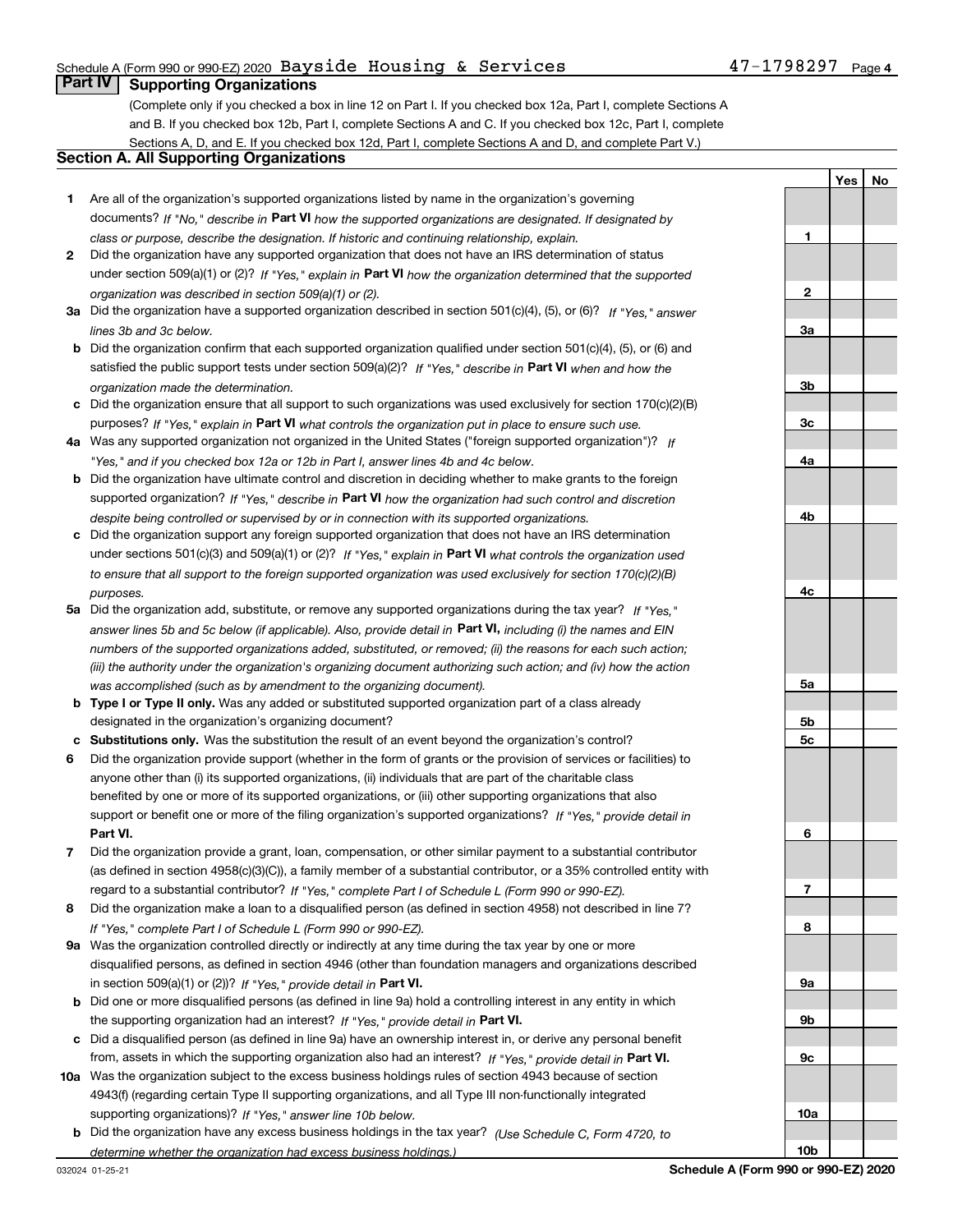### Schedule A (Form 990 or 990-EZ) 2020 Page Bayside Housing & Services 47-1798297

|        | Part IV<br><b>Supporting Organizations (continued)</b>                                                                                                                                                                                                                                                                                                                                                                                                                                                                                                                                                                                               |              |     |    |
|--------|------------------------------------------------------------------------------------------------------------------------------------------------------------------------------------------------------------------------------------------------------------------------------------------------------------------------------------------------------------------------------------------------------------------------------------------------------------------------------------------------------------------------------------------------------------------------------------------------------------------------------------------------------|--------------|-----|----|
|        |                                                                                                                                                                                                                                                                                                                                                                                                                                                                                                                                                                                                                                                      |              | Yes | No |
| 11     | Has the organization accepted a gift or contribution from any of the following persons?                                                                                                                                                                                                                                                                                                                                                                                                                                                                                                                                                              |              |     |    |
|        | a A person who directly or indirectly controls, either alone or together with persons described in lines 11b and                                                                                                                                                                                                                                                                                                                                                                                                                                                                                                                                     |              |     |    |
|        | 11c below, the governing body of a supported organization?                                                                                                                                                                                                                                                                                                                                                                                                                                                                                                                                                                                           | 11a          |     |    |
|        | <b>b</b> A family member of a person described in line 11a above?                                                                                                                                                                                                                                                                                                                                                                                                                                                                                                                                                                                    | 11b          |     |    |
|        | c A 35% controlled entity of a person described in line 11a or 11b above? If "Yes" to line 11a, 11b, or 11c, provide                                                                                                                                                                                                                                                                                                                                                                                                                                                                                                                                 |              |     |    |
|        | detail in <b>Part VI.</b>                                                                                                                                                                                                                                                                                                                                                                                                                                                                                                                                                                                                                            | 11c          |     |    |
|        | <b>Section B. Type I Supporting Organizations</b>                                                                                                                                                                                                                                                                                                                                                                                                                                                                                                                                                                                                    |              |     |    |
|        |                                                                                                                                                                                                                                                                                                                                                                                                                                                                                                                                                                                                                                                      |              | Yes | No |
| 1      | Did the governing body, members of the governing body, officers acting in their official capacity, or membership of one or<br>more supported organizations have the power to regularly appoint or elect at least a majority of the organization's officers,<br>directors, or trustees at all times during the tax year? If "No," describe in Part VI how the supported organization(s)<br>effectively operated, supervised, or controlled the organization's activities. If the organization had more than one supported<br>organization, describe how the powers to appoint and/or remove officers, directors, or trustees were allocated among the |              |     |    |
|        | supported organizations and what conditions or restrictions, if any, applied to such powers during the tax year.                                                                                                                                                                                                                                                                                                                                                                                                                                                                                                                                     | 1            |     |    |
| 2      | Did the organization operate for the benefit of any supported organization other than the supported                                                                                                                                                                                                                                                                                                                                                                                                                                                                                                                                                  |              |     |    |
|        | organization(s) that operated, supervised, or controlled the supporting organization? If "Yes," explain in                                                                                                                                                                                                                                                                                                                                                                                                                                                                                                                                           |              |     |    |
|        | Part VI how providing such benefit carried out the purposes of the supported organization(s) that operated,                                                                                                                                                                                                                                                                                                                                                                                                                                                                                                                                          |              |     |    |
|        | supervised, or controlled the supporting organization.                                                                                                                                                                                                                                                                                                                                                                                                                                                                                                                                                                                               | $\mathbf{2}$ |     |    |
|        | <b>Section C. Type II Supporting Organizations</b>                                                                                                                                                                                                                                                                                                                                                                                                                                                                                                                                                                                                   |              |     |    |
|        |                                                                                                                                                                                                                                                                                                                                                                                                                                                                                                                                                                                                                                                      |              | Yes | No |
| 1.     | Were a majority of the organization's directors or trustees during the tax year also a majority of the directors                                                                                                                                                                                                                                                                                                                                                                                                                                                                                                                                     |              |     |    |
|        | or trustees of each of the organization's supported organization(s)? If "No." describe in Part VI how control                                                                                                                                                                                                                                                                                                                                                                                                                                                                                                                                        |              |     |    |
|        | or management of the supporting organization was vested in the same persons that controlled or managed                                                                                                                                                                                                                                                                                                                                                                                                                                                                                                                                               |              |     |    |
|        | the supported organization(s).                                                                                                                                                                                                                                                                                                                                                                                                                                                                                                                                                                                                                       | 1            |     |    |
|        | Section D. All Type III Supporting Organizations                                                                                                                                                                                                                                                                                                                                                                                                                                                                                                                                                                                                     |              |     |    |
|        |                                                                                                                                                                                                                                                                                                                                                                                                                                                                                                                                                                                                                                                      |              | Yes | No |
| 1      | Did the organization provide to each of its supported organizations, by the last day of the fifth month of the                                                                                                                                                                                                                                                                                                                                                                                                                                                                                                                                       |              |     |    |
|        | organization's tax year, (i) a written notice describing the type and amount of support provided during the prior tax                                                                                                                                                                                                                                                                                                                                                                                                                                                                                                                                |              |     |    |
|        | year, (ii) a copy of the Form 990 that was most recently filed as of the date of notification, and (iii) copies of the                                                                                                                                                                                                                                                                                                                                                                                                                                                                                                                               |              |     |    |
|        | organization's governing documents in effect on the date of notification, to the extent not previously provided?                                                                                                                                                                                                                                                                                                                                                                                                                                                                                                                                     | 1            |     |    |
| 2      | Were any of the organization's officers, directors, or trustees either (i) appointed or elected by the supported                                                                                                                                                                                                                                                                                                                                                                                                                                                                                                                                     |              |     |    |
|        | organization(s) or (ii) serving on the governing body of a supported organization? If "No, " explain in Part VI how                                                                                                                                                                                                                                                                                                                                                                                                                                                                                                                                  |              |     |    |
|        | the organization maintained a close and continuous working relationship with the supported organization(s).                                                                                                                                                                                                                                                                                                                                                                                                                                                                                                                                          | $\mathbf{2}$ |     |    |
| 3      | By reason of the relationship described in line 2, above, did the organization's supported organizations have a                                                                                                                                                                                                                                                                                                                                                                                                                                                                                                                                      |              |     |    |
|        | significant voice in the organization's investment policies and in directing the use of the organization's                                                                                                                                                                                                                                                                                                                                                                                                                                                                                                                                           |              |     |    |
|        | income or assets at all times during the tax year? If "Yes," describe in Part VI the role the organization's                                                                                                                                                                                                                                                                                                                                                                                                                                                                                                                                         |              |     |    |
|        | supported organizations played in this regard.<br>Section E. Type III Functionally Integrated Supporting Organizations                                                                                                                                                                                                                                                                                                                                                                                                                                                                                                                               | 3            |     |    |
|        |                                                                                                                                                                                                                                                                                                                                                                                                                                                                                                                                                                                                                                                      |              |     |    |
| 1      | Check the box next to the method that the organization used to satisfy the Integral Part Test during the year (see instructions).                                                                                                                                                                                                                                                                                                                                                                                                                                                                                                                    |              |     |    |
| а      | The organization satisfied the Activities Test. Complete line 2 below.                                                                                                                                                                                                                                                                                                                                                                                                                                                                                                                                                                               |              |     |    |
| b      | The organization is the parent of each of its supported organizations. Complete line 3 below.<br>The organization supported a governmental entity. Describe in Part VI how you supported a governmental entity (see instructions)                                                                                                                                                                                                                                                                                                                                                                                                                    |              |     |    |
| c<br>2 | Activities Test. Answer lines 2a and 2b below.                                                                                                                                                                                                                                                                                                                                                                                                                                                                                                                                                                                                       |              | Yes | No |
| а      | Did substantially all of the organization's activities during the tax year directly further the exempt purposes of                                                                                                                                                                                                                                                                                                                                                                                                                                                                                                                                   |              |     |    |
|        |                                                                                                                                                                                                                                                                                                                                                                                                                                                                                                                                                                                                                                                      |              |     |    |

- the supported organization(s) to which the organization was responsive? If "Yes," then in **Part VI identify those supported organizations and explain**  *how these activities directly furthered their exempt purposes, how the organization was responsive to those supported organizations, and how the organization determined that these activities constituted substantially all of its activities.*
- **b** Did the activities described in line 2a, above, constitute activities that, but for the organization's involvement, **Part VI**  *the reasons for the organization's position that its supported organization(s) would have engaged in* one or more of the organization's supported organization(s) would have been engaged in? If "Yes," e*xplain in these activities but for the organization's involvement.*
- **3** Parent of Supported Organizations. Answer lines 3a and 3b below.
- **a** Did the organization have the power to regularly appoint or elect a majority of the officers, directors, or trustees of each of the supported organizations? If "Yes" or "No" provide details in P**art VI.**
- **b** Did the organization exercise a substantial degree of direction over the policies, programs, and activities of each of its supported organizations? If "Yes," describe in Part VI the role played by the organization in this regard.

**2a**

**2b**

**3a**

**3b**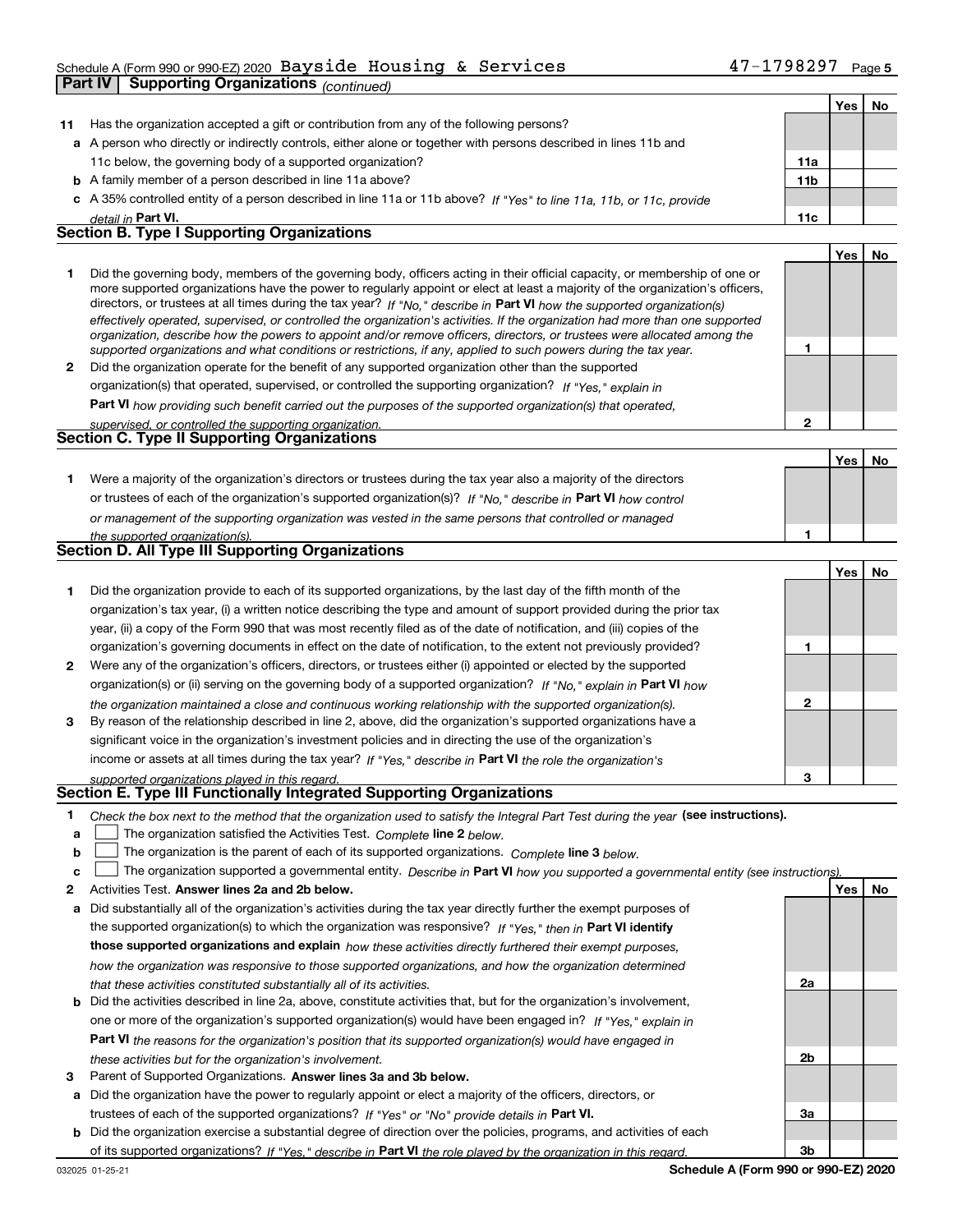|  | Schedule A (Form 990 or 990-EZ) 2020 Bayside Housing & Services                         |  | $47 - 1798297$ Page 6 |  |
|--|-----------------------------------------------------------------------------------------|--|-----------------------|--|
|  | <b>Part V</b>   Type III Non-Functionally Integrated 509(a)(3) Supporting Organizations |  |                       |  |

1 Check here if the organization satisfied the Integral Part Test as a qualifying trust on Nov. 20, 1970 (explain in Part VI). See instructions. All other Type III non-functionally integrated supporting organizations must complete Sections A through E.

|    | Section A - Adjusted Net Income                                             |                | (A) Prior Year | (B) Current Year<br>(optional) |
|----|-----------------------------------------------------------------------------|----------------|----------------|--------------------------------|
| 1  | Net short-term capital gain                                                 | 1              |                |                                |
| 2  | Recoveries of prior-year distributions                                      | $\overline{2}$ |                |                                |
| 3  | Other gross income (see instructions)                                       | 3              |                |                                |
| 4  | Add lines 1 through 3.                                                      | 4              |                |                                |
| 5  | Depreciation and depletion                                                  | 5              |                |                                |
| 6  | Portion of operating expenses paid or incurred for production or            |                |                |                                |
|    | collection of gross income or for management, conservation, or              |                |                |                                |
|    | maintenance of property held for production of income (see instructions)    | 6              |                |                                |
| 7  | Other expenses (see instructions)                                           | $\overline{7}$ |                |                                |
| 8  | Adjusted Net Income (subtract lines 5, 6, and 7 from line 4)                | 8              |                |                                |
|    | <b>Section B - Minimum Asset Amount</b>                                     |                | (A) Prior Year | (B) Current Year<br>(optional) |
| 1. | Aggregate fair market value of all non-exempt-use assets (see               |                |                |                                |
|    | instructions for short tax year or assets held for part of year):           |                |                |                                |
|    | a Average monthly value of securities                                       | 1a             |                |                                |
|    | <b>b</b> Average monthly cash balances                                      | 1b             |                |                                |
|    | c Fair market value of other non-exempt-use assets                          | 1c             |                |                                |
|    | <b>d</b> Total (add lines 1a, 1b, and 1c)                                   | 1d             |                |                                |
|    | e Discount claimed for blockage or other factors                            |                |                |                                |
|    | (explain in detail in Part VI):                                             |                |                |                                |
| 2  | Acquisition indebtedness applicable to non-exempt-use assets                | $\mathbf{2}$   |                |                                |
| 3  | Subtract line 2 from line 1d.                                               | 3              |                |                                |
| 4  | Cash deemed held for exempt use. Enter 0.015 of line 3 (for greater amount, |                |                |                                |
|    | see instructions)                                                           | 4              |                |                                |
| 5  | Net value of non-exempt-use assets (subtract line 4 from line 3)            | 5              |                |                                |
| 6  | Multiply line 5 by 0.035.                                                   | 6              |                |                                |
| 7  | Recoveries of prior-year distributions                                      | $\overline{7}$ |                |                                |
| 8  | Minimum Asset Amount (add line 7 to line 6)                                 | 8              |                |                                |
|    | Section C - Distributable Amount                                            |                |                | <b>Current Year</b>            |
| 1  | Adjusted net income for prior year (from Section A, line 8, column A)       | 1              |                |                                |
| 2  | Enter 0.85 of line 1.                                                       | $\overline{2}$ |                |                                |
| 3  | Minimum asset amount for prior year (from Section B, line 8, column A)      | 3              |                |                                |
| 4  | Enter greater of line 2 or line 3.                                          | 4              |                |                                |
| 5  | Income tax imposed in prior year                                            | 5              |                |                                |
| 6  | Distributable Amount. Subtract line 5 from line 4, unless subject to        |                |                |                                |
|    | emergency temporary reduction (see instructions).                           | 6              |                |                                |
|    |                                                                             |                |                |                                |

**7**Check here if the current year is the organization's first as a non-functionally integrated Type III supporting organization (see instructions).

**Schedule A (Form 990 or 990-EZ) 2020**

**1**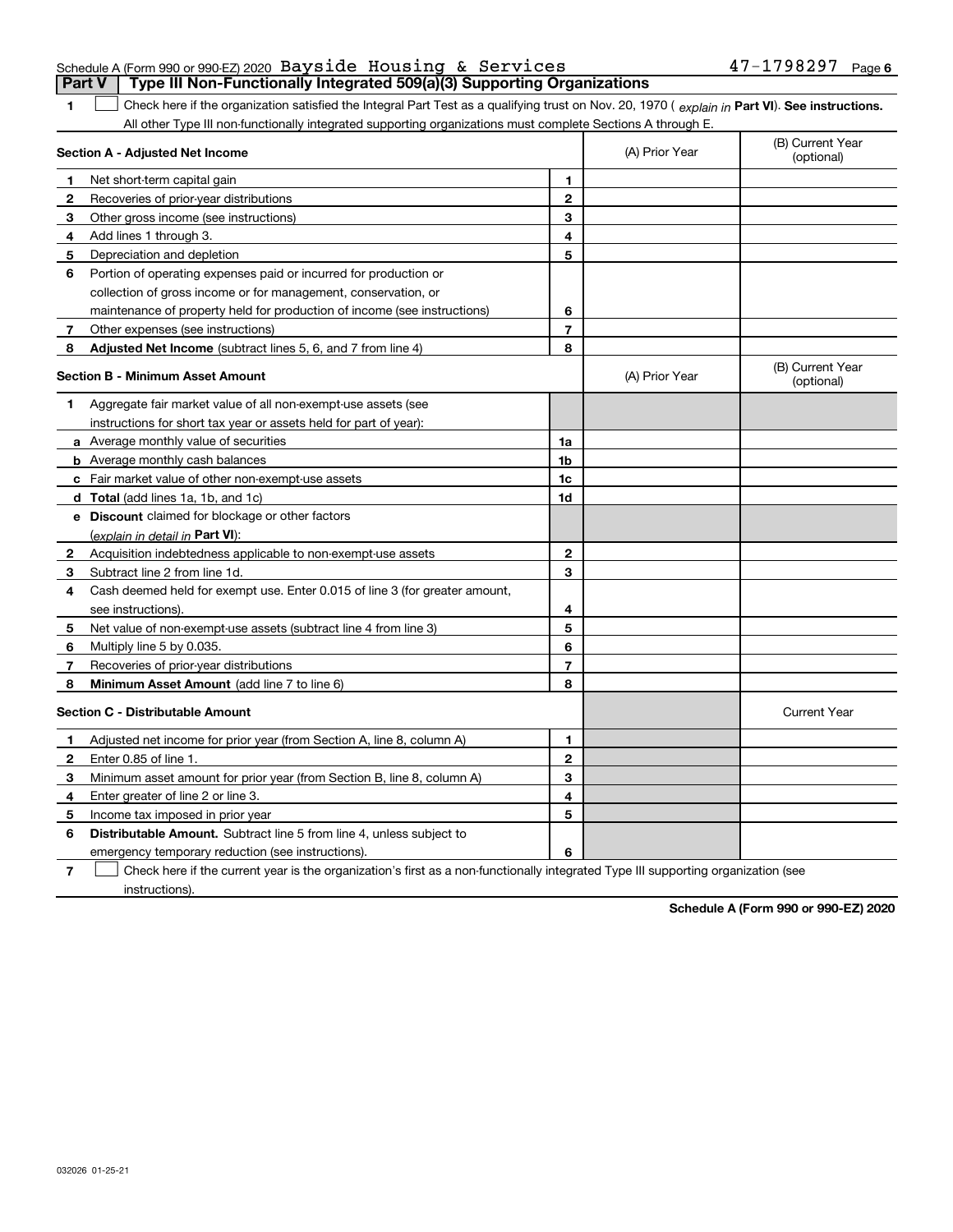### Schedule A (Form 990 or 990-EZ) 2020 Page Bayside Housing & Services 47-1798297

| <b>Part V</b> | Type III Non-Functionally Integrated 509(a)(3) Supporting Organizations                    |                             | (continued)                           |              |                                         |
|---------------|--------------------------------------------------------------------------------------------|-----------------------------|---------------------------------------|--------------|-----------------------------------------|
|               | <b>Section D - Distributions</b>                                                           |                             |                                       |              | <b>Current Year</b>                     |
| 1             | Amounts paid to supported organizations to accomplish exempt purposes                      |                             | 1                                     |              |                                         |
| 2             | Amounts paid to perform activity that directly furthers exempt purposes of supported       |                             |                                       |              |                                         |
|               | organizations, in excess of income from activity                                           |                             |                                       | $\mathbf{2}$ |                                         |
| 3             | Administrative expenses paid to accomplish exempt purposes of supported organizations      |                             |                                       | 3            |                                         |
| 4             | Amounts paid to acquire exempt-use assets                                                  |                             |                                       |              |                                         |
| 5             | Qualified set-aside amounts (prior IRS approval required - provide details in Part VI)     |                             |                                       | 5            |                                         |
| 6             | Other distributions ( <i>describe in</i> Part VI). See instructions.                       |                             |                                       | 6            |                                         |
| 7             | Total annual distributions. Add lines 1 through 6.                                         |                             |                                       | 7            |                                         |
| 8             | Distributions to attentive supported organizations to which the organization is responsive |                             |                                       |              |                                         |
|               | (provide details in Part VI). See instructions.                                            |                             |                                       | 8            |                                         |
| 9             | Distributable amount for 2020 from Section C, line 6                                       |                             |                                       | 9            |                                         |
| 10            | Line 8 amount divided by line 9 amount                                                     |                             |                                       | 10           |                                         |
|               |                                                                                            | (i)                         | (ii)                                  |              | (iii)                                   |
|               | <b>Section E - Distribution Allocations</b> (see instructions)                             | <b>Excess Distributions</b> | <b>Underdistributions</b><br>Pre-2020 |              | <b>Distributable</b><br>Amount for 2020 |
| 1             | Distributable amount for 2020 from Section C, line 6                                       |                             |                                       |              |                                         |
| 2             | Underdistributions, if any, for years prior to 2020 (reason-                               |                             |                                       |              |                                         |
|               | able cause required - explain in Part VI). See instructions.                               |                             |                                       |              |                                         |
| 3             | Excess distributions carryover, if any, to 2020                                            |                             |                                       |              |                                         |
|               | a From 2015                                                                                |                             |                                       |              |                                         |
|               | <b>b</b> From 2016                                                                         |                             |                                       |              |                                         |
|               | $c$ From 2017                                                                              |                             |                                       |              |                                         |
|               | d From 2018                                                                                |                             |                                       |              |                                         |
|               | e From 2019                                                                                |                             |                                       |              |                                         |
|               | f Total of lines 3a through 3e                                                             |                             |                                       |              |                                         |
|               | g Applied to underdistributions of prior years                                             |                             |                                       |              |                                         |
|               | <b>h</b> Applied to 2020 distributable amount                                              |                             |                                       |              |                                         |
|               | Carryover from 2015 not applied (see instructions)                                         |                             |                                       |              |                                         |
|               | Remainder. Subtract lines 3g, 3h, and 3i from line 3f.                                     |                             |                                       |              |                                         |
| 4             | Distributions for 2020 from Section D,                                                     |                             |                                       |              |                                         |
|               | line $7:$                                                                                  |                             |                                       |              |                                         |
|               | a Applied to underdistributions of prior years                                             |                             |                                       |              |                                         |
|               | <b>b</b> Applied to 2020 distributable amount                                              |                             |                                       |              |                                         |
|               | c Remainder. Subtract lines 4a and 4b from line 4.                                         |                             |                                       |              |                                         |
| 5.            | Remaining underdistributions for years prior to 2020, if                                   |                             |                                       |              |                                         |
|               | any. Subtract lines 3g and 4a from line 2. For result greater                              |                             |                                       |              |                                         |
|               | than zero, explain in Part VI. See instructions.                                           |                             |                                       |              |                                         |
| 6             | Remaining underdistributions for 2020. Subtract lines 3h                                   |                             |                                       |              |                                         |
|               | and 4b from line 1. For result greater than zero, explain in                               |                             |                                       |              |                                         |
|               | Part VI. See instructions.                                                                 |                             |                                       |              |                                         |
| 7             | Excess distributions carryover to 2021. Add lines 3j                                       |                             |                                       |              |                                         |
|               | and 4c.                                                                                    |                             |                                       |              |                                         |
| 8             | Breakdown of line 7:                                                                       |                             |                                       |              |                                         |
|               | a Excess from 2016                                                                         |                             |                                       |              |                                         |
|               | <b>b</b> Excess from 2017                                                                  |                             |                                       |              |                                         |
|               | c Excess from 2018                                                                         |                             |                                       |              |                                         |
|               | d Excess from 2019                                                                         |                             |                                       |              |                                         |
|               | e Excess from 2020                                                                         |                             |                                       |              |                                         |
|               |                                                                                            |                             |                                       |              |                                         |

**Schedule A (Form 990 or 990-EZ) 2020**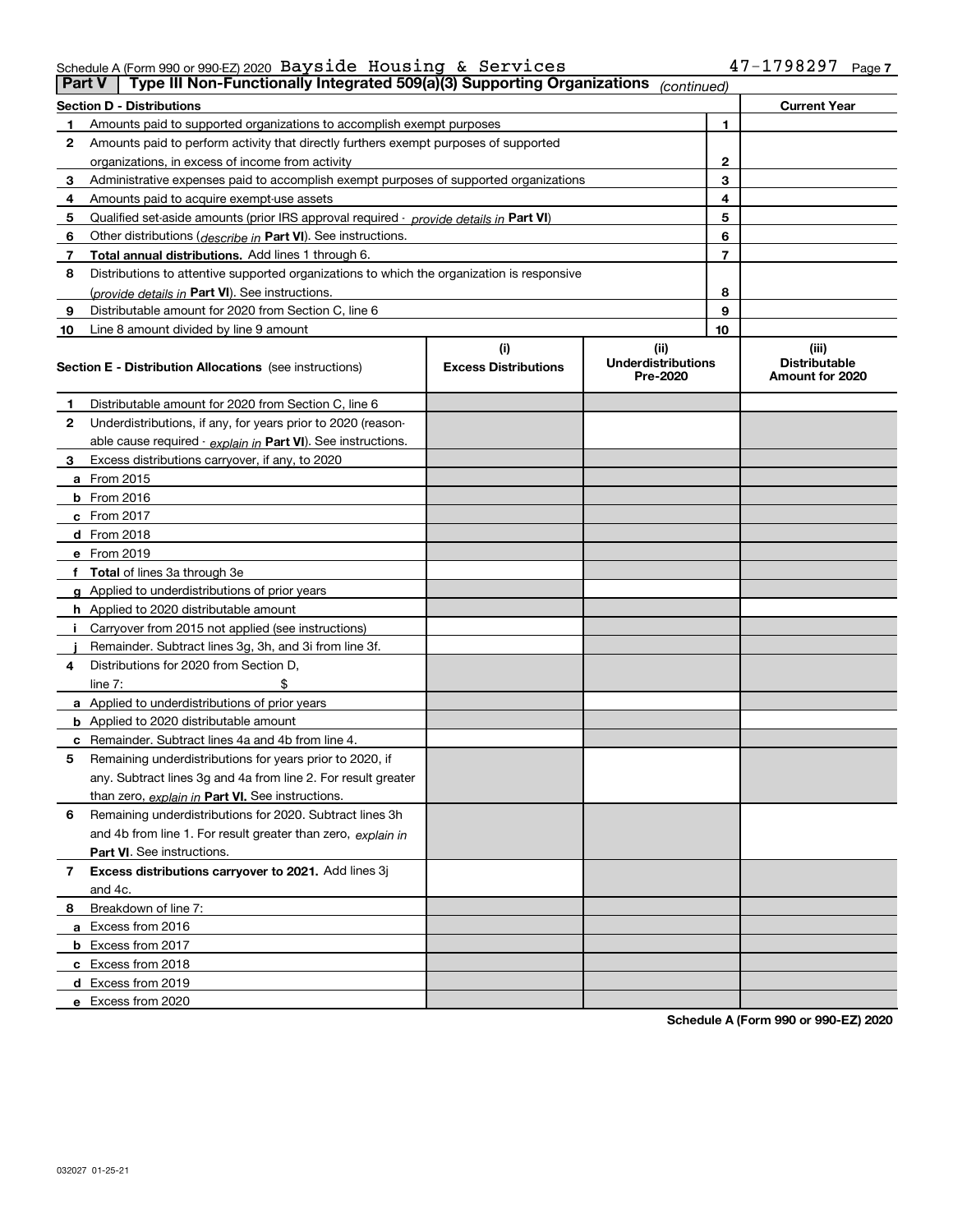|                | Schedule A (Form 990 or 990-EZ) 2020 Bayside Housing & Services                                                                                                                                                                                                                                                                                                                                                                                                                                                                                                                             | $47 - 1798297$ Page 8 |
|----------------|---------------------------------------------------------------------------------------------------------------------------------------------------------------------------------------------------------------------------------------------------------------------------------------------------------------------------------------------------------------------------------------------------------------------------------------------------------------------------------------------------------------------------------------------------------------------------------------------|-----------------------|
| <b>Part VI</b> | Supplemental Information. Provide the explanations required by Part II, line 10; Part II, line 17a or 17b; Part III, line 12;<br>Part IV, Section A, lines 1, 2, 3b, 3c, 4b, 4c, 5a, 6, 9a, 9b, 9c, 11a, 11b, and 11c; Part IV, Section B, lines 1 and 2; Part IV, Section C,<br>line 1; Part IV, Section D, lines 2 and 3; Part IV, Section E, lines 1c, 2a, 2b, 3a, and 3b; Part V, line 1; Part V, Section B, line 1e; Part V,<br>Section D, lines 5, 6, and 8; and Part V, Section E, lines 2, 5, and 6. Also complete this part for any additional information.<br>(See instructions.) |                       |
|                |                                                                                                                                                                                                                                                                                                                                                                                                                                                                                                                                                                                             |                       |
|                |                                                                                                                                                                                                                                                                                                                                                                                                                                                                                                                                                                                             |                       |
|                |                                                                                                                                                                                                                                                                                                                                                                                                                                                                                                                                                                                             |                       |
|                |                                                                                                                                                                                                                                                                                                                                                                                                                                                                                                                                                                                             |                       |
|                |                                                                                                                                                                                                                                                                                                                                                                                                                                                                                                                                                                                             |                       |
|                |                                                                                                                                                                                                                                                                                                                                                                                                                                                                                                                                                                                             |                       |
|                |                                                                                                                                                                                                                                                                                                                                                                                                                                                                                                                                                                                             |                       |
|                |                                                                                                                                                                                                                                                                                                                                                                                                                                                                                                                                                                                             |                       |
|                |                                                                                                                                                                                                                                                                                                                                                                                                                                                                                                                                                                                             |                       |
|                |                                                                                                                                                                                                                                                                                                                                                                                                                                                                                                                                                                                             |                       |
|                |                                                                                                                                                                                                                                                                                                                                                                                                                                                                                                                                                                                             |                       |
|                |                                                                                                                                                                                                                                                                                                                                                                                                                                                                                                                                                                                             |                       |
|                |                                                                                                                                                                                                                                                                                                                                                                                                                                                                                                                                                                                             |                       |
|                |                                                                                                                                                                                                                                                                                                                                                                                                                                                                                                                                                                                             |                       |
|                |                                                                                                                                                                                                                                                                                                                                                                                                                                                                                                                                                                                             |                       |
|                |                                                                                                                                                                                                                                                                                                                                                                                                                                                                                                                                                                                             |                       |
|                |                                                                                                                                                                                                                                                                                                                                                                                                                                                                                                                                                                                             |                       |
|                |                                                                                                                                                                                                                                                                                                                                                                                                                                                                                                                                                                                             |                       |
|                |                                                                                                                                                                                                                                                                                                                                                                                                                                                                                                                                                                                             |                       |
|                |                                                                                                                                                                                                                                                                                                                                                                                                                                                                                                                                                                                             |                       |
|                |                                                                                                                                                                                                                                                                                                                                                                                                                                                                                                                                                                                             |                       |
|                |                                                                                                                                                                                                                                                                                                                                                                                                                                                                                                                                                                                             |                       |
|                |                                                                                                                                                                                                                                                                                                                                                                                                                                                                                                                                                                                             |                       |
|                |                                                                                                                                                                                                                                                                                                                                                                                                                                                                                                                                                                                             |                       |
|                |                                                                                                                                                                                                                                                                                                                                                                                                                                                                                                                                                                                             |                       |
|                |                                                                                                                                                                                                                                                                                                                                                                                                                                                                                                                                                                                             |                       |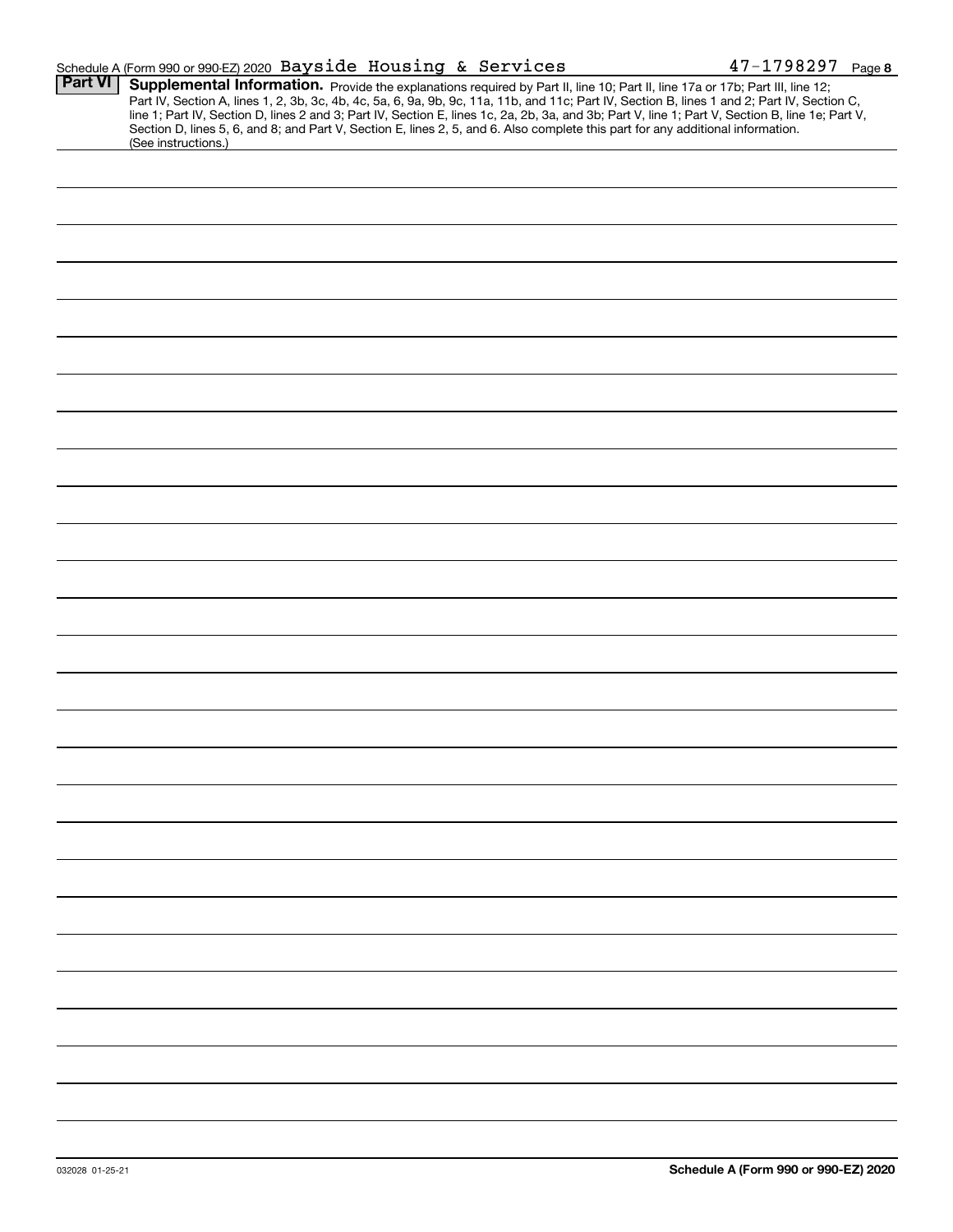Department of the Treasury Internal Revenue Service **(Form 990, 990-EZ, or 990-PF)** Name of the organization

## **Schedule B Schedule of Contributors**

**| Attach to Form 990, Form 990-EZ, or Form 990-PF. | Go to www.irs.gov/Form990 for the latest information.** OMB No. 1545-0047

**2020**

**Employer identification number**

|                    | Bayside Housing & Services                                                | 47-1798297 |  |  |  |
|--------------------|---------------------------------------------------------------------------|------------|--|--|--|
|                    | <b>Organization type (check one):</b>                                     |            |  |  |  |
| Filers of:         | Section:                                                                  |            |  |  |  |
| Form 990 or 990-EZ | 3) (enter number) organization<br>$X$ 501(c)(                             |            |  |  |  |
|                    | 4947(a)(1) nonexempt charitable trust not treated as a private foundation |            |  |  |  |
|                    | 527 political organization                                                |            |  |  |  |
| Form 990-PF        | 501(c)(3) exempt private foundation                                       |            |  |  |  |
|                    | 4947(a)(1) nonexempt charitable trust treated as a private foundation     |            |  |  |  |
|                    | 501(c)(3) taxable private foundation                                      |            |  |  |  |

Check if your organization is covered by the **General Rule** or a **Special Rule. Note:**  Only a section 501(c)(7), (8), or (10) organization can check boxes for both the General Rule and a Special Rule. See instructions.

#### **General Rule**

 $\mathcal{L}^{\text{max}}$ 

For an organization filing Form 990, 990-EZ, or 990-PF that received, during the year, contributions totaling \$5,000 or more (in money or property) from any one contributor. Complete Parts I and II. See instructions for determining a contributor's total contributions.

#### **Special Rules**

any one contributor, during the year, total contributions of the greater of  $\,$  (1) \$5,000; or **(2)** 2% of the amount on (i) Form 990, Part VIII, line 1h;  $\boxed{\textbf{X}}$  For an organization described in section 501(c)(3) filing Form 990 or 990-EZ that met the 33 1/3% support test of the regulations under sections 509(a)(1) and 170(b)(1)(A)(vi), that checked Schedule A (Form 990 or 990-EZ), Part II, line 13, 16a, or 16b, and that received from or (ii) Form 990-EZ, line 1. Complete Parts I and II.

For an organization described in section 501(c)(7), (8), or (10) filing Form 990 or 990-EZ that received from any one contributor, during the year, total contributions of more than \$1,000 exclusively for religious, charitable, scientific, literary, or educational purposes, or for the prevention of cruelty to children or animals. Complete Parts I (entering "N/A" in column (b) instead of the contributor name and address), II, and III.  $\mathcal{L}^{\text{max}}$ 

purpose. Don't complete any of the parts unless the **General Rule** applies to this organization because it received *nonexclusively* year, contributions <sub>exclusively</sub> for religious, charitable, etc., purposes, but no such contributions totaled more than \$1,000. If this box is checked, enter here the total contributions that were received during the year for an  $\;$ exclusively religious, charitable, etc., For an organization described in section 501(c)(7), (8), or (10) filing Form 990 or 990-EZ that received from any one contributor, during the religious, charitable, etc., contributions totaling \$5,000 or more during the year  $\Box$ — $\Box$   $\Box$  $\mathcal{L}^{\text{max}}$ 

**Caution:**  An organization that isn't covered by the General Rule and/or the Special Rules doesn't file Schedule B (Form 990, 990-EZ, or 990-PF),  **must** but it answer "No" on Part IV, line 2, of its Form 990; or check the box on line H of its Form 990-EZ or on its Form 990-PF, Part I, line 2, to certify that it doesn't meet the filing requirements of Schedule B (Form 990, 990-EZ, or 990-PF).

**For Paperwork Reduction Act Notice, see the instructions for Form 990, 990-EZ, or 990-PF. Schedule B (Form 990, 990-EZ, or 990-PF) (2020)** LHA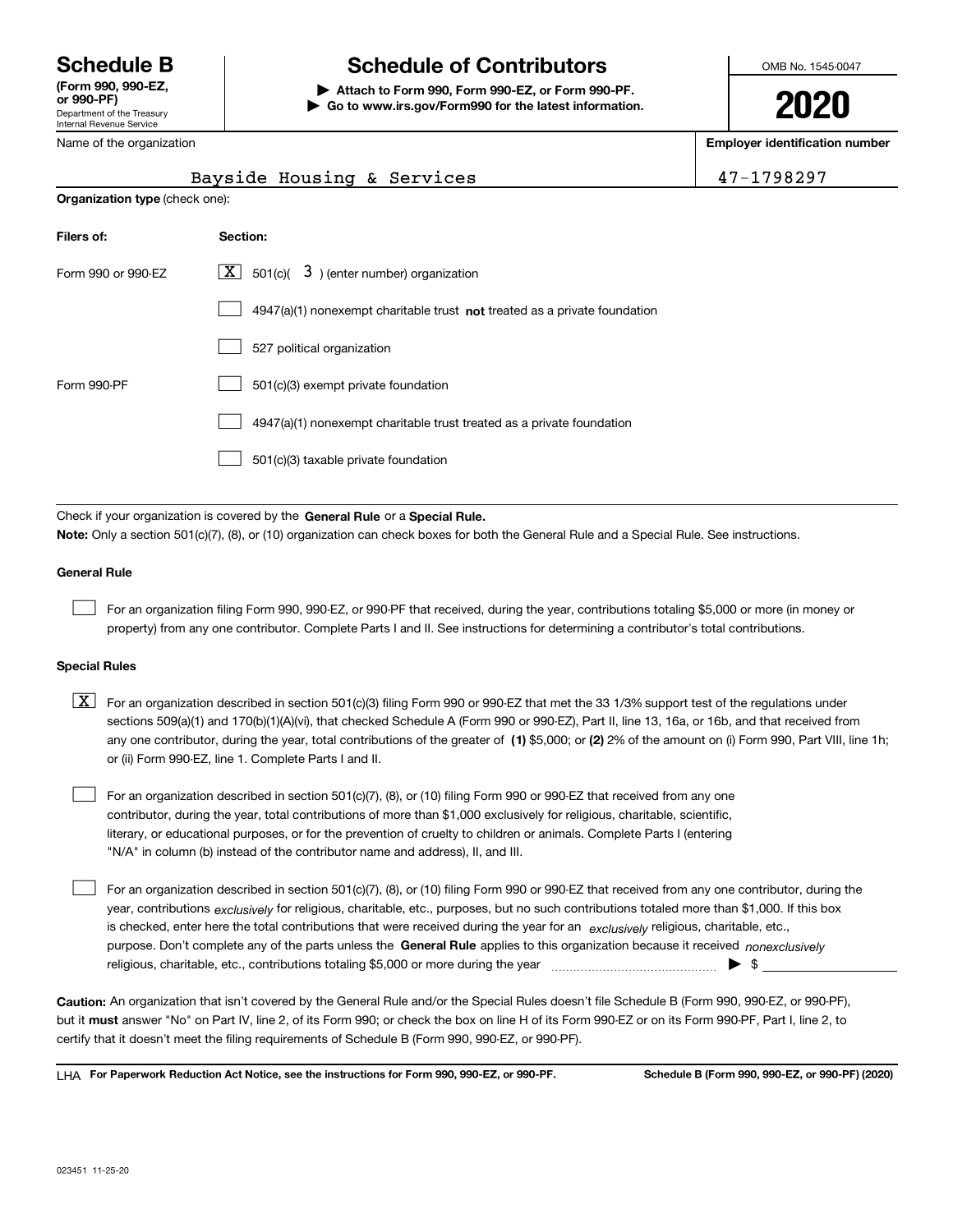### Bayside Housing & Services 47-1798297

|                | Schedule B (Form 990, 990-EZ, or 990-PF) (2020)                                                |                                   | Page 2                                                                           |
|----------------|------------------------------------------------------------------------------------------------|-----------------------------------|----------------------------------------------------------------------------------|
|                | Name of organization                                                                           |                                   | <b>Employer identification number</b>                                            |
|                | Bayside Housing & Services                                                                     |                                   | 47-1798297                                                                       |
| Part I         | Contributors (see instructions). Use duplicate copies of Part I if additional space is needed. |                                   |                                                                                  |
| (a)<br>No.     | (b)<br>Name, address, and ZIP + 4                                                              | (c)<br><b>Total contributions</b> | (d)<br>Type of contribution                                                      |
| 1              | Chris Eagan                                                                                    |                                   | $\mathbf{X}$<br>Person<br>Payroll                                                |
|                | PO Box 927<br>Port Hadlock, WA 98339                                                           | 25,000.<br>\$                     | Noncash<br>(Complete Part II for<br>noncash contributions.)                      |
|                |                                                                                                |                                   |                                                                                  |
| (a)<br>No.     | (b)<br>Name, address, and ZIP + 4                                                              | (c)<br><b>Total contributions</b> | (d)<br>Type of contribution                                                      |
| $\overline{a}$ | Vincent Verneuil Jr                                                                            |                                   | $\overline{\text{X}}$<br>Person<br>Payroll                                       |
|                | PO Box 927                                                                                     | 100,000.<br>\$                    | Noncash<br>(Complete Part II for                                                 |
|                | Port Hadlock, WA 98339                                                                         |                                   | noncash contributions.)                                                          |
| (a)<br>No.     | (b)<br>Name, address, and ZIP + 4                                                              | (c)<br><b>Total contributions</b> | (d)<br>Type of contribution                                                      |
| 3              | Jefferson Community Foundation                                                                 |                                   | $\overline{\text{X}}$<br>Person<br>Payroll                                       |
|                | PO Box 927                                                                                     | 90,737.<br>\$                     | Noncash<br>(Complete Part II for                                                 |
|                | Port Hadlock, WA 98339                                                                         |                                   | noncash contributions.)                                                          |
| (a)<br>No.     | (b)<br>Name, address, and ZIP + 4                                                              | (c)<br><b>Total contributions</b> | (d)<br>Type of contribution                                                      |
| 4              | Anonymous Donor                                                                                |                                   | $\vert$ X $\vert$<br>Person<br><b>Payroll</b>                                    |
|                | PO Box 927                                                                                     | 100,000.<br>\$                    | Noncash                                                                          |
|                | Port Hadlock, WA 98339                                                                         |                                   | (Complete Part II for<br>noncash contributions.)                                 |
| (a)<br>No.     | (b)<br>Name, address, and ZIP + 4                                                              | (c)<br><b>Total contributions</b> | (d)<br>Type of contribution                                                      |
|                |                                                                                                | \$                                | Person<br>Payroll<br>Noncash<br>(Complete Part II for<br>noncash contributions.) |
| (a)<br>No.     | (b)<br>Name, address, and ZIP + 4                                                              | (c)<br><b>Total contributions</b> | (d)<br>Type of contribution                                                      |
|                |                                                                                                | \$                                | Person<br>Payroll<br>Noncash<br>(Complete Part II for<br>noncash contributions.) |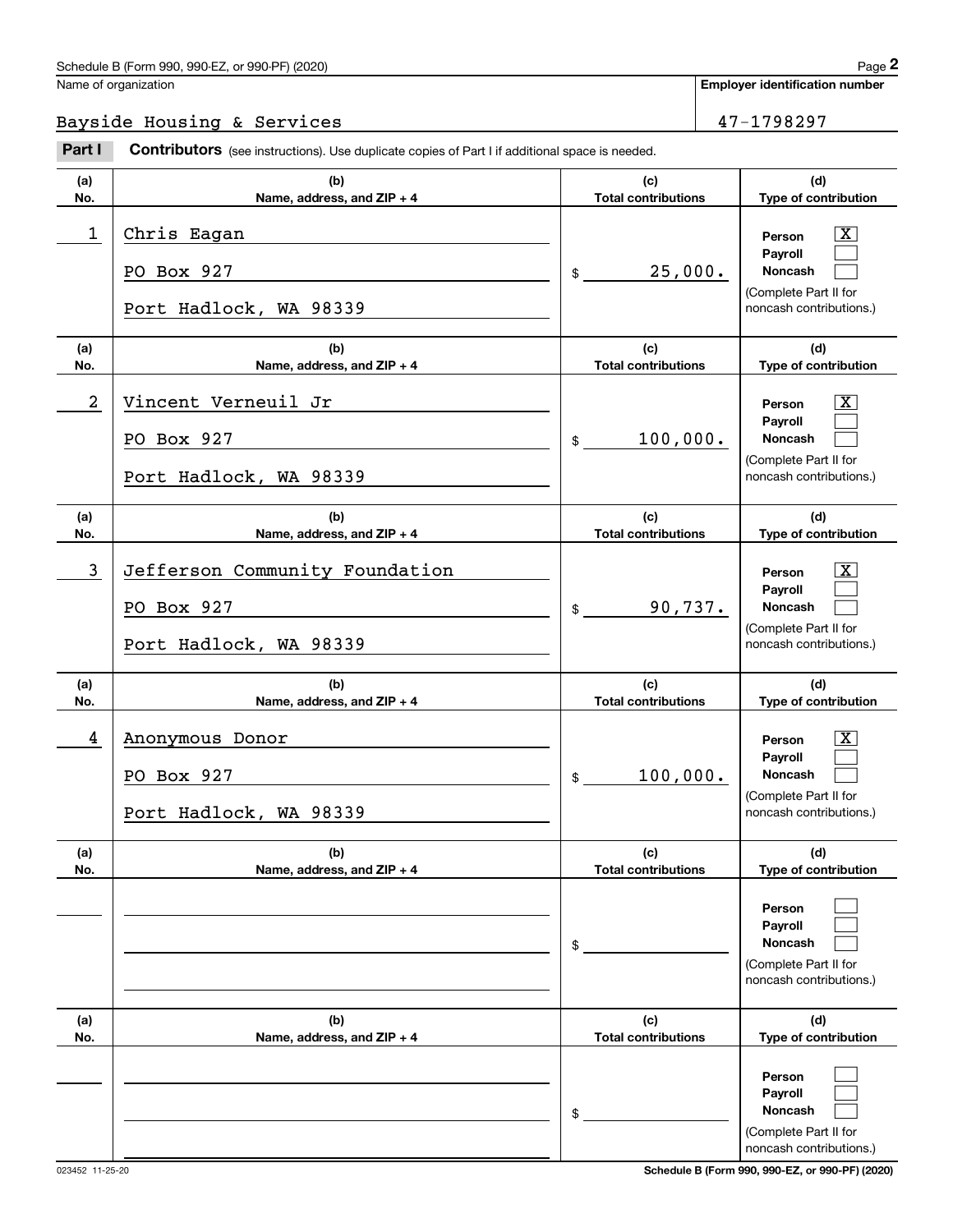Bayside Housing & Services 47-1798297

Fage 3 (schedule B (Form 990, 990-EZ, or 990-PF) (2020)<br>
Jame of organization<br> **3**<br> **2Part II if additional space is needed.**<br> **2Part II if additional space is needed.** 

| (a)<br>No.<br>from<br>Part I | (b)<br>Description of noncash property given | (c)<br>FMV (or estimate)<br>(See instructions.) | (d)<br>Date received |
|------------------------------|----------------------------------------------|-------------------------------------------------|----------------------|
|                              |                                              |                                                 |                      |
|                              |                                              | $\frac{1}{2}$                                   |                      |
| (a)<br>No.<br>from<br>Part I | (b)<br>Description of noncash property given | (c)<br>FMV (or estimate)<br>(See instructions.) | (d)<br>Date received |
|                              |                                              |                                                 |                      |
|                              |                                              | $\$$                                            |                      |
| (a)<br>No.<br>from<br>Part I | (b)<br>Description of noncash property given | (c)<br>FMV (or estimate)<br>(See instructions.) | (d)<br>Date received |
|                              |                                              |                                                 |                      |
|                              |                                              | \$                                              |                      |
| (a)<br>No.<br>from<br>Part I | (b)<br>Description of noncash property given | (c)<br>FMV (or estimate)<br>(See instructions.) | (d)<br>Date received |
|                              |                                              |                                                 |                      |
|                              |                                              | \$                                              |                      |
| (a)<br>No.<br>from<br>Part I | (b)<br>Description of noncash property given | (c)<br>FMV (or estimate)<br>(See instructions.) | (d)<br>Date received |
|                              |                                              |                                                 |                      |
|                              |                                              | \$                                              |                      |
| (a)<br>No.<br>from<br>Part I | (b)<br>Description of noncash property given | (c)<br>FMV (or estimate)<br>(See instructions.) | (d)<br>Date received |
|                              |                                              |                                                 |                      |
|                              |                                              | \$                                              |                      |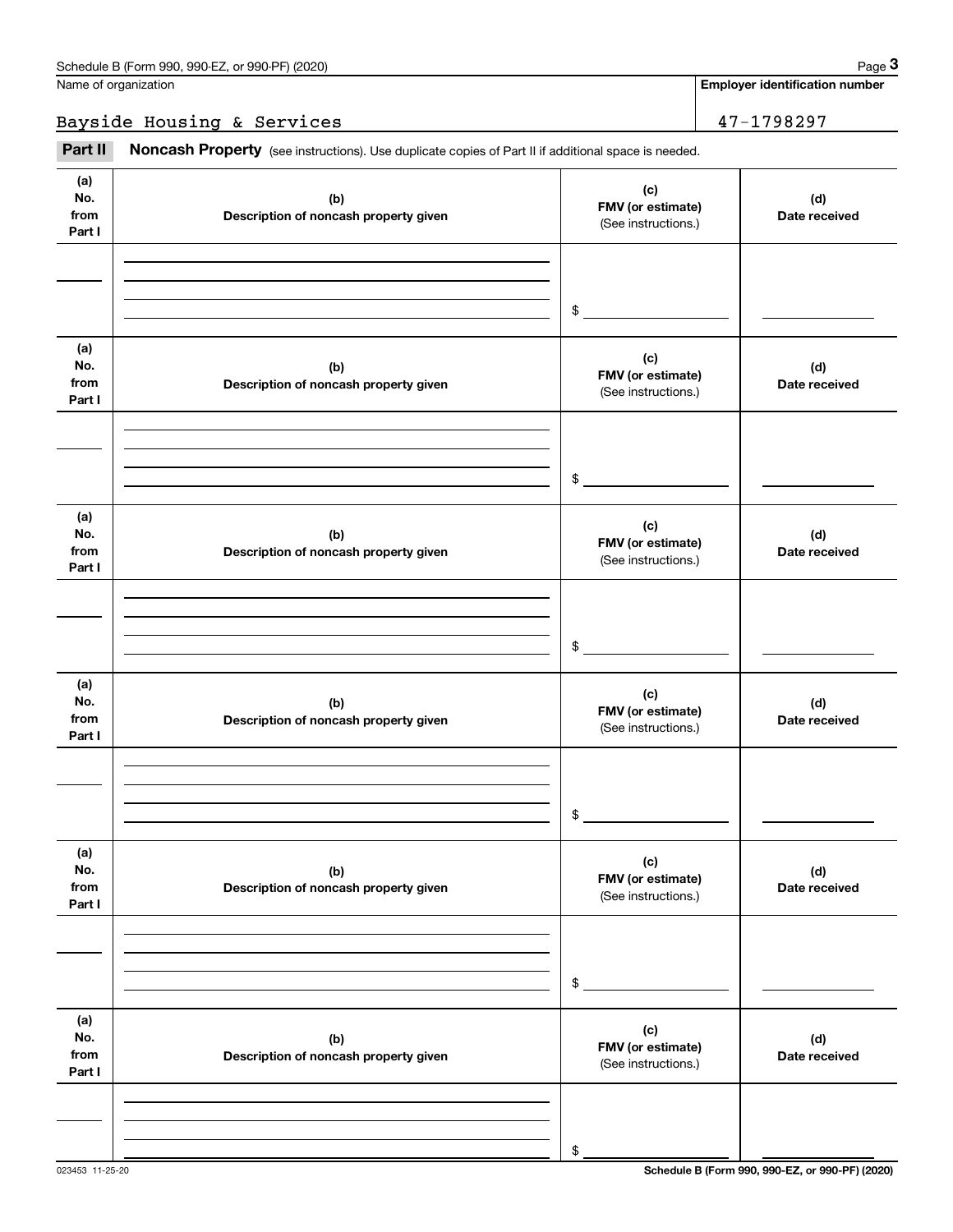|                 | Schedule B (Form 990, 990-EZ, or 990-PF) (2020)                                                                                                                                                                                                                                                 |                      | Page 4                                                                                                                                                         |  |  |  |  |
|-----------------|-------------------------------------------------------------------------------------------------------------------------------------------------------------------------------------------------------------------------------------------------------------------------------------------------|----------------------|----------------------------------------------------------------------------------------------------------------------------------------------------------------|--|--|--|--|
|                 | Name of organization                                                                                                                                                                                                                                                                            |                      | <b>Employer identification number</b>                                                                                                                          |  |  |  |  |
|                 | Bayside Housing & Services                                                                                                                                                                                                                                                                      |                      | 47-1798297                                                                                                                                                     |  |  |  |  |
| Part III        |                                                                                                                                                                                                                                                                                                 |                      | Exclusively religious, charitable, etc., contributions to organizations described in section 501(c)(7), (8), or (10) that total more than \$1,000 for the year |  |  |  |  |
|                 | from any one contributor. Complete columns (a) through (e) and the following line entry. For organizations<br>completing Part III, enter the total of exclusively religious, charitable, etc., contributions of \$1,000 or less for the year. (Enter this info. once.) $\blacktriangleright$ \$ |                      |                                                                                                                                                                |  |  |  |  |
|                 | Use duplicate copies of Part III if additional space is needed.                                                                                                                                                                                                                                 |                      |                                                                                                                                                                |  |  |  |  |
| (a) No.<br>from | (b) Purpose of gift                                                                                                                                                                                                                                                                             | (c) Use of gift      | (d) Description of how gift is held                                                                                                                            |  |  |  |  |
| Part I          |                                                                                                                                                                                                                                                                                                 |                      |                                                                                                                                                                |  |  |  |  |
|                 |                                                                                                                                                                                                                                                                                                 |                      |                                                                                                                                                                |  |  |  |  |
|                 |                                                                                                                                                                                                                                                                                                 |                      |                                                                                                                                                                |  |  |  |  |
|                 |                                                                                                                                                                                                                                                                                                 |                      |                                                                                                                                                                |  |  |  |  |
|                 |                                                                                                                                                                                                                                                                                                 | (e) Transfer of gift |                                                                                                                                                                |  |  |  |  |
|                 |                                                                                                                                                                                                                                                                                                 |                      |                                                                                                                                                                |  |  |  |  |
|                 | Transferee's name, address, and ZIP + 4                                                                                                                                                                                                                                                         |                      | Relationship of transferor to transferee                                                                                                                       |  |  |  |  |
|                 |                                                                                                                                                                                                                                                                                                 |                      |                                                                                                                                                                |  |  |  |  |
|                 |                                                                                                                                                                                                                                                                                                 |                      |                                                                                                                                                                |  |  |  |  |
|                 |                                                                                                                                                                                                                                                                                                 |                      |                                                                                                                                                                |  |  |  |  |
| (a) No.<br>from |                                                                                                                                                                                                                                                                                                 |                      |                                                                                                                                                                |  |  |  |  |
| Part I          | (b) Purpose of gift                                                                                                                                                                                                                                                                             | (c) Use of gift      | (d) Description of how gift is held                                                                                                                            |  |  |  |  |
|                 |                                                                                                                                                                                                                                                                                                 |                      |                                                                                                                                                                |  |  |  |  |
|                 |                                                                                                                                                                                                                                                                                                 |                      |                                                                                                                                                                |  |  |  |  |
|                 |                                                                                                                                                                                                                                                                                                 |                      |                                                                                                                                                                |  |  |  |  |
|                 | (e) Transfer of gift                                                                                                                                                                                                                                                                            |                      |                                                                                                                                                                |  |  |  |  |
|                 |                                                                                                                                                                                                                                                                                                 |                      |                                                                                                                                                                |  |  |  |  |
|                 | Transferee's name, address, and ZIP + 4                                                                                                                                                                                                                                                         |                      | Relationship of transferor to transferee                                                                                                                       |  |  |  |  |
|                 |                                                                                                                                                                                                                                                                                                 |                      |                                                                                                                                                                |  |  |  |  |
|                 |                                                                                                                                                                                                                                                                                                 |                      |                                                                                                                                                                |  |  |  |  |
|                 |                                                                                                                                                                                                                                                                                                 |                      |                                                                                                                                                                |  |  |  |  |
| (a) No.<br>from |                                                                                                                                                                                                                                                                                                 | (c) Use of gift      | (d) Description of how gift is held                                                                                                                            |  |  |  |  |
| Part I          | (b) Purpose of gift                                                                                                                                                                                                                                                                             |                      |                                                                                                                                                                |  |  |  |  |
|                 |                                                                                                                                                                                                                                                                                                 |                      |                                                                                                                                                                |  |  |  |  |
|                 |                                                                                                                                                                                                                                                                                                 |                      |                                                                                                                                                                |  |  |  |  |
|                 |                                                                                                                                                                                                                                                                                                 |                      |                                                                                                                                                                |  |  |  |  |
|                 | (e) Transfer of gift                                                                                                                                                                                                                                                                            |                      |                                                                                                                                                                |  |  |  |  |
|                 |                                                                                                                                                                                                                                                                                                 |                      |                                                                                                                                                                |  |  |  |  |
|                 | Transferee's name, address, and ZIP + 4                                                                                                                                                                                                                                                         |                      | Relationship of transferor to transferee                                                                                                                       |  |  |  |  |
|                 |                                                                                                                                                                                                                                                                                                 |                      |                                                                                                                                                                |  |  |  |  |
|                 |                                                                                                                                                                                                                                                                                                 |                      |                                                                                                                                                                |  |  |  |  |
|                 |                                                                                                                                                                                                                                                                                                 |                      |                                                                                                                                                                |  |  |  |  |
| (a) No.<br>from | (b) Purpose of gift                                                                                                                                                                                                                                                                             | (c) Use of gift      | (d) Description of how gift is held                                                                                                                            |  |  |  |  |
| Part I          |                                                                                                                                                                                                                                                                                                 |                      |                                                                                                                                                                |  |  |  |  |
|                 |                                                                                                                                                                                                                                                                                                 |                      |                                                                                                                                                                |  |  |  |  |
|                 |                                                                                                                                                                                                                                                                                                 |                      |                                                                                                                                                                |  |  |  |  |
|                 |                                                                                                                                                                                                                                                                                                 |                      |                                                                                                                                                                |  |  |  |  |
|                 | (e) Transfer of gift                                                                                                                                                                                                                                                                            |                      |                                                                                                                                                                |  |  |  |  |
|                 |                                                                                                                                                                                                                                                                                                 |                      |                                                                                                                                                                |  |  |  |  |
|                 | Transferee's name, address, and ZIP + 4                                                                                                                                                                                                                                                         |                      | Relationship of transferor to transferee                                                                                                                       |  |  |  |  |
|                 |                                                                                                                                                                                                                                                                                                 |                      |                                                                                                                                                                |  |  |  |  |
|                 |                                                                                                                                                                                                                                                                                                 |                      |                                                                                                                                                                |  |  |  |  |
|                 |                                                                                                                                                                                                                                                                                                 |                      |                                                                                                                                                                |  |  |  |  |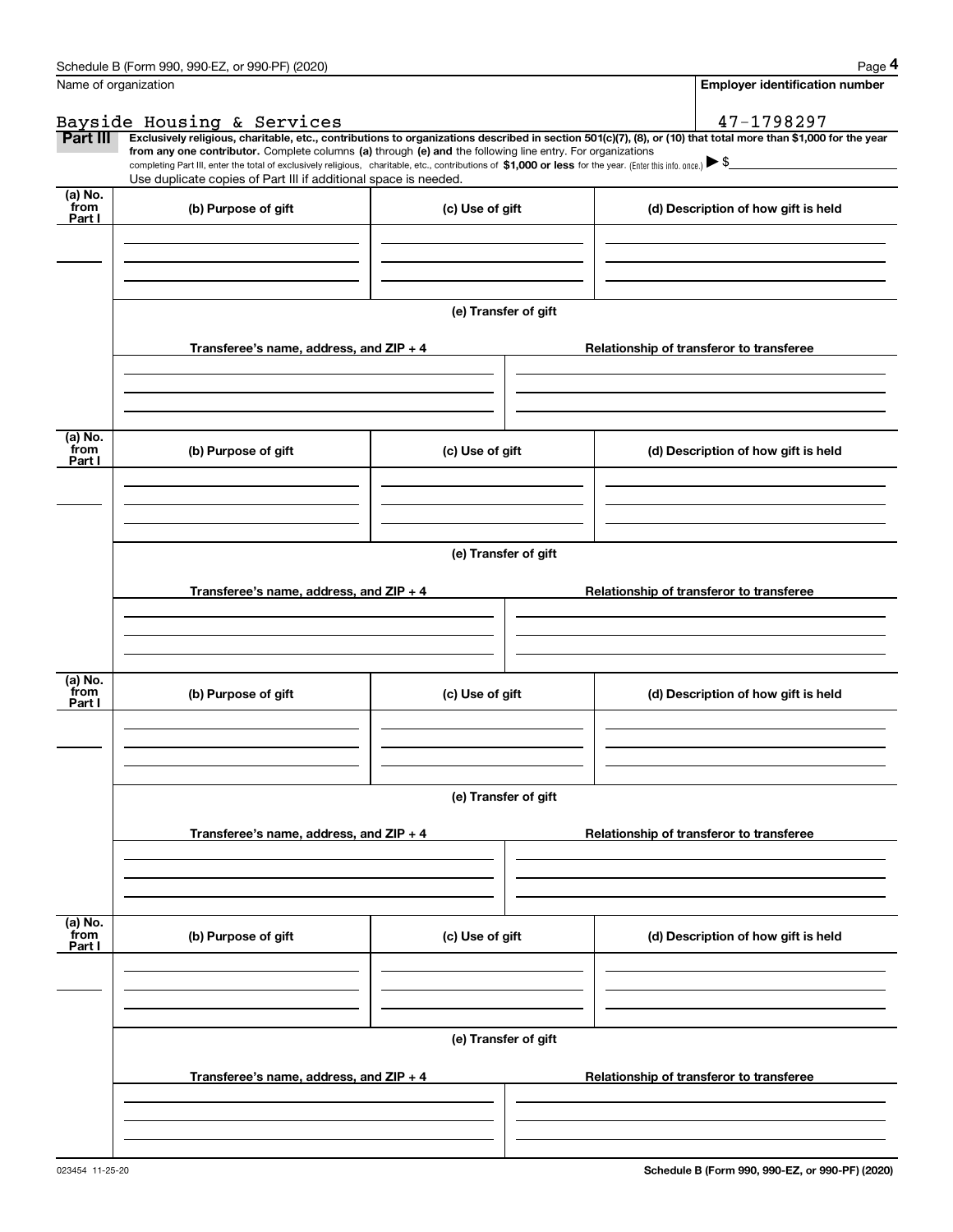| <b>SCHEDULE D</b> |  |
|-------------------|--|
|-------------------|--|

Department of the Treasury

### **Supplemental Financial Statements**

(Form 990)<br>
Pepartment of the Treasury<br>
Department of the Treasury<br>
Department of the Treasury<br>
Department of the Treasury<br> **Co to www.irs.gov/Form990 for instructions and the latest information.**<br> **Co to www.irs.gov/Form9** 

| OMB No. 1545-0047     |
|-----------------------|
|                       |
| 2020                  |
| <b>Open to Public</b> |
| Inspection            |

|        | Internal Revenue Service               |                                                                                                        | $\blacktriangleright$ Go to www.irs.gov/Form990 for instructions and the latest information.                                                                                                                                            |    | <b>Inspection</b>                     |           |
|--------|----------------------------------------|--------------------------------------------------------------------------------------------------------|-----------------------------------------------------------------------------------------------------------------------------------------------------------------------------------------------------------------------------------------|----|---------------------------------------|-----------|
|        | Name of the organization               |                                                                                                        |                                                                                                                                                                                                                                         |    | <b>Employer identification number</b> |           |
| Part I |                                        | Bayside Housing & Services                                                                             | Organizations Maintaining Donor Advised Funds or Other Similar Funds or Accounts. Complete if the                                                                                                                                       |    | 47-1798297                            |           |
|        |                                        |                                                                                                        |                                                                                                                                                                                                                                         |    |                                       |           |
|        |                                        | organization answered "Yes" on Form 990, Part IV, line 6.                                              | (a) Donor advised funds                                                                                                                                                                                                                 |    | (b) Funds and other accounts          |           |
|        |                                        |                                                                                                        |                                                                                                                                                                                                                                         |    |                                       |           |
| 1      |                                        |                                                                                                        |                                                                                                                                                                                                                                         |    |                                       |           |
| 2      |                                        | Aggregate value of contributions to (during year)                                                      |                                                                                                                                                                                                                                         |    |                                       |           |
| з      |                                        | Aggregate value of grants from (during year)                                                           |                                                                                                                                                                                                                                         |    |                                       |           |
| 4      |                                        |                                                                                                        |                                                                                                                                                                                                                                         |    |                                       |           |
| 5      |                                        |                                                                                                        | Did the organization inform all donors and donor advisors in writing that the assets held in donor advised funds                                                                                                                        |    |                                       |           |
|        |                                        |                                                                                                        |                                                                                                                                                                                                                                         |    | Yes                                   | No        |
| 6      |                                        |                                                                                                        | Did the organization inform all grantees, donors, and donor advisors in writing that grant funds can be used only<br>for charitable purposes and not for the benefit of the donor or donor advisor, or for any other purpose conferring |    |                                       |           |
|        |                                        |                                                                                                        |                                                                                                                                                                                                                                         |    | Yes                                   | No        |
|        | Part II                                |                                                                                                        | Conservation Easements. Complete if the organization answered "Yes" on Form 990, Part IV, line 7.                                                                                                                                       |    |                                       |           |
| 1      |                                        | Purpose(s) of conservation easements held by the organization (check all that apply).                  |                                                                                                                                                                                                                                         |    |                                       |           |
|        |                                        | Preservation of land for public use (for example, recreation or education)                             | Preservation of a historically important land area                                                                                                                                                                                      |    |                                       |           |
|        | Protection of natural habitat          |                                                                                                        | Preservation of a certified historic structure                                                                                                                                                                                          |    |                                       |           |
|        | Preservation of open space             |                                                                                                        |                                                                                                                                                                                                                                         |    |                                       |           |
| 2      |                                        |                                                                                                        | Complete lines 2a through 2d if the organization held a qualified conservation contribution in the form of a conservation easement on the last                                                                                          |    |                                       |           |
|        | day of the tax year.                   |                                                                                                        |                                                                                                                                                                                                                                         |    | Held at the End of the Tax Year       |           |
| а      | Total number of conservation easements |                                                                                                        |                                                                                                                                                                                                                                         | 2a |                                       |           |
| b      |                                        |                                                                                                        |                                                                                                                                                                                                                                         | 2b |                                       |           |
|        |                                        |                                                                                                        |                                                                                                                                                                                                                                         | 2c |                                       |           |
|        |                                        |                                                                                                        | d Number of conservation easements included in (c) acquired after 7/25/06, and not on a historic structure                                                                                                                              |    |                                       |           |
|        |                                        |                                                                                                        |                                                                                                                                                                                                                                         | 2d |                                       |           |
| 3.     |                                        |                                                                                                        | Number of conservation easements modified, transferred, released, extinguished, or terminated by the organization during the tax                                                                                                        |    |                                       |           |
|        | year                                   |                                                                                                        |                                                                                                                                                                                                                                         |    |                                       |           |
| 4      |                                        | Number of states where property subject to conservation easement is located $\blacktriangleright$      |                                                                                                                                                                                                                                         |    |                                       |           |
| 5      |                                        | Does the organization have a written policy regarding the periodic monitoring, inspection, handling of |                                                                                                                                                                                                                                         |    |                                       |           |
|        |                                        | violations, and enforcement of the conservation easements it holds?                                    |                                                                                                                                                                                                                                         |    | Yes                                   | <b>No</b> |
| 6      |                                        |                                                                                                        | Staff and volunteer hours devoted to monitoring, inspecting, handling of violations, and enforcing conservation easements during the year                                                                                               |    |                                       |           |
|        |                                        |                                                                                                        |                                                                                                                                                                                                                                         |    |                                       |           |
| 7      |                                        |                                                                                                        | Amount of expenses incurred in monitoring, inspecting, handling of violations, and enforcing conservation easements during the year                                                                                                     |    |                                       |           |
|        | $\blacktriangleright$ \$               |                                                                                                        |                                                                                                                                                                                                                                         |    |                                       |           |
| 8      |                                        |                                                                                                        | Does each conservation easement reported on line $2(d)$ above satisfy the requirements of section 170(h)(4)(B)(i)                                                                                                                       |    |                                       |           |
|        |                                        |                                                                                                        |                                                                                                                                                                                                                                         |    | Yes                                   | No        |
| 9      |                                        |                                                                                                        | In Part XIII, describe how the organization reports conservation easements in its revenue and expense statement and                                                                                                                     |    |                                       |           |
|        |                                        |                                                                                                        | balance sheet, and include, if applicable, the text of the footnote to the organization's financial statements that describes the                                                                                                       |    |                                       |           |
|        |                                        | organization's accounting for conservation easements.                                                  |                                                                                                                                                                                                                                         |    |                                       |           |
|        | Part III                               |                                                                                                        | Organizations Maintaining Collections of Art, Historical Treasures, or Other Similar Assets.                                                                                                                                            |    |                                       |           |
|        |                                        | Complete if the organization answered "Yes" on Form 990, Part IV, line 8.                              |                                                                                                                                                                                                                                         |    |                                       |           |
|        |                                        |                                                                                                        | 1a If the organization elected, as permitted under FASB ASC 958, not to report in its revenue statement and balance sheet works                                                                                                         |    |                                       |           |
|        |                                        |                                                                                                        | of art, historical treasures, or other similar assets held for public exhibition, education, or research in furtherance of public                                                                                                       |    |                                       |           |
|        |                                        |                                                                                                        | service, provide in Part XIII the text of the footnote to its financial statements that describes these items.                                                                                                                          |    |                                       |           |
| b      |                                        |                                                                                                        | If the organization elected, as permitted under FASB ASC 958, to report in its revenue statement and balance sheet works of                                                                                                             |    |                                       |           |
|        |                                        |                                                                                                        | art, historical treasures, or other similar assets held for public exhibition, education, or research in furtherance of public service,                                                                                                 |    |                                       |           |
|        |                                        | provide the following amounts relating to these items:                                                 |                                                                                                                                                                                                                                         |    |                                       |           |
|        |                                        |                                                                                                        |                                                                                                                                                                                                                                         | \$ |                                       |           |
|        |                                        |                                                                                                        | (ii) Assets included in Form 990, Part X [11] manufactured in the set of the set of the set of the set of the                                                                                                                           |    |                                       |           |
|        |                                        |                                                                                                        |                                                                                                                                                                                                                                         |    |                                       |           |

|  | a riovonao moladoa omi omni obo, rial        |  |
|--|----------------------------------------------|--|
|  | <b>b</b> Assets included in Form 990, Part X |  |

**For Paperwork Reduction Act Notice, see the Instructions for Form 990. Schedule D (Form 990) 2020** LHA

 $\blacktriangleright$  \$

 $\blacktriangleright$  \$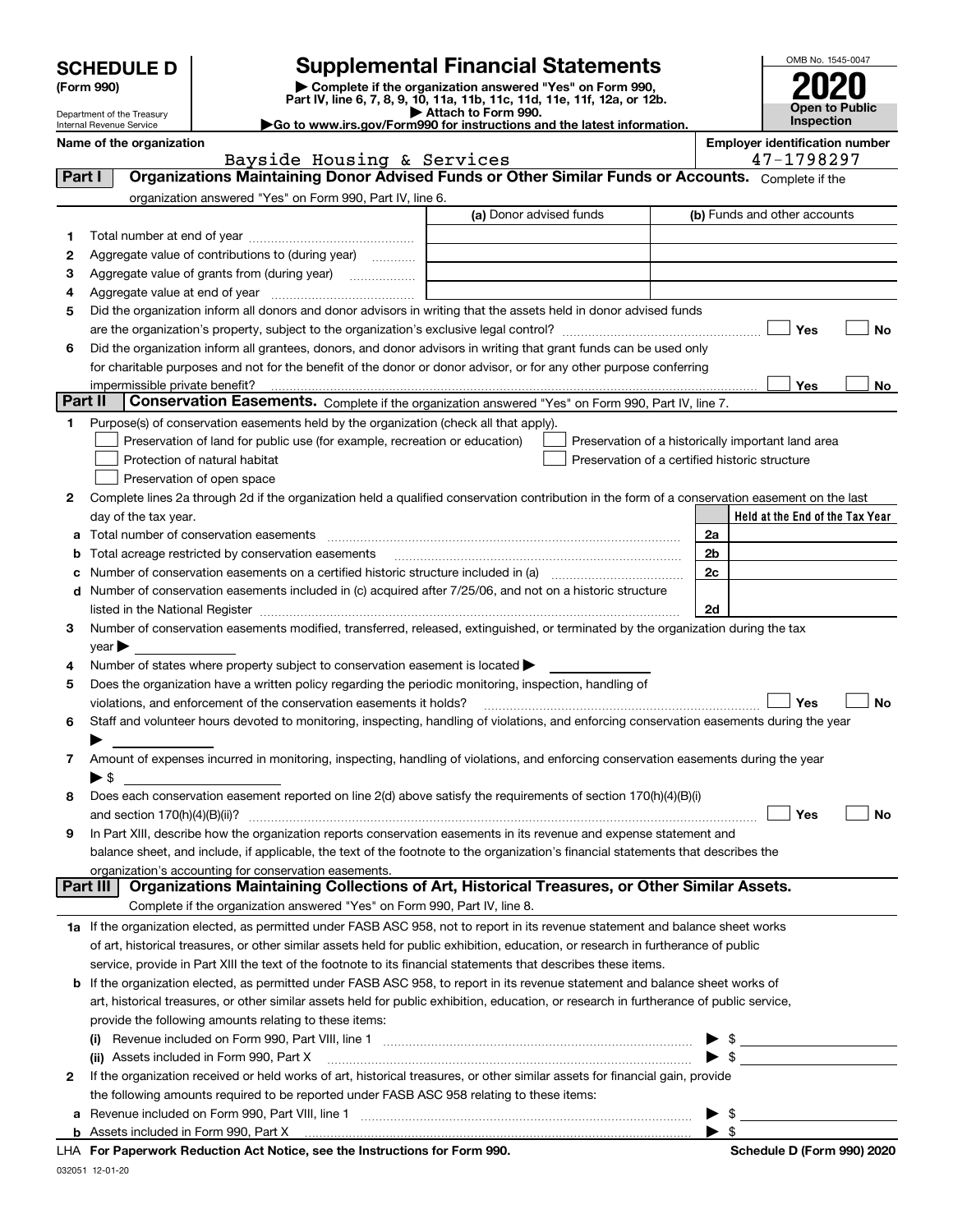|                | Schedule D (Form 990) 2020                                                                                                                                                                                                                                                                                                                           | Bayside Housing & Services              |   |                |                                                                             |                                 | 47-1798297 Page 2 |                |          |    |
|----------------|------------------------------------------------------------------------------------------------------------------------------------------------------------------------------------------------------------------------------------------------------------------------------------------------------------------------------------------------------|-----------------------------------------|---|----------------|-----------------------------------------------------------------------------|---------------------------------|-------------------|----------------|----------|----|
| Part III       | Organizations Maintaining Collections of Art, Historical Treasures, or Other Similar Assets (continued)                                                                                                                                                                                                                                              |                                         |   |                |                                                                             |                                 |                   |                |          |    |
| 3              | Using the organization's acquisition, accession, and other records, check any of the following that make significant use of its                                                                                                                                                                                                                      |                                         |   |                |                                                                             |                                 |                   |                |          |    |
|                | collection items (check all that apply):                                                                                                                                                                                                                                                                                                             |                                         |   |                |                                                                             |                                 |                   |                |          |    |
| a              | Public exhibition                                                                                                                                                                                                                                                                                                                                    |                                         |   |                | Loan or exchange program                                                    |                                 |                   |                |          |    |
| b              | Scholarly research                                                                                                                                                                                                                                                                                                                                   |                                         |   |                |                                                                             |                                 |                   |                |          |    |
| c              | Preservation for future generations                                                                                                                                                                                                                                                                                                                  |                                         |   |                |                                                                             |                                 |                   |                |          |    |
|                | Provide a description of the organization's collections and explain how they further the organization's exempt purpose in Part XIII.                                                                                                                                                                                                                 |                                         |   |                |                                                                             |                                 |                   |                |          |    |
| 5              | During the year, did the organization solicit or receive donations of art, historical treasures, or other similar assets                                                                                                                                                                                                                             |                                         |   |                |                                                                             |                                 |                   |                |          |    |
|                | to be sold to raise funds rather than to be maintained as part of the organization's collection?                                                                                                                                                                                                                                                     |                                         |   |                |                                                                             |                                 |                   | Yes            |          | No |
|                | <b>Part IV</b><br>Escrow and Custodial Arrangements. Complete if the organization answered "Yes" on Form 990, Part IV, line 9, or                                                                                                                                                                                                                    |                                         |   |                |                                                                             |                                 |                   |                |          |    |
|                | reported an amount on Form 990, Part X, line 21.                                                                                                                                                                                                                                                                                                     |                                         |   |                |                                                                             |                                 |                   |                |          |    |
|                | 1a Is the organization an agent, trustee, custodian or other intermediary for contributions or other assets not included                                                                                                                                                                                                                             |                                         |   |                |                                                                             |                                 |                   |                |          |    |
|                |                                                                                                                                                                                                                                                                                                                                                      |                                         |   |                |                                                                             |                                 |                   | Yes            |          | No |
|                | b If "Yes," explain the arrangement in Part XIII and complete the following table:                                                                                                                                                                                                                                                                   |                                         |   |                |                                                                             |                                 |                   |                |          |    |
|                |                                                                                                                                                                                                                                                                                                                                                      |                                         |   |                |                                                                             |                                 |                   | Amount         |          |    |
|                | Beginning balance                                                                                                                                                                                                                                                                                                                                    |                                         |   |                |                                                                             | 1c                              |                   |                |          |    |
|                | Additions during the year manufactured and an annual contract of the year manufactured and a set of the year manufactured and a set of the year manufactured and a set of the year manufactured and set of the year manufactur                                                                                                                       |                                         |   |                |                                                                             | 1d<br>1e                        |                   |                |          |    |
|                | Distributions during the year measurement contains and the year of the set of the set of the set of the set of                                                                                                                                                                                                                                       |                                         |   |                |                                                                             | 1f                              |                   |                |          |    |
|                | Ending balance manufactured and contract the contract of the contract of the contract of the contract of the contract of the contract of the contract of the contract of the contract of the contract of the contract of the c<br>2a Did the organization include an amount on Form 990, Part X, line 21, for escrow or custodial account liability? |                                         |   |                |                                                                             |                                 |                   | Yes            |          | No |
|                | b If "Yes," explain the arrangement in Part XIII. Check here if the explanation has been provided on Part XIII                                                                                                                                                                                                                                       |                                         |   |                |                                                                             |                                 |                   |                |          |    |
| <b>Part V</b>  | <b>Endowment Funds.</b> Complete if the organization answered "Yes" on Form 990, Part IV, line 10.                                                                                                                                                                                                                                                   |                                         |   |                |                                                                             |                                 |                   |                |          |    |
|                |                                                                                                                                                                                                                                                                                                                                                      | (a) Current year                        |   | (b) Prior year | (c) Two years back $\vert$ (d) Three years back $\vert$ (e) Four years back |                                 |                   |                |          |    |
|                | 1a Beginning of year balance                                                                                                                                                                                                                                                                                                                         |                                         |   |                |                                                                             |                                 |                   |                |          |    |
|                |                                                                                                                                                                                                                                                                                                                                                      |                                         |   |                |                                                                             |                                 |                   |                |          |    |
|                | Net investment earnings, gains, and losses                                                                                                                                                                                                                                                                                                           |                                         |   |                |                                                                             |                                 |                   |                |          |    |
|                |                                                                                                                                                                                                                                                                                                                                                      |                                         |   |                |                                                                             |                                 |                   |                |          |    |
|                | e Other expenditures for facilities                                                                                                                                                                                                                                                                                                                  |                                         |   |                |                                                                             |                                 |                   |                |          |    |
|                | and programs                                                                                                                                                                                                                                                                                                                                         |                                         |   |                |                                                                             |                                 |                   |                |          |    |
|                |                                                                                                                                                                                                                                                                                                                                                      |                                         |   |                |                                                                             |                                 |                   |                |          |    |
| g              | End of year balance                                                                                                                                                                                                                                                                                                                                  |                                         |   |                |                                                                             |                                 |                   |                |          |    |
| 2              | Provide the estimated percentage of the current year end balance (line 1g, column (a)) held as:                                                                                                                                                                                                                                                      |                                         |   |                |                                                                             |                                 |                   |                |          |    |
|                | Board designated or quasi-endowment                                                                                                                                                                                                                                                                                                                  |                                         | % |                |                                                                             |                                 |                   |                |          |    |
| b              | Permanent endowment                                                                                                                                                                                                                                                                                                                                  | %                                       |   |                |                                                                             |                                 |                   |                |          |    |
| c              | Term endowment $\blacktriangleright$                                                                                                                                                                                                                                                                                                                 | %                                       |   |                |                                                                             |                                 |                   |                |          |    |
|                | The percentages on lines 2a, 2b, and 2c should equal 100%.                                                                                                                                                                                                                                                                                           |                                         |   |                |                                                                             |                                 |                   |                |          |    |
|                | <b>3a</b> Are there endowment funds not in the possession of the organization that are held and administered for the organization                                                                                                                                                                                                                    |                                         |   |                |                                                                             |                                 |                   |                |          |    |
|                | by:                                                                                                                                                                                                                                                                                                                                                  |                                         |   |                |                                                                             |                                 |                   |                | Yes      | No |
|                | (i)                                                                                                                                                                                                                                                                                                                                                  |                                         |   |                |                                                                             |                                 |                   | 3a(i)          |          |    |
|                |                                                                                                                                                                                                                                                                                                                                                      |                                         |   |                |                                                                             |                                 |                   | 3a(ii)         |          |    |
|                |                                                                                                                                                                                                                                                                                                                                                      |                                         |   |                |                                                                             |                                 |                   | 3b             |          |    |
| <b>Part VI</b> | Describe in Part XIII the intended uses of the organization's endowment funds.<br>Land, Buildings, and Equipment.                                                                                                                                                                                                                                    |                                         |   |                |                                                                             |                                 |                   |                |          |    |
|                |                                                                                                                                                                                                                                                                                                                                                      |                                         |   |                |                                                                             |                                 |                   |                |          |    |
|                | Complete if the organization answered "Yes" on Form 990, Part IV, line 11a. See Form 990, Part X, line 10.                                                                                                                                                                                                                                           |                                         |   |                |                                                                             |                                 |                   |                |          |    |
|                | Description of property                                                                                                                                                                                                                                                                                                                              | (a) Cost or other<br>basis (investment) |   | basis (other)  | (b) Cost or other                                                           | (c) Accumulated<br>depreciation |                   | (d) Book value |          |    |
|                |                                                                                                                                                                                                                                                                                                                                                      |                                         |   |                |                                                                             |                                 |                   |                |          |    |
|                |                                                                                                                                                                                                                                                                                                                                                      |                                         |   |                | 160,529.                                                                    |                                 |                   |                | 160,529. |    |
|                |                                                                                                                                                                                                                                                                                                                                                      |                                         |   |                |                                                                             |                                 |                   |                |          |    |
|                |                                                                                                                                                                                                                                                                                                                                                      |                                         |   |                | 9,762.                                                                      | 3,611.                          |                   |                | 6,151.   |    |
|                | e Other.                                                                                                                                                                                                                                                                                                                                             |                                         |   |                |                                                                             |                                 |                   |                |          |    |
|                |                                                                                                                                                                                                                                                                                                                                                      |                                         |   |                |                                                                             |                                 | ▶                 |                | 166,680. |    |
|                |                                                                                                                                                                                                                                                                                                                                                      |                                         |   |                |                                                                             |                                 |                   |                |          |    |

**Schedule D (Form 990) 2020**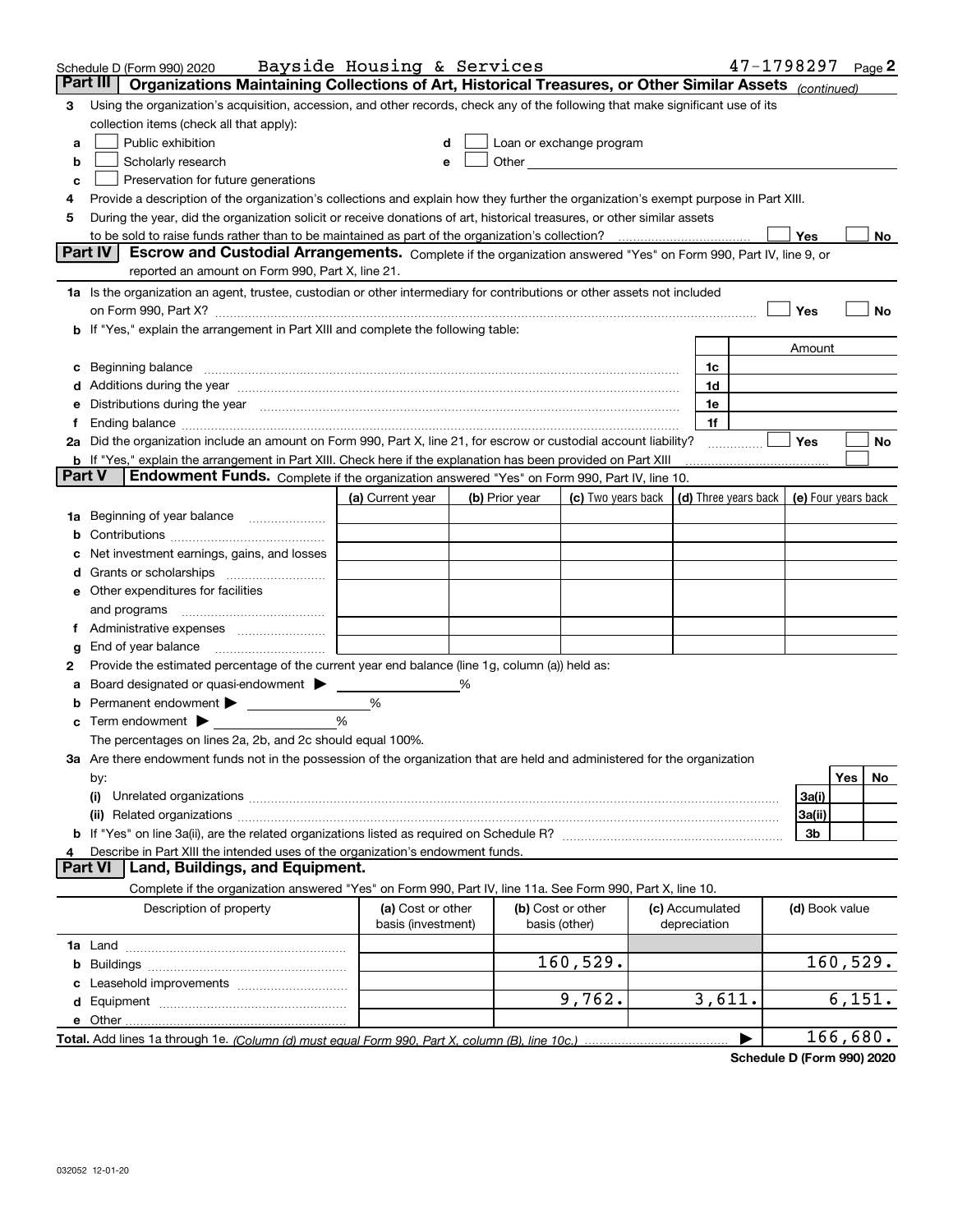| Schedule D (Form 990) 2020 |                                          | Bayside Housing & Services |  | $47 - 1798297$ Page |  |
|----------------------------|------------------------------------------|----------------------------|--|---------------------|--|
|                            | Part VII Investments - Other Securities. |                            |  |                     |  |

Complete if the organization answered "Yes" on Form 990, Part IV, line 11b. See Form 990, Part X, line 12.

| (a) Description of security or category (including name of security)                          | (b) Book value | (c) Method of valuation: Cost or end-of-year market value |
|-----------------------------------------------------------------------------------------------|----------------|-----------------------------------------------------------|
| (1) Financial derivatives                                                                     |                |                                                           |
| (2) Closely held equity interests                                                             |                |                                                           |
| $(3)$ Other                                                                                   |                |                                                           |
| (A)                                                                                           |                |                                                           |
| (B)                                                                                           |                |                                                           |
| (C)                                                                                           |                |                                                           |
| (D)                                                                                           |                |                                                           |
| (E)                                                                                           |                |                                                           |
| (F)                                                                                           |                |                                                           |
| (G)                                                                                           |                |                                                           |
| (H)                                                                                           |                |                                                           |
| <b>Total.</b> (Col. (b) must equal Form 990, Part X, col. (B) line 12.) $\blacktriangleright$ |                |                                                           |

#### **Part VIII Investments - Program Related.**

Complete if the organization answered "Yes" on Form 990, Part IV, line 11c. See Form 990, Part X, line 13.

| (a) Description of investment                                                                 | (b) Book value | (c) Method of valuation: Cost or end-of-year market value |
|-----------------------------------------------------------------------------------------------|----------------|-----------------------------------------------------------|
| (1)                                                                                           |                |                                                           |
| (2)                                                                                           |                |                                                           |
| $\frac{1}{2}$                                                                                 |                |                                                           |
| (4)                                                                                           |                |                                                           |
| (5)                                                                                           |                |                                                           |
| (6)                                                                                           |                |                                                           |
| (7)                                                                                           |                |                                                           |
| (8)                                                                                           |                |                                                           |
| (9)                                                                                           |                |                                                           |
| <b>Total.</b> (Col. (b) must equal Form 990, Part X, col. (B) line 13.) $\blacktriangleright$ |                |                                                           |

### **Part IX Other Assets.**

Complete if the organization answered "Yes" on Form 990, Part IV, line 11d. See Form 990, Part X, line 15.

|     | (a) Description                                                                                                                       | (b) Book value |
|-----|---------------------------------------------------------------------------------------------------------------------------------------|----------------|
| (1) |                                                                                                                                       |                |
| (2) |                                                                                                                                       |                |
| (3) |                                                                                                                                       |                |
| (4) |                                                                                                                                       |                |
| (5) |                                                                                                                                       |                |
| (6) |                                                                                                                                       |                |
| (7) |                                                                                                                                       |                |
| (8) |                                                                                                                                       |                |
| (9) |                                                                                                                                       |                |
|     |                                                                                                                                       |                |
|     | Total. (Column (b) must equal Form 990. Part X. col. (B) line 15.) ………………………………………………………………………………………<br>  Part X   Other Liabilities. |                |
|     | Complete if the organization answered "Yes" on Form 990, Part IV, line 11e or 11f. See Form 990, Part X, line 25.                     |                |
| 1.  | (a) Description of liability                                                                                                          | (b) Book value |
| (1) | Federal income taxes                                                                                                                  |                |
| (2) |                                                                                                                                       |                |
| (0) |                                                                                                                                       |                |

| $\sqrt{6}$ |  |
|------------|--|
|            |  |
| 61         |  |
| (૨         |  |

**Total.**  *(Column (b) must equal Form 990, Part X, col. (B) line 25.)* 

**2.** Liability for uncertain tax positions. In Part XIII, provide the text of the footnote to the organization's financial statements that reports the

organization's liability for uncertain tax positions under FASB ASC 740. Check here if the text of the footnote has been provided in Part XIII

 $\vert$  X  $\vert$ 

 $\blacktriangleright$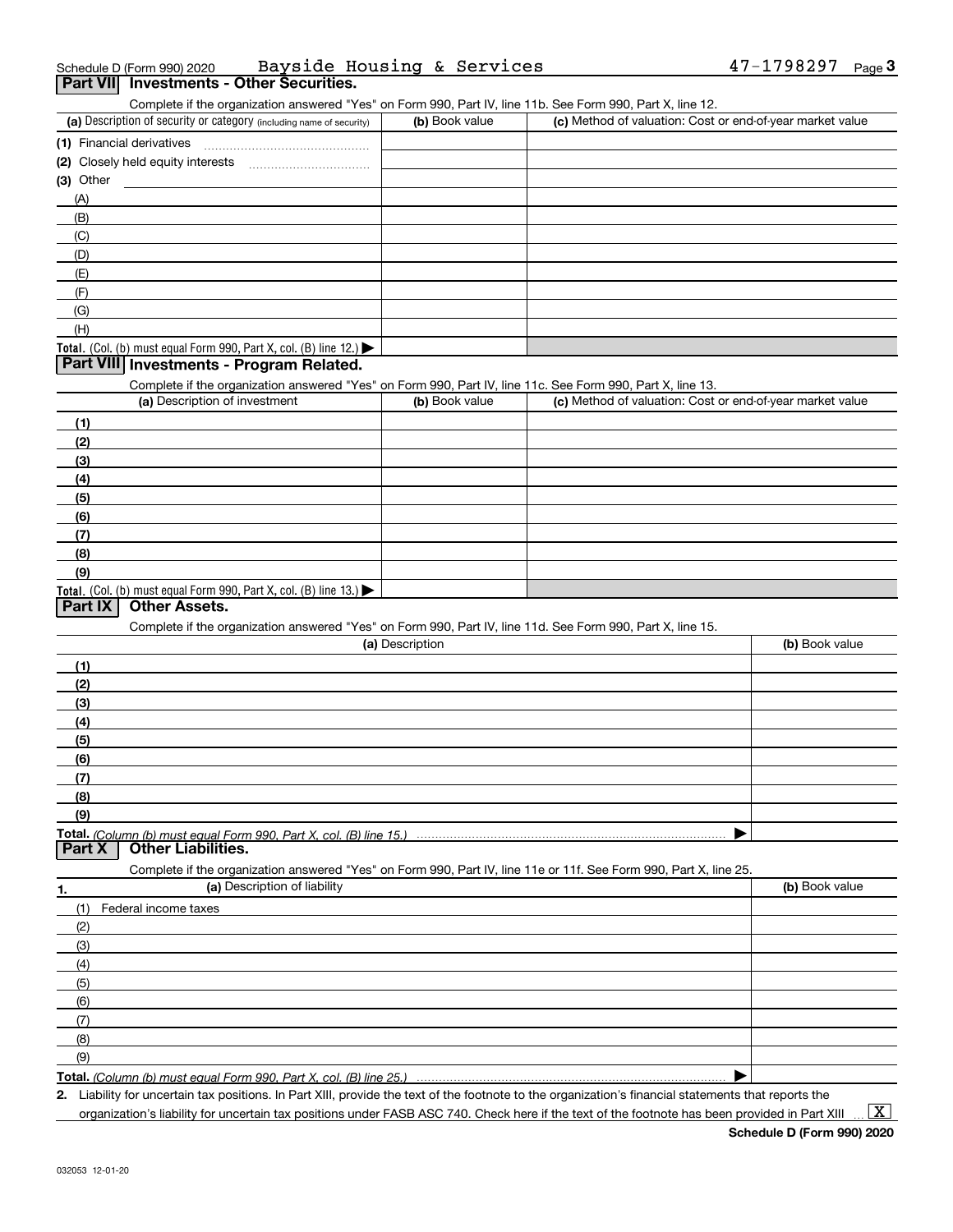|    | Bayside Housing & Services<br>Schedule D (Form 990) 2020                                                                                                                                                                       |                |         | $47 - 1798297$ Page 4 |           |
|----|--------------------------------------------------------------------------------------------------------------------------------------------------------------------------------------------------------------------------------|----------------|---------|-----------------------|-----------|
|    | Reconciliation of Revenue per Audited Financial Statements With Revenue per Return.<br><b>Part XI</b>                                                                                                                          |                |         |                       |           |
|    | Complete if the organization answered "Yes" on Form 990, Part IV, line 12a.                                                                                                                                                    |                |         |                       |           |
| 1  | Total revenue, gains, and other support per audited financial statements                                                                                                                                                       |                |         | $\blacksquare$        | 807,862.  |
| 2  | Amounts included on line 1 but not on Form 990, Part VIII, line 12:                                                                                                                                                            |                |         |                       |           |
| a  | Net unrealized gains (losses) on investments [11] [12] [12] [13] [13] Net unrealized gains (losses) on investments                                                                                                             | 2a             |         |                       |           |
|    |                                                                                                                                                                                                                                | 2 <sub>b</sub> | 73,670. |                       |           |
| с  | Recoveries of prior year grants [11,111] Recoveries of prior year grants [11,111] Recoveries of prior year grants                                                                                                              | 2c             |         |                       |           |
| d  | Other (Describe in Part XIII.) <b>Construction Construction</b> Chern Construction Chern Chern Chern Chern Chern Chern                                                                                                         | 2d             |         |                       |           |
| е  | Add lines 2a through 2d                                                                                                                                                                                                        |                |         | <b>2e</b>             | 73,670.   |
| 3  |                                                                                                                                                                                                                                |                |         | 3                     | 734, 192. |
| 4  | Amounts included on Form 990, Part VIII, line 12, but not on line 1:                                                                                                                                                           |                |         |                       |           |
| a  | Investment expenses not included on Form 990, Part VIII, line 7b [1000000000000000000000000000000000                                                                                                                           | 4a             |         |                       |           |
| b  | Other (Describe in Part XIII.)                                                                                                                                                                                                 | 4b             |         |                       |           |
| c. | Add lines 4a and 4b                                                                                                                                                                                                            |                |         | 4c                    |           |
|    |                                                                                                                                                                                                                                |                |         | 5                     | 734, 192. |
|    | Part XII Reconciliation of Expenses per Audited Financial Statements With Expenses per Return.                                                                                                                                 |                |         |                       |           |
|    | Complete if the organization answered "Yes" on Form 990, Part IV, line 12a.                                                                                                                                                    |                |         |                       |           |
| 1  | Total expenses and losses per audited financial statements                                                                                                                                                                     |                |         | $\blacksquare$        | 563,539.  |
| 2  | Amounts included on line 1 but not on Form 990, Part IX, line 25:                                                                                                                                                              |                |         |                       |           |
| a  |                                                                                                                                                                                                                                | 2a             |         |                       |           |
| b  |                                                                                                                                                                                                                                | 2 <sub>b</sub> |         |                       |           |
|    |                                                                                                                                                                                                                                | 2 <sub>c</sub> |         |                       |           |
| d  | Other (Describe in Part XIII.) (2000) (2000) (2000) (2000) (2000) (2000) (2000) (2000) (2000) (2000) (2000) (2000) (2000) (2000) (2000) (2000) (2000) (2000) (2000) (2000) (2000) (2000) (2000) (2000) (2000) (2000) (2000) (2 | 2d             |         |                       |           |
| е  | Add lines 2a through 2d <b>continuum contract and all and all and all and all and all and all and all and all and a</b>                                                                                                        |                |         | 2e                    |           |
| 3  |                                                                                                                                                                                                                                |                |         | 3                     | 563,539.  |
| 4  | Amounts included on Form 990, Part IX, line 25, but not on line 1:                                                                                                                                                             |                |         |                       |           |
| a  |                                                                                                                                                                                                                                | 4a             |         |                       |           |
|    | Other (Describe in Part XIII.)                                                                                                                                                                                                 | 4 <sub>b</sub> |         |                       |           |
|    | c Add lines 4a and 4b                                                                                                                                                                                                          |                |         | 4c                    |           |
|    | Total expenses. Add lines 3 and 4c. (This must equal Form 990. Part I. line 18.) <b>Conservers</b> manufactured in the                                                                                                         |                |         | 5                     | 563,539.  |
|    | Part XIII Supplemental Information.                                                                                                                                                                                            |                |         |                       |           |

Provide the descriptions required for Part II, lines 3, 5, and 9; Part III, lines 1a and 4; Part IV, lines 1b and 2b; Part V, line 4; Part X, line 2; Part XI, lines 2d and 4b; and Part XII, lines 2d and 4b. Also complete this part to provide any additional information.

### Part X, Line 2:

| The Organization is a tax exempt non-profit organization under the           |
|------------------------------------------------------------------------------|
| Internal Revenue Code Section $501(c)(3)$ and is not classified as a private |
| foundation. Accordingly, the financial statements do not include any         |
| provision for income taxes. The Organization files income tax returns in     |
| the U.S. federal jurisdiction. The Organization is no longer subject to      |
| U.S. federal income tax examinations by tax authorities for years before     |
| 2017. Currently, there is no examination or pending examination with the     |
| Internal Revenue Service (IRS). The Organization adopted the provisions of   |
| FASB ASC 740-10, Accounting for Uncertainty in Income Taxes, on January 1,   |
| 2015. As of December 31, 2020, there are no tax positions for which the      |
| deductibility is certain but for which there is uncertainty regarding the    |
| Schedule D (Form 990) 2020<br>032054 12-01-20                                |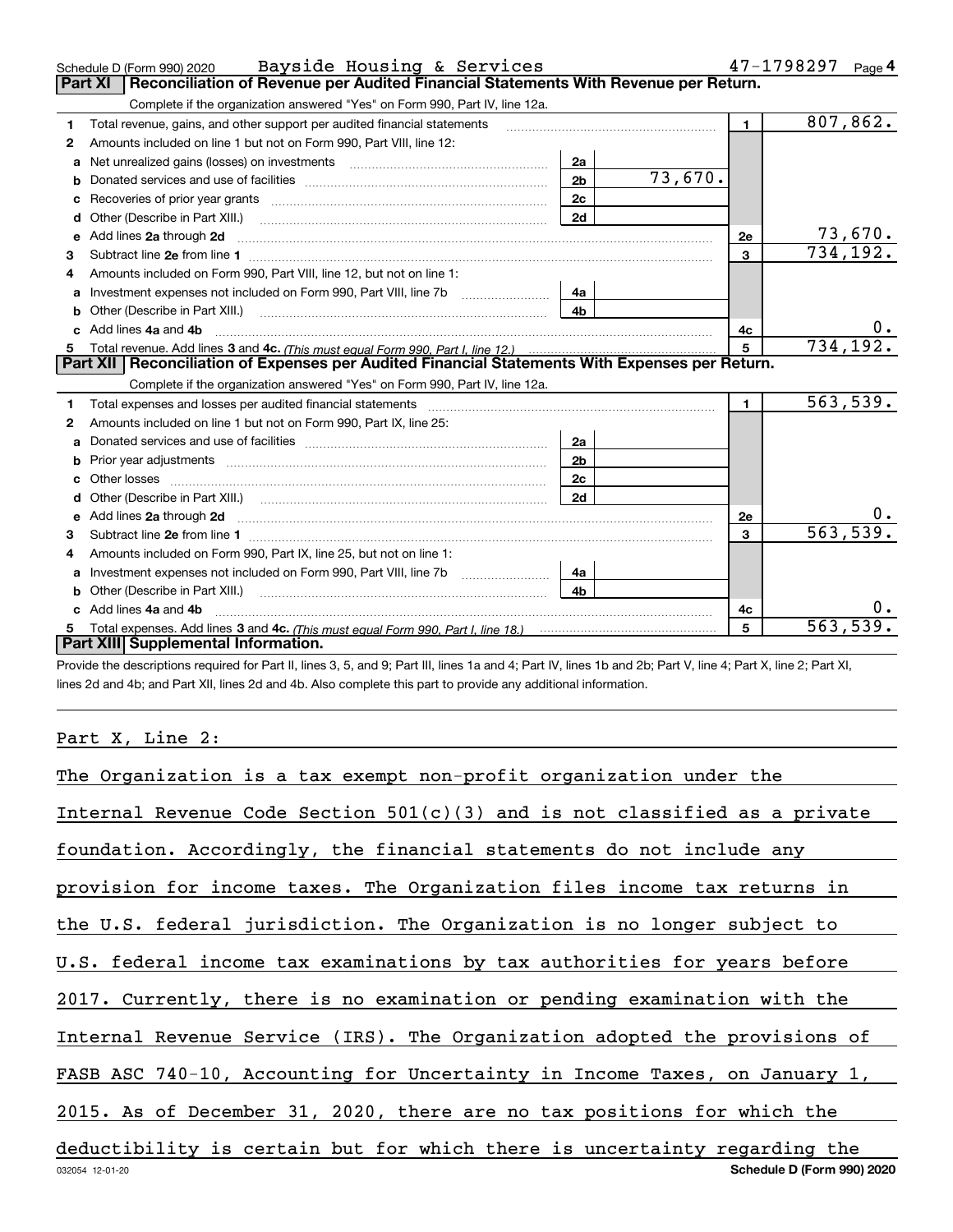the contract of the contract

 $\overline{\phantom{a}}$ 

<u> The Communication</u>

 $\overline{\phantom{a}}$ 

 $\overline{\phantom{0}}$ 

 $\overline{\phantom{0}}$ 

 $\overline{\phantom{0}}$ 

 $\overline{\phantom{a}}$ 

<u> a shekara ta 1999</u>

the contract of the con-

 $\overline{\phantom{a}}$ 

 $\overline{\phantom{0}}$ 

 $\sim$ 

| Schedule D (Form 990) 2020 Bayside Housing & Services<br>Part XIII Supplemental Information <sub>(continued)</sub> |  |  |  |  |  |  | 47-1798297 Page           |  |
|--------------------------------------------------------------------------------------------------------------------|--|--|--|--|--|--|---------------------------|--|
|                                                                                                                    |  |  |  |  |  |  |                           |  |
| timing of such deductibility.                                                                                      |  |  |  |  |  |  |                           |  |
|                                                                                                                    |  |  |  |  |  |  |                           |  |
|                                                                                                                    |  |  |  |  |  |  |                           |  |
|                                                                                                                    |  |  |  |  |  |  |                           |  |
|                                                                                                                    |  |  |  |  |  |  |                           |  |
|                                                                                                                    |  |  |  |  |  |  |                           |  |
|                                                                                                                    |  |  |  |  |  |  |                           |  |
|                                                                                                                    |  |  |  |  |  |  |                           |  |
|                                                                                                                    |  |  |  |  |  |  |                           |  |
|                                                                                                                    |  |  |  |  |  |  |                           |  |
|                                                                                                                    |  |  |  |  |  |  |                           |  |
|                                                                                                                    |  |  |  |  |  |  |                           |  |
|                                                                                                                    |  |  |  |  |  |  |                           |  |
|                                                                                                                    |  |  |  |  |  |  |                           |  |
|                                                                                                                    |  |  |  |  |  |  |                           |  |
|                                                                                                                    |  |  |  |  |  |  |                           |  |
|                                                                                                                    |  |  |  |  |  |  |                           |  |
|                                                                                                                    |  |  |  |  |  |  |                           |  |
|                                                                                                                    |  |  |  |  |  |  |                           |  |
|                                                                                                                    |  |  |  |  |  |  |                           |  |
|                                                                                                                    |  |  |  |  |  |  |                           |  |
|                                                                                                                    |  |  |  |  |  |  |                           |  |
|                                                                                                                    |  |  |  |  |  |  |                           |  |
|                                                                                                                    |  |  |  |  |  |  |                           |  |
|                                                                                                                    |  |  |  |  |  |  |                           |  |
|                                                                                                                    |  |  |  |  |  |  |                           |  |
|                                                                                                                    |  |  |  |  |  |  |                           |  |
|                                                                                                                    |  |  |  |  |  |  |                           |  |
|                                                                                                                    |  |  |  |  |  |  |                           |  |
|                                                                                                                    |  |  |  |  |  |  |                           |  |
|                                                                                                                    |  |  |  |  |  |  |                           |  |
|                                                                                                                    |  |  |  |  |  |  |                           |  |
|                                                                                                                    |  |  |  |  |  |  |                           |  |
|                                                                                                                    |  |  |  |  |  |  |                           |  |
|                                                                                                                    |  |  |  |  |  |  |                           |  |
|                                                                                                                    |  |  |  |  |  |  |                           |  |
|                                                                                                                    |  |  |  |  |  |  |                           |  |
|                                                                                                                    |  |  |  |  |  |  |                           |  |
| 032055 12-01-20                                                                                                    |  |  |  |  |  |  | Schedule D (Form 990) 20: |  |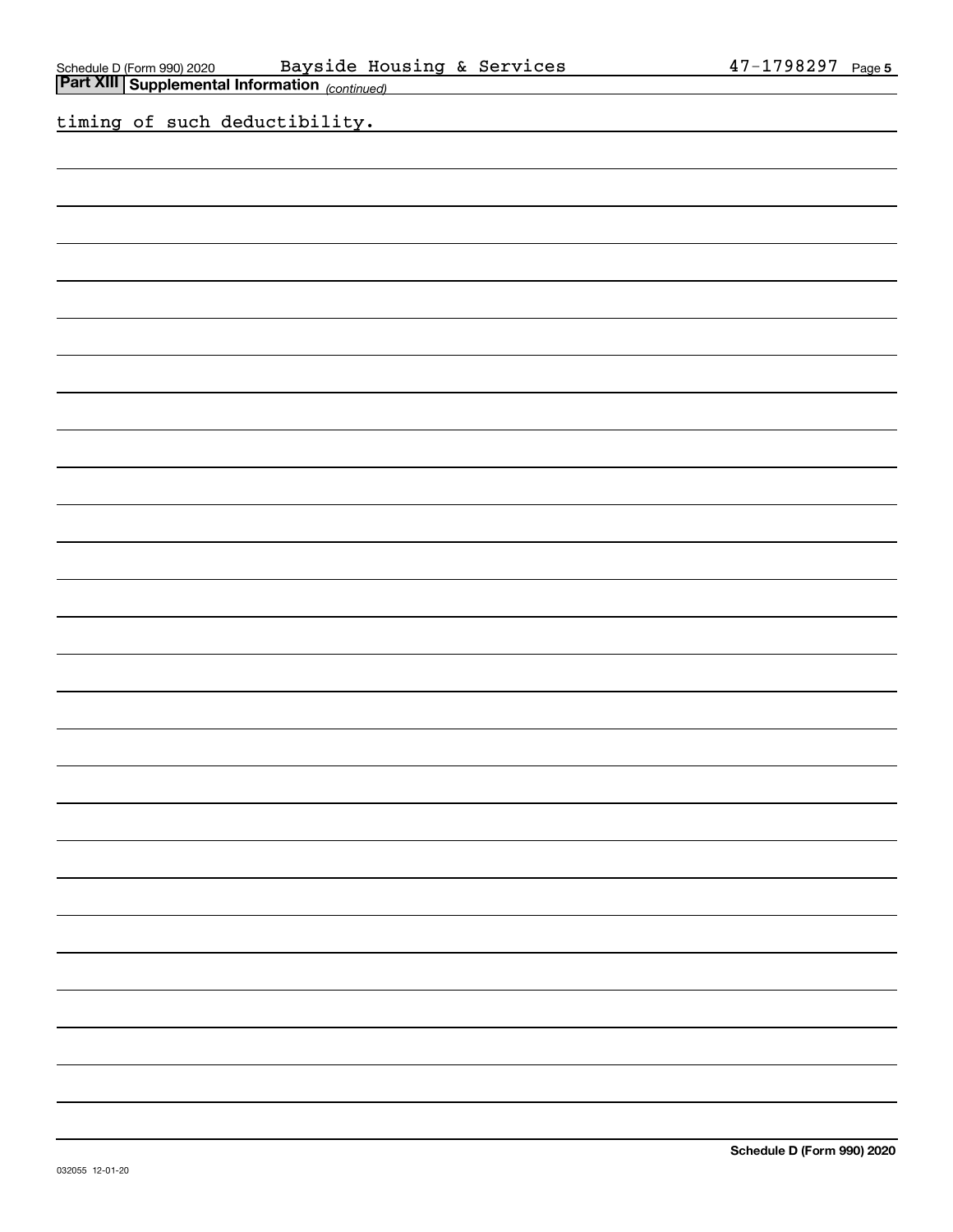| <b>SCHEDULE L</b>                                                                                   |                                                                                             |                   | <b>Transactions With Interested Persons</b>                                                                                              |        |                           |                                                                                                                                                                                                                                        |                                |                                   |          |                       |                                       | OMB No. 1545-0047 |            |                |  |
|-----------------------------------------------------------------------------------------------------|---------------------------------------------------------------------------------------------|-------------------|------------------------------------------------------------------------------------------------------------------------------------------|--------|---------------------------|----------------------------------------------------------------------------------------------------------------------------------------------------------------------------------------------------------------------------------------|--------------------------------|-----------------------------------|----------|-----------------------|---------------------------------------|-------------------|------------|----------------|--|
| (Form 990 or 990-EZ)                                                                                |                                                                                             |                   |                                                                                                                                          |        |                           | Complete if the organization answered "Yes" on Form 990, Part IV, line 25a, 25b, 26, 27, 28a,                                                                                                                                          |                                |                                   |          |                       | 2020                                  |                   |            |                |  |
|                                                                                                     | 28b, or 28c, or Form 990-EZ, Part V, line 38a or 40b.<br>Attach to Form 990 or Form 990-EZ. |                   |                                                                                                                                          |        |                           |                                                                                                                                                                                                                                        |                                |                                   |          | <b>Open To Public</b> |                                       |                   |            |                |  |
| Department of the Treasury<br>Internal Revenue Service                                              |                                                                                             |                   |                                                                                                                                          |        |                           | Go to www.irs.gov/Form990 for instructions and the latest information.                                                                                                                                                                 |                                |                                   |          |                       |                                       | Inspection        |            |                |  |
| Name of the organization                                                                            |                                                                                             |                   |                                                                                                                                          |        |                           |                                                                                                                                                                                                                                        |                                |                                   |          |                       | <b>Employer identification number</b> |                   |            |                |  |
| Part I                                                                                              |                                                                                             |                   | Bayside Housing & Services                                                                                                               |        |                           |                                                                                                                                                                                                                                        |                                |                                   |          |                       | 47-1798297                            |                   |            |                |  |
|                                                                                                     |                                                                                             |                   |                                                                                                                                          |        |                           | Excess Benefit Transactions (section 501(c)(3), section 501(c)(4), and section 501(c)(29) organizations only).<br>Complete if the organization answered "Yes" on Form 990, Part IV, line 25a or 25b, or Form 990-EZ, Part V, line 40b. |                                |                                   |          |                       |                                       |                   |            |                |  |
| 1                                                                                                   |                                                                                             |                   | (b) Relationship between disqualified                                                                                                    |        |                           |                                                                                                                                                                                                                                        |                                |                                   |          |                       |                                       |                   |            | (d) Corrected? |  |
| (a) Name of disqualified person                                                                     |                                                                                             |                   | person and organization                                                                                                                  |        |                           |                                                                                                                                                                                                                                        | (c) Description of transaction |                                   |          |                       |                                       |                   | Yes<br>No  |                |  |
|                                                                                                     |                                                                                             |                   |                                                                                                                                          |        |                           |                                                                                                                                                                                                                                        |                                |                                   |          |                       |                                       |                   |            |                |  |
|                                                                                                     |                                                                                             |                   |                                                                                                                                          |        |                           |                                                                                                                                                                                                                                        |                                |                                   |          |                       |                                       |                   |            |                |  |
|                                                                                                     |                                                                                             |                   |                                                                                                                                          |        |                           |                                                                                                                                                                                                                                        |                                |                                   |          |                       |                                       |                   |            |                |  |
|                                                                                                     |                                                                                             |                   |                                                                                                                                          |        |                           |                                                                                                                                                                                                                                        |                                |                                   |          |                       |                                       |                   |            |                |  |
|                                                                                                     |                                                                                             |                   |                                                                                                                                          |        |                           |                                                                                                                                                                                                                                        |                                |                                   |          |                       |                                       |                   |            |                |  |
|                                                                                                     |                                                                                             |                   |                                                                                                                                          |        |                           | 2 Enter the amount of tax incurred by the organization managers or disqualified persons during the year under                                                                                                                          |                                |                                   |          |                       |                                       |                   |            |                |  |
| section 4958<br>3 Enter the amount of tax, if any, on line 2, above, reimbursed by the organization |                                                                                             |                   |                                                                                                                                          |        |                           |                                                                                                                                                                                                                                        |                                |                                   |          |                       | $\triangleright$ \$                   |                   |            |                |  |
|                                                                                                     |                                                                                             |                   |                                                                                                                                          |        |                           |                                                                                                                                                                                                                                        |                                |                                   |          |                       |                                       |                   |            |                |  |
| Part II                                                                                             |                                                                                             |                   | Loans to and/or From Interested Persons.                                                                                                 |        |                           |                                                                                                                                                                                                                                        |                                |                                   |          |                       |                                       |                   |            |                |  |
|                                                                                                     |                                                                                             |                   |                                                                                                                                          |        |                           | Complete if the organization answered "Yes" on Form 990-EZ, Part V, line 38a or Form 990, Part IV, line 26; or if the organization                                                                                                     |                                |                                   |          |                       |                                       |                   |            |                |  |
| (a) Name of                                                                                         |                                                                                             | (b) Relationship  | reported an amount on Form 990, Part X, line 5, 6, or 22.<br>(c) Purpose                                                                 |        | (d) Loan to or            | (e) Original                                                                                                                                                                                                                           | (f) Balance due                |                                   |          | $(g)$ In              | (h) Approved                          |                   |            | (i) Written    |  |
| interested person                                                                                   |                                                                                             | with organization | of loan                                                                                                                                  |        | from the<br>organization? | principal amount                                                                                                                                                                                                                       |                                |                                   | default? |                       | `by board or<br>committee?            |                   | agreement? |                |  |
|                                                                                                     |                                                                                             |                   |                                                                                                                                          | To     | From                      |                                                                                                                                                                                                                                        |                                |                                   | Yes      | No                    | <b>Yes</b>                            | No                | Yes        | No             |  |
| Chris Egan<br>Vince Verneuil                                                                        |                                                                                             |                   | Board MeOperatin<br>Board MeOperatin                                                                                                     | x<br>х |                           | 55,000.<br>40,000.                                                                                                                                                                                                                     |                                | 69,229.<br>$\overline{51}$ , 054. |          | Х<br>х                |                                       | х<br>X            | х<br>X     |                |  |
|                                                                                                     |                                                                                             |                   |                                                                                                                                          |        |                           |                                                                                                                                                                                                                                        |                                |                                   |          |                       |                                       |                   |            |                |  |
|                                                                                                     |                                                                                             |                   |                                                                                                                                          |        |                           |                                                                                                                                                                                                                                        |                                |                                   |          |                       |                                       |                   |            |                |  |
|                                                                                                     |                                                                                             |                   |                                                                                                                                          |        |                           |                                                                                                                                                                                                                                        |                                |                                   |          |                       |                                       |                   |            |                |  |
|                                                                                                     |                                                                                             |                   |                                                                                                                                          |        |                           |                                                                                                                                                                                                                                        |                                |                                   |          |                       |                                       |                   |            |                |  |
|                                                                                                     |                                                                                             |                   |                                                                                                                                          |        |                           |                                                                                                                                                                                                                                        |                                |                                   |          |                       |                                       |                   |            |                |  |
|                                                                                                     |                                                                                             |                   |                                                                                                                                          |        |                           |                                                                                                                                                                                                                                        |                                |                                   |          |                       |                                       |                   |            |                |  |
|                                                                                                     |                                                                                             |                   |                                                                                                                                          |        |                           |                                                                                                                                                                                                                                        |                                |                                   |          |                       |                                       |                   |            |                |  |
| <b>Total</b>                                                                                        |                                                                                             |                   |                                                                                                                                          |        |                           | -\$                                                                                                                                                                                                                                    | 120, 283.                      |                                   |          |                       |                                       |                   |            |                |  |
| Part III                                                                                            |                                                                                             |                   | <b>Grants or Assistance Benefiting Interested Persons.</b><br>Complete if the organization answered "Yes" on Form 990, Part IV, line 27. |        |                           |                                                                                                                                                                                                                                        |                                |                                   |          |                       |                                       |                   |            |                |  |
|                                                                                                     | (a) Name of interested person                                                               |                   | (b) Relationship between                                                                                                                 |        |                           | (c) Amount of                                                                                                                                                                                                                          |                                | (d) Type of                       |          |                       |                                       | (e) Purpose of    |            |                |  |
|                                                                                                     |                                                                                             |                   | interested person and<br>the organization                                                                                                |        |                           | assistance                                                                                                                                                                                                                             |                                | assistance                        |          |                       | assistance                            |                   |            |                |  |
|                                                                                                     |                                                                                             |                   |                                                                                                                                          |        |                           |                                                                                                                                                                                                                                        |                                |                                   |          |                       |                                       |                   |            |                |  |
|                                                                                                     |                                                                                             |                   |                                                                                                                                          |        |                           |                                                                                                                                                                                                                                        |                                |                                   |          |                       |                                       |                   |            |                |  |
|                                                                                                     |                                                                                             |                   |                                                                                                                                          |        |                           |                                                                                                                                                                                                                                        |                                |                                   |          |                       |                                       |                   |            |                |  |
|                                                                                                     |                                                                                             |                   |                                                                                                                                          |        |                           |                                                                                                                                                                                                                                        |                                |                                   |          |                       |                                       |                   |            |                |  |
|                                                                                                     |                                                                                             |                   |                                                                                                                                          |        |                           |                                                                                                                                                                                                                                        |                                |                                   |          |                       |                                       |                   |            |                |  |
|                                                                                                     |                                                                                             |                   |                                                                                                                                          |        |                           |                                                                                                                                                                                                                                        |                                |                                   |          |                       |                                       |                   |            |                |  |
|                                                                                                     |                                                                                             |                   |                                                                                                                                          |        |                           |                                                                                                                                                                                                                                        |                                |                                   |          |                       |                                       |                   |            |                |  |
|                                                                                                     |                                                                                             |                   |                                                                                                                                          |        |                           |                                                                                                                                                                                                                                        |                                |                                   |          |                       |                                       |                   |            |                |  |
|                                                                                                     |                                                                                             |                   |                                                                                                                                          |        |                           |                                                                                                                                                                                                                                        |                                |                                   |          |                       |                                       |                   |            |                |  |

LHA For Paperwork Reduction Act Notice, see the Instructions for Form 990 or 990-EZ. Schedule L (Form 990 or 990-EZ) 2020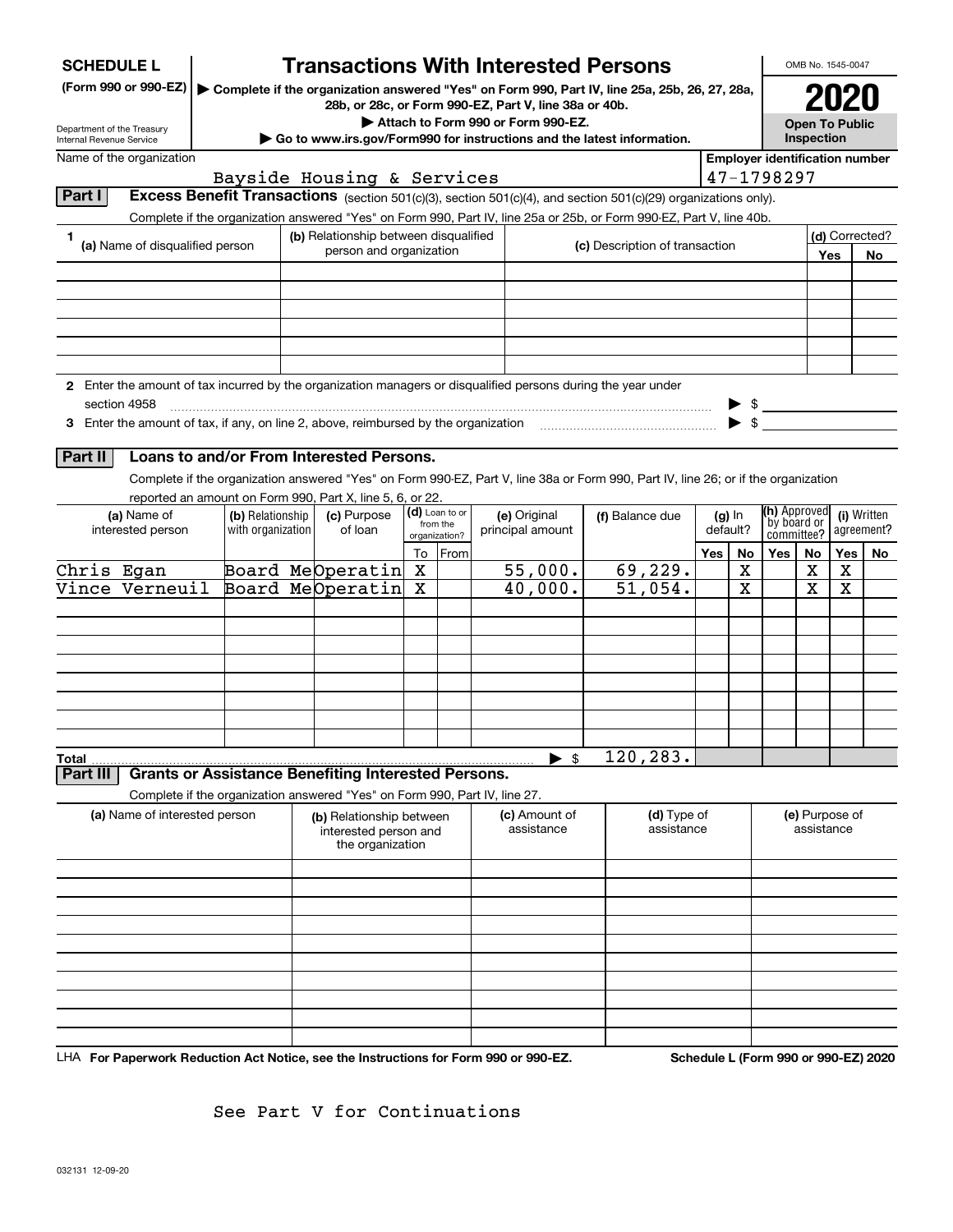|  | Schedule L (Form 990 or 990-EZ) 2020 Bayside Housing & Services    |  | $47 - 1798297$ Page 2 |  |
|--|--------------------------------------------------------------------|--|-----------------------|--|
|  | <b>Part IV Business Transactions Involving Interested Persons.</b> |  |                       |  |

Complete if the organization answered "Yes" on Form 990, Part IV, line 28a, 28b, or 28c.

| (a) Name of interested person | (b) Relationship between interested<br>person and the organization | (c) Amount of<br>transaction | (d) Description of<br>transaction | (e) Sharing of<br>organization's<br>revenues? |    |  |
|-------------------------------|--------------------------------------------------------------------|------------------------------|-----------------------------------|-----------------------------------------------|----|--|
|                               |                                                                    |                              |                                   | <b>Yes</b>                                    | No |  |
|                               |                                                                    |                              |                                   |                                               |    |  |
|                               |                                                                    |                              |                                   |                                               |    |  |
|                               |                                                                    |                              |                                   |                                               |    |  |
|                               |                                                                    |                              |                                   |                                               |    |  |
|                               |                                                                    |                              |                                   |                                               |    |  |
|                               |                                                                    |                              |                                   |                                               |    |  |
|                               |                                                                    |                              |                                   |                                               |    |  |
|                               |                                                                    |                              |                                   |                                               |    |  |
|                               |                                                                    |                              |                                   |                                               |    |  |
|                               |                                                                    |                              |                                   |                                               |    |  |

### **Part V** Supplemental Information.

Provide additional information for responses to questions on Schedule L (see instructions).

### Schedule L, Part II, Loans To and From Interested Persons:

(a) Name of Person: Chris Egan

(b) Relationship with Organization: Board Member

(c) Purpose of Loan: Operating Funds

(a) Name of Person: Vince Verneuil

(b) Relationship with Organization: Board Member

(c) Purpose of Loan: Operating Funds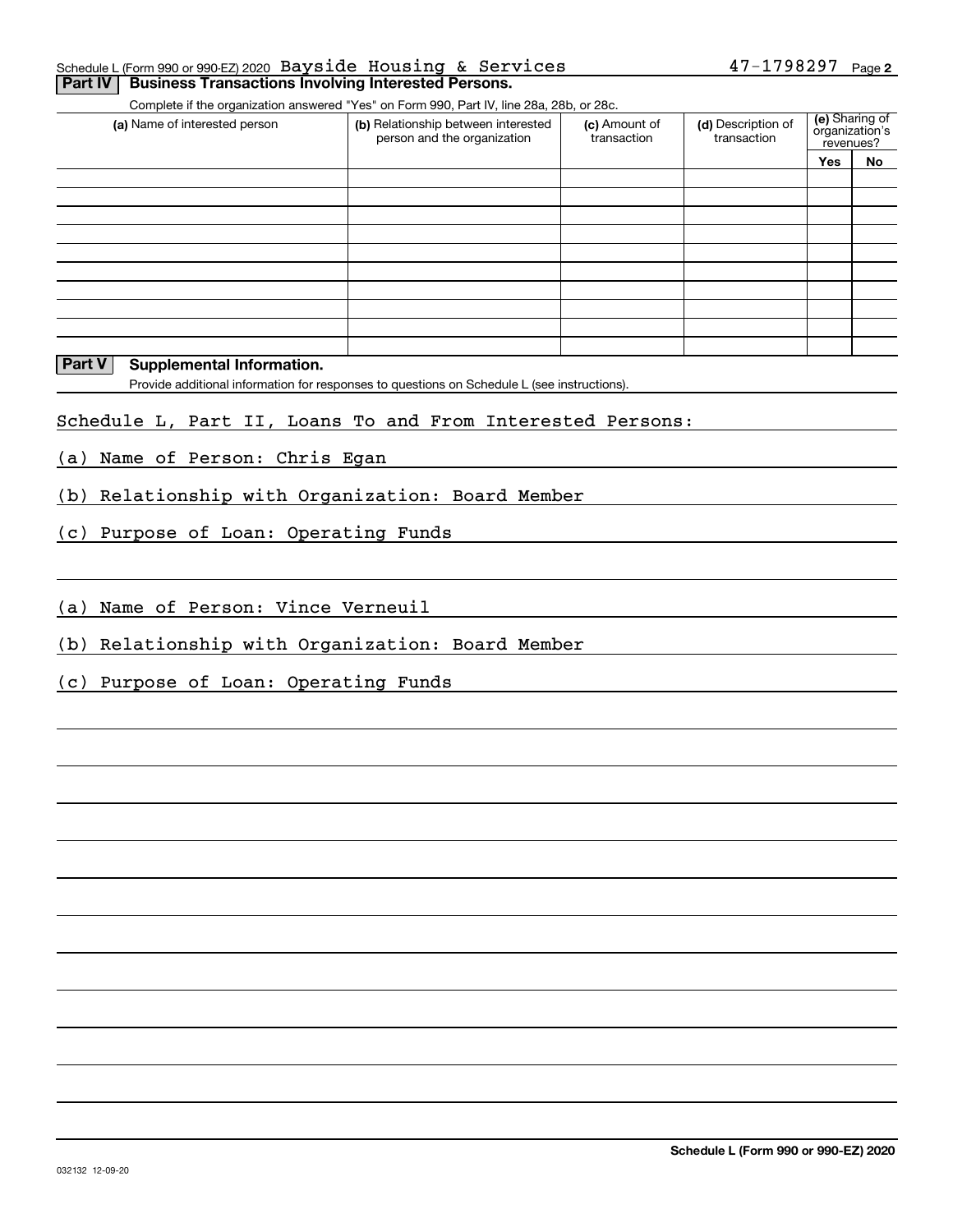**(Form 990 or 990-EZ)**

Department of the Treasury Internal Revenue Service Name of the organization

OMB No. 1545-0047 **Complete to provide information for responses to specific questions on SCHEDULE O Supplemental Information to Form 990 or 990-EZ**

**Form 990 or 990-EZ or to provide any additional information. | Attach to Form 990 or 990-EZ. | Go to www.irs.gov/Form990 for the latest information.**



Bayside Housing & Services 198297

Form 990, Part I, Line 1, Description of Organization Mission:

services so people in need can secure permanent housing.

Form 990, Part III, Line 4a, Program Service Accomplishments:

workers who need housing in order to retain employment.

All applicants are screened carefully and receive a personal interview

before acceptance. We offer personalized case management that includes

assistance with filling out housing applications, scheduling and

transportation for medical appointments, and navigating other social

services that are related to independent living and securing long-term

housing.

Form 990, Part VI, Section A, line 2:

Chris Eagan, Vince Verneuil, and Susan Keister have a business relationship

via ownership of Inn Properties LLC.

Form 990, Part VI, Section B, line 11b:

A consultant to the board advised the board on the 990's accuracy before

filing.

Form 990, Part VI, Section C, Line 19:

These documents are available upon request.

Form 990, Part IX, Line 11g, Other Fees:

Miscellaneous Prof Fees:

Program service expenses 39,152.